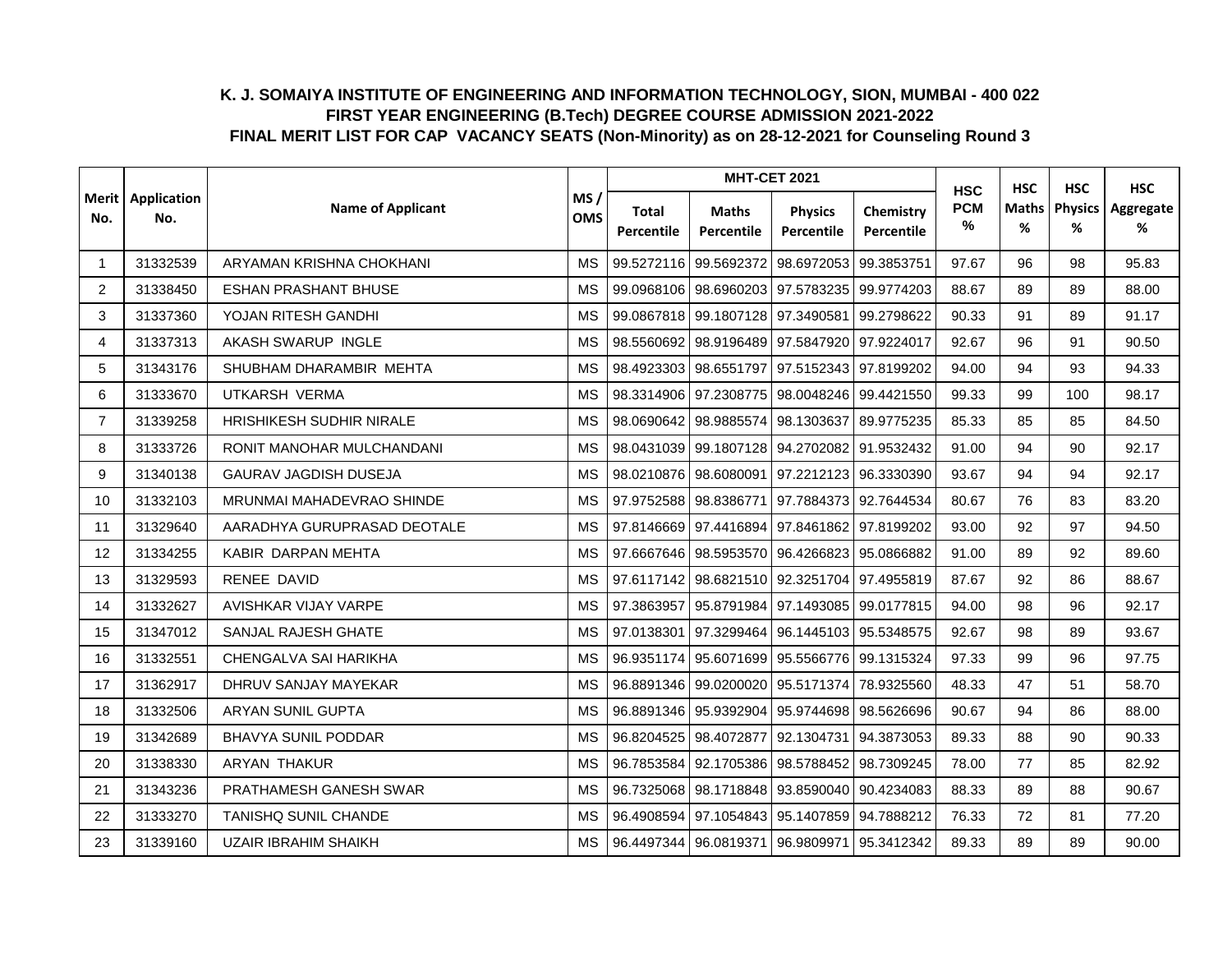|                |                    |                                  |                                |                     |                            | <b>MHT-CET 2021</b>                         |                         | <b>HSC</b>      | <b>HSC</b>        | <b>HSC</b>          | <b>HSC</b>     |
|----------------|--------------------|----------------------------------|--------------------------------|---------------------|----------------------------|---------------------------------------------|-------------------------|-----------------|-------------------|---------------------|----------------|
| Merit l<br>No. | Application<br>No. | <b>Name of Applicant</b>         | MS/<br><b>OMS</b><br><b>MS</b> | Total<br>Percentile | <b>Maths</b><br>Percentile | <b>Physics</b><br>Percentile                | Chemistry<br>Percentile | <b>PCM</b><br>% | <b>Maths</b><br>% | <b>Physics</b><br>% | Aggregate<br>% |
| 24             | 31338442           | SHUBHAM RAJESH KUMAR SINHA       |                                | 96.3628933          | 96.9963220                 | 93.0169595                                  | 96.0461790              | 93.67           | 93                | 93                  | 93.83          |
| 25             | 31339230           | CHAITANYA PRALHAD NEMADE         | <b>MS</b>                      | 96.3628933          | 94.7997548                 | 95.4025337                                  | 98.6922763              | 96.00           | 96                | 98                  | 94.67          |
| 26             | 31356343           | SANIA SALIM KHAN                 | <b>MS</b>                      | 96.3605852          | 96.0878913                 | 97.8079606 92.7998322                       |                         | 92.67           | 93                | 90                  | 94.20          |
| 27             | 31352829           | AKANKSHA ASHISH PINTO            | <b>MS</b>                      |                     |                            | 96.3538150 96.2810990 96.1304732 95.1488080 |                         | 97.67           | 98                | 97                  | 97.33          |
| 28             | 31353099           | <b>OJAS ANIL GOLATKAR</b>        | <b>MS</b>                      |                     |                            | 96.3364380 93.9316963 96.1445103 99.0177815 |                         | 91.00           | 89                | 91                  | 92.00          |
| 29             | 31347554           | SHIVAM SURENDRA GUPTA            | <b>MS</b>                      | 96.2010124          | 96.4358399                 | 92.8090591 95.9974952                       |                         | 82.00           | 90                | 72                  | 84.50          |
| 30             | 31345120           | AAMAAN SSANJAY SHARRMA           | <b>MS</b>                      | 96.1979951          | 95.6578196                 | 97.8860437                                  | 91.7830987              | 88.67           | 77                | 96                  | 88.60          |
| 31             | 31349324           | SOHAM ASHOK PHALKE               | <b>MS</b>                      | 96.1019944          | 96.6624590                 | 98.2782126 85.6197930                       |                         | 93.33           | 94                | 93                  | 94.50          |
| 32             | 31340183           | VED MAHESH CHOUDHARI             | <b>MS</b>                      | 96.0711262          | 98.0299181                 | 93.9260514 87.1690658                       |                         | 90.33           | 92                | 89                  | 91.33          |
| 33             | 31340208           | YASH BIRJU PULSAY                | <b>MS</b>                      | 95.9543673          | 96.4116997                 | 97.2710825 89.7276108                       |                         | 93.00           | 96                | 93                  | 92.67          |
| 34             | 31347894           | AARYAN SANJIV JHA                | MS                             |                     |                            | 95.9454683 97.3996466 94.2287301 91.8555920 |                         | 90.67           | 94                | 90                  | 89.67          |
| 35             | 31334035           | RENUKA KEDAR PONKSHE             | <b>MS</b>                      | 95.9286882          |                            | 90.7539845 98.9630159 96.7306906            |                         | 94.67           | 93                | 97                  | 94.83          |
| 36             | 31332483           | AYUSH SANJAY SAMANT              | MS                             | 95.7575122          | 95.5005506                 | 93.2770465 96.9112172                       |                         | 97.00           | 99                | 98                  | 97.17          |
| 37             | 31333681           | <b>GAURAV PARAG WARKE</b>        | <b>MS</b>                      | 95.7045655          | 93.7827871                 |                                             | 96.5667688 96.3330390   | 83.00           | 79                | 84                  | 87.00          |
| 38             | 31339878           | ANTON A M GEORGE GEORGE          | <b>MS</b>                      |                     | 95.7045655 93.7827871      | 95.6214616 97.4185841                       |                         | 94.67           | 93                | 94                  | 95.60          |
| 39             | 31330988           | MOHIB ABBAS RESHAD HUSSAIN SAYED | MS                             | 95.6342333          |                            | 96.1844116 91.4824249 95.9296994            |                         | 92.33           | 94                | 94                  | 92.67          |
| 40             | 31332890           | RAJASHREE RAVINDRA SHINGNE       | <b>MS</b>                      |                     | 95.5422656 93.6023721      | 97.2710825 95.8538547                       |                         | 97.00           | 94                | 100                 | 96.17          |
| 41             | 31360183           | <b>VEDANT NILESH WAGH</b>        | MS                             |                     |                            | 95.3951022 97.3996466 92.3251704 88.8260540 |                         | 99.00           | 100               | 98                  | 98.50          |
| 42             | 31332648           | SHRUTI GIRISH DESHPANDE          | <b>MS</b>                      | 95.3764197          | 92.6776560                 | 95.9744698 97.7535431                       |                         | 94.00           | 96                | 98                  | 91.17          |
| 43             | 31360887           | SANAJ JADHAV                     | <b>MS</b>                      | 95.3721498          |                            | 97.8237158 91.1857892 89.7730224            |                         | 98.33           | 97                | 99                  | 97.83          |
| 44             | 31360193           | ATHARV PRAKASH PATIL             | MS                             |                     |                            | 95.3721498 96.2810990 94.4943645 91.7830987 |                         | 93.00           | 96                | 91                  | 93.67          |
| 45             | 31330039           | <b>SOHAM SANTOSH RANE</b>        | <b>MS</b>                      | 95.3509141          | 95.0777474                 | 99.3748687                                  | 55.0010506              | 86.33           | 85                | 92                  | 86.67          |
| 46             | 31332352           | <b>KEDAR SUNIL MHETRE</b>        | MS                             |                     |                            | 95.2952595 95.5506743 94.8048631 93.8700450 |                         | 85.67           | 88                | 86                  | 86.50          |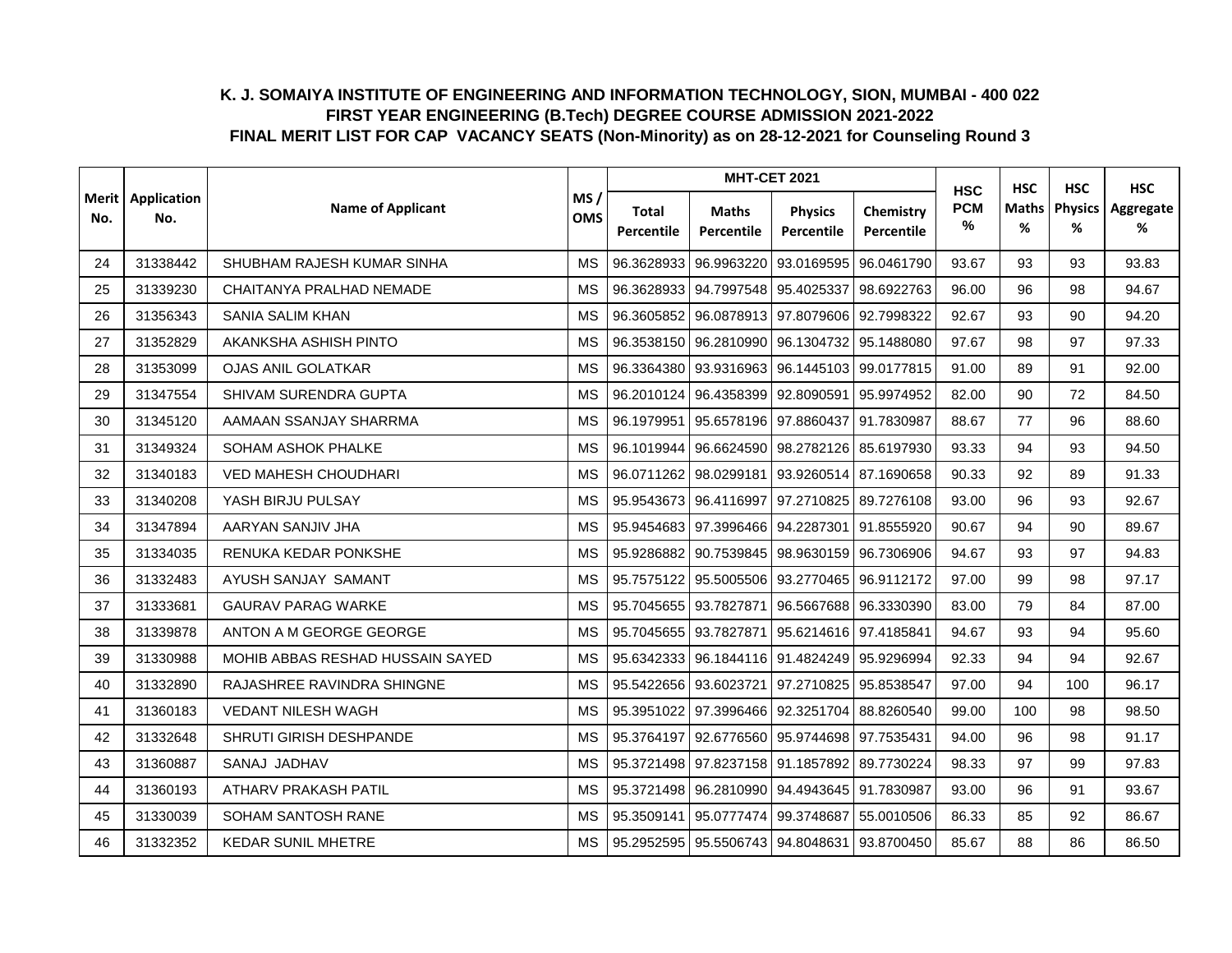|                |                    |                                |                                |                     |                            | <b>MHT-CET 2021</b>                         |                         | <b>HSC</b>         | <b>HSC</b>        | <b>HSC</b>          | <b>HSC</b>     |
|----------------|--------------------|--------------------------------|--------------------------------|---------------------|----------------------------|---------------------------------------------|-------------------------|--------------------|-------------------|---------------------|----------------|
| Merit l<br>No. | Application<br>No. | <b>Name of Applicant</b>       | MS/<br><b>OMS</b><br><b>MS</b> | Total<br>Percentile | <b>Maths</b><br>Percentile | <b>Physics</b><br>Percentile                | Chemistry<br>Percentile | <b>PCM</b><br>$\%$ | <b>Maths</b><br>% | <b>Physics</b><br>% | Aggregate<br>% |
| 47             | 31333389           | NIDHI SANDEEP KADAM            |                                | 95.2669206          | 89.9806920                 |                                             | 95.2825758 97.8552419   | 94.33              | 91                | 96                  | 94.00          |
| 48             | 31353014           | ANIKET SUNIL KULKARNI          | <b>MS</b>                      | 95.2284777          | 94.9962131                 | 90.7346630 96.5412775                       |                         | 91.33              | 86                | 93                  | 91.50          |
| 49             | 31332649           | <b>BHUVI PRADIPKUMAR GHOSH</b> | <b>MS</b>                      | 95.1369023          | 90.7539845                 |                                             | 97.7676747 96.0461790   | 96.33              | 96                | 96                  | 98.00          |
| 50             | 31334088           | HARSH PRADIP DHARPAWAR         | <b>MS</b>                      | 95.0196000          |                            | 95.4115992 94.3260629 93.8536536            |                         | 88.33              | 89                | 86                  | 89.50          |
| 51             | 31337677           | OMKAR ANIL SALUNKHE            | MS                             |                     |                            | 94.9477844 93.9316963 95.5800169 94.7332769 |                         | 92.67              | 97                | 91                  | 92.17          |
| 52             | 31338306           | SOHAM RAVINDRA PALAV           | <b>MS</b>                      | 94.9120701          |                            | 96.9368053 87.9924855 86.6617962            |                         | 85.67              | 88                | 85                  | 86.50          |
| 53             | 31333278           | MRUNAL NEELESH SHINDE          | <b>MS</b>                      | 94.9070290          | 96.0819371                 | 86.9431957 95.3412342                       |                         | 97.00              | 97                | 98                  | 96.67          |
| 54             | 31333753           | AYUSH YOGESH MAKADE            | <b>MS</b>                      | 94.7936831          | 93.6525726                 | 91.4824249 97.5496689                       |                         | 92.00              | 92                | 92                  | 94.17          |
| 55             | 31331982           | SACCHIT KISHOR WATHE           | <b>MS</b>                      | 94.7678084          |                            | 94.2687539 62.1506619 97.1580164            |                         | 67.67              | 69                | 61                  | 75.33          |
| 56             | 31334984           | <b>GAURI VINOD KARDEKAR</b>    | <b>MS</b>                      | 94.7085529          |                            | 95.8461619 92.8090591 88.9317956            |                         | 84.00              | 85                | 86                  | 89.40          |
| 57             | 31334275           | JAYANT NAG SAI VASA            | MS                             |                     |                            | 94.6561386 96.1844116 65.6444218 95.9296994 |                         | 96.33              | 95                | 96                  | 96.17          |
| 58             | 31349454           | OMKAR PANDURANG PHADTARE       | <b>MS</b>                      |                     |                            | 94.6125239 92.6776560 92.7882199 97.7535431 |                         | 84.33              | 95                | 80                  | 83.69          |
| 59             | 31343335           | RUDRA JAIDEEP PATOLE           | <b>MS</b>                      | 94.6090513          | 86.5908018                 | 94.1108606 99.6381562                       |                         | 95.00              | 93                | 96                  | 94.20          |
| 60             | 31363196           | ARYA AVADHUT MADAN             | <b>MS</b>                      | 94.5367331          | 94.4105024                 | 85.5793991 96.5412775                       |                         | 98.00              | 99                | 97                  | 98.33          |
| 61             | 31338288           | SUDHANVA PRASHANT PAWAR        | <b>MS</b>                      | 94.4473629          | 96.7640261                 | 93.8590040 75.1681025                       |                         | 78.00              | 76                | 82                  | 83.60          |
| 62             | 31347074           | ADITYA PRASHANT SHIRKE         | <b>MS</b>                      | 94.4473629          | 93.3599496                 | 85.3225468 96.0811095                       |                         | 93.67              | 91                | 92                  | 94.33          |
| 63             | 31345958           | VIRAJ AVADHUT DIGHE            | MS                             | 94.3502248          | 94.0488353                 | 93.0169595 94.6158562                       |                         | 93.00              | 95                | 91                  | 93.50          |
| 64             | 31350192           | DIPASHA DILIP SHETIYA          | <b>MS</b>                      |                     |                            | 94.3333506 96.2810990 86.3242092 92.6556900 |                         | 92.67              | 93                | 92                  | 92.33          |
| 65             | 31352074           | YASH KAPIL JAIN                | MS                             | 94.3333506          | 95.0449281                 | 95.6214616 87.4461123                       |                         | 88.67              | 82                | 91                  | 91.40          |
| 66             | 31334279           | YASH RAJU PAKALA               | <b>MS</b>                      | 94.3333506          | 93.0036877                 |                                             | 93.8762790 95.7305355   | 93.33              | 98                | 88                  | 94.00          |
| 67             | 31347652           | MOHAMMED KHURSHEED MEHDI       | MS                             | 94.2908835          | 94.2557041                 | 94.9743693 92.1449392                       |                         | 94.67              | 94                | 95                  | 95.33          |
| 68             | 31340828           | AKASHCHAND NARICHAND RAJPUT    | <b>MS</b>                      | 94.1933855          | 94.4105024                 | 90.7346630 94.1984347                       |                         | 89.33              | 87                | 89                  | 89.83          |
| 69             | 31347121           | <b>ASAVARI BHELAWE</b>         | <b>MS</b>                      |                     | 94.1933855 91.9363797      | 95.5566776 94.8699823                       |                         | 77.67              | 80                | 81                  | 83.00          |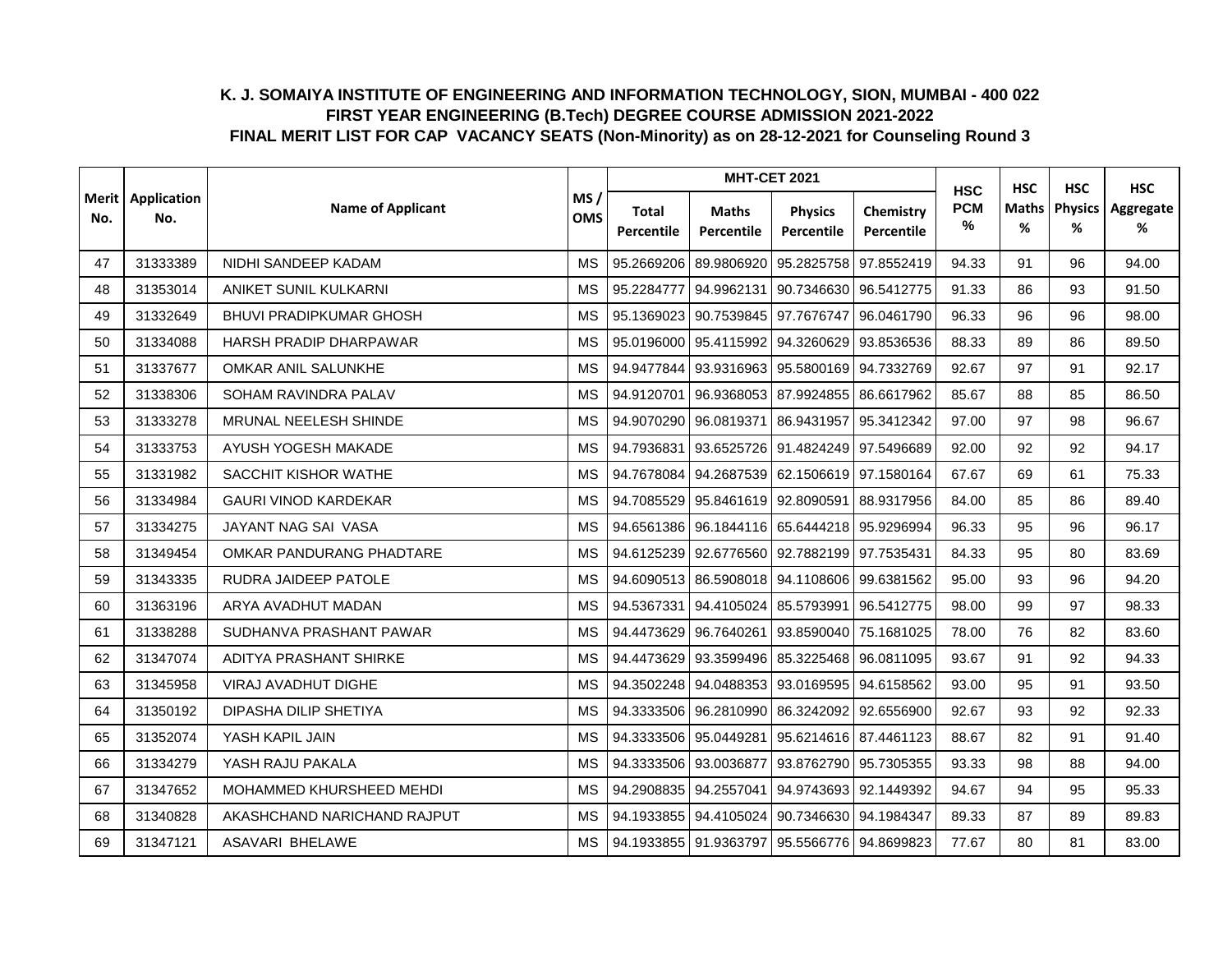|                |                    |                              |                                |                     |                            | <b>MHT-CET 2021</b>                               |                         | <b>HSC</b>         | <b>HSC</b>        | <b>HSC</b>          | <b>HSC</b>     |
|----------------|--------------------|------------------------------|--------------------------------|---------------------|----------------------------|---------------------------------------------------|-------------------------|--------------------|-------------------|---------------------|----------------|
| Merit l<br>No. | Application<br>No. | <b>Name of Applicant</b>     | MS/<br><b>OMS</b><br><b>MS</b> | Total<br>Percentile | <b>Maths</b><br>Percentile | <b>Physics</b><br>Percentile                      | Chemistry<br>Percentile | <b>PCM</b><br>$\%$ | <b>Maths</b><br>% | <b>Physics</b><br>% | Aggregate<br>% |
| 70             | 31344378           | KARTIKEYA MUKESH DANGAT      |                                | 94.0848918          | 89.0365623                 | 79.5282622                                        | 98.2086573              | 75.67              | 73                | 76                  | 79.17          |
| 71             | 31336208           | PRASAD DILIP DEVKAR          | <b>MS</b>                      | 94.0636635          | 96.6385233                 | 85.3217264 88.4052651                             |                         | 57.67              | 86                | 49                  | 68.31          |
| 72             | 31352212           | PRADNYA SOMNATH KUMBHAR      | <b>MS</b>                      | 93.9671026          | 90.7539854                 |                                                   | 93.9313445 96.7306906   | 91.33              | 88                | 93                  | 93.17          |
| 73             | 31343107           | <b>BHAVESH MANOJ MANKAR</b>  | <b>MS</b>                      |                     |                            | 93.9441150 90.8433008 96.8891346 93.8536536       |                         | 94.67              | 97                | 93                  | 93.50          |
| 74             | 31342201           | SHRINIDHI MAHESHWARAN        | MS                             |                     |                            | 93.7796796 95.2303919 90.8104159 86.6617962       |                         | 91.67              | 92                | 93                  | 93.17          |
| 75             | 31341773           | HRISHIN MANDAR BHAMRE        | <b>MS</b>                      |                     | 93.7793486 92.8704873      | 95.0113608 92.7644534                             |                         | 91.67              | 92                | 93                  | 92.50          |
| 76             | 31334077           | PURNAY SUBODH KANCHI         | <b>MS</b>                      | 93.7782692          | 95.4115992                 | 92.7882199 86.1393105                             |                         | 90.67              | 95                | 87                  | 90.33          |
| 77             | 31339879           | AAKASH SUNILKUMAR DHONDE     | <b>MS</b>                      | 93.7782692          | 94.8939592                 | 92.7882199 89.7276108                             |                         | 83.00              | 80                | 83                  | 88.50          |
| 78             | 31360267           | SNEHA SANDEEP UTEKAR         | <b>MS</b>                      | 93.7782692          | 94.2557041                 | 88.8280229 94.6225751                             |                         | 95.67              | 96                | 97                  | 96.00          |
| 79             | 31345211           | PIYUSH PRAMODKUMAR MORE      | <b>MS</b>                      | 93.7360411          | 91.1286553                 | 96.5667688 92.6556900                             |                         | 89.00              | 89                | 89                  | 88.00          |
| 80             | 31351568           | <b>MANAS PRAVIN MAHAJAN</b>  | MS                             |                     |                            | 93.7219044   96.5570086   93.0169595   78.4378831 |                         | 85.33              | 86                | 85                  | 87.67          |
| 81             | 31343590           | ANIRUDH SADANAND ACHARYA     | <b>MS</b>                      |                     |                            | 93.6720294 91.4987299 90.0084674 97.8492803       |                         | 89.67              | 89                | 91                  | 87.17          |
| 82             | 31331680           | ATHARVA SURESHKUMAR SANCHETI | <b>MS</b>                      | 93.6585366          | 87.9988246                 |                                                   | 96.7440494 96.1504555   | 92.33              | 94                | 93                  | 91.67          |
| 83             | 31337509           | VISHAL SHARAD MANDHANE       | <b>MS</b>                      | 93.5854153          | 95.0449281                 | 96.1304732                                        | 77.8683841              | 67.67              | 88                | 63                  | 73.23          |
| 84             | 31350157           | NIRAMAY ROOPESH KOLALLE      | <b>MS</b>                      | 93.5431140          | 94.7997548                 | 90.6824683 91.0604822                             |                         | 94.33              | 96                | 91                  | 95.83          |
| 85             | 31342327           | RISHI JHA                    | <b>MS</b>                      |                     |                            | 93.4874498 95.8461619 83.7186244 83.3429004       |                         | 70.67              | 71                | 77                  | 79.40          |
| 86             | 31332474           | VARAD GAJANAN WANODE         | MS                             | 93.4292972          | 90.5108665                 | 94.7106971 96.1840248                             |                         | 93.00              | 91                | 96                  | 94.80          |
| 87             | 31333442           | ADITYA NARENDRA BHAVSAR      | <b>MS</b>                      | 93.3855087          |                            | 93.6985610 47.7556173 97.0613481                  |                         | 91.33              | 94                | 92                  | 92.17          |
| 88             | 31339476           | PARTH SHRIKANT PULKUNDWAR    | MS                             | 93.3643237          |                            | 92.1025746 96.0512873 89.9775235                  |                         | 95.33              | 97                | 93                  | 95.17          |
| 89             | 31342394           | NIHARIKA SINHA               | <b>MS</b>                      | 93.3510906          | 93.6023721                 |                                                   | 90.4563273 93.8536536   | 97.00              | 97                | 96                  | 96.60          |
| 90             | 31332874           | PIYUSH PANKAJ DAHIWADKAR     | MS                             | 93.3367295          |                            | 91.7422313 92.7712685 95.3693327                  |                         | 93.67              | 91                | 95                  | 94.00          |
| 91             | 31342691           | ADITYA ADINATH PATIL         | <b>MS</b>                      | 93.3367295          | 90.6265920                 | 93.8206826 95.9296994                             |                         | 91.33              | 95                | 87                  | 92.67          |
| 92             | 31349375           | TANUSH KARTIKEYA             | <b>MS</b>                      |                     |                            | 93.2254498 91.7730425 91.7830938 95.3412403       |                         | 71.67              | 65                | 70                  | 77.00          |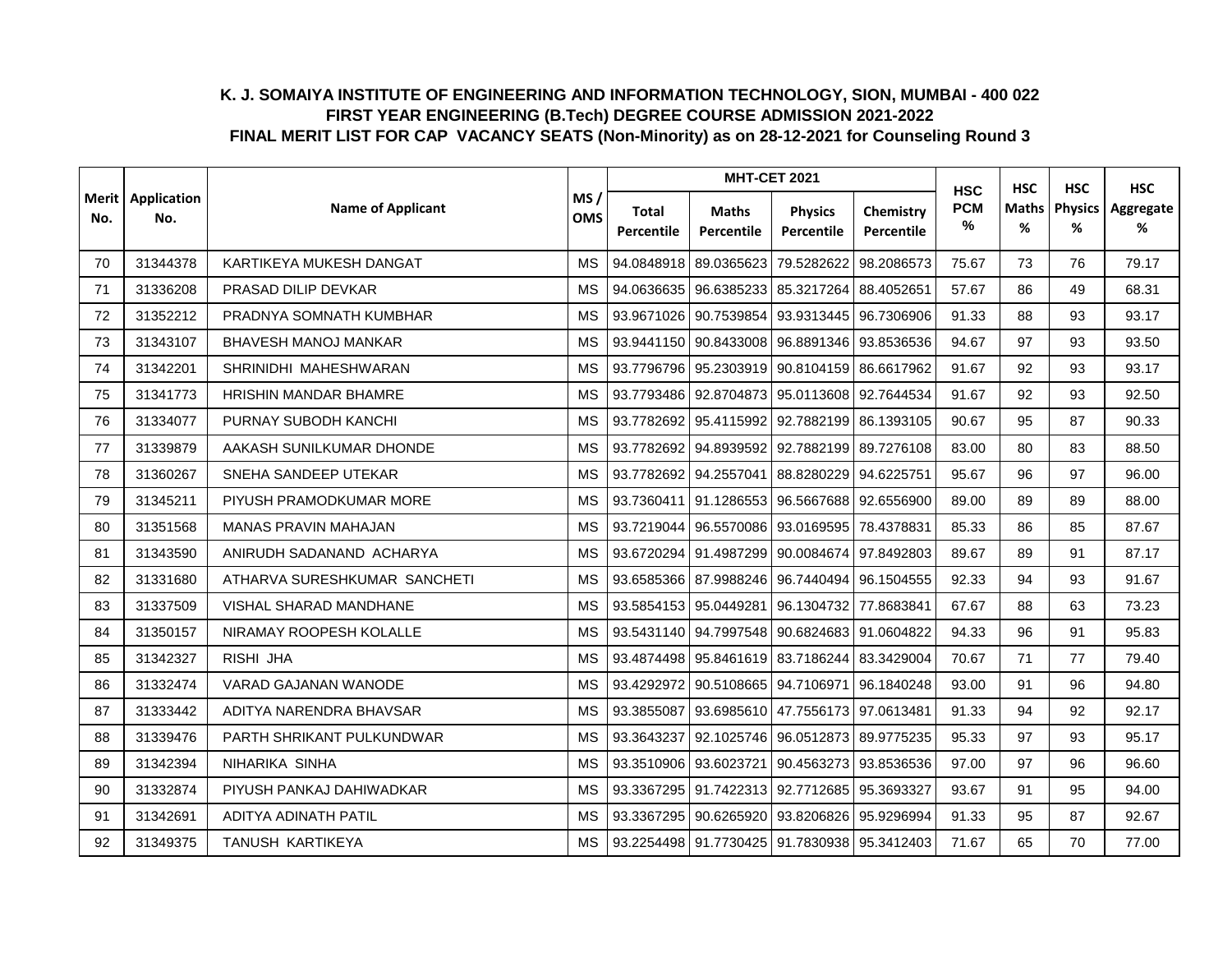|                |                    |                                    |                   |                     |                                  | <b>MHT-CET 2021</b>                         |                                | <b>HSC</b>      | <b>HSC</b> | <b>HSC</b>          | <b>HSC</b>     |
|----------------|--------------------|------------------------------------|-------------------|---------------------|----------------------------------|---------------------------------------------|--------------------------------|-----------------|------------|---------------------|----------------|
| Merit l<br>No. | Application<br>No. | <b>Name of Applicant</b>           | MS/<br><b>OMS</b> | Total<br>Percentile | <b>Maths</b><br>Percentile       | <b>Physics</b><br>Percentile                | Chemistry<br><b>Percentile</b> | <b>PCM</b><br>% | Maths<br>% | <b>Physics</b><br>% | Aggregate<br>% |
| 93             | 31330467           | SHUBHAM MANOJ SRIVASTAVA           | <b>MS</b>         | 93.1482425          | 97.0759042                       | 34.9261335                                  | 88.7468161                     | 64.33           | 85         | 53                  | 70.77          |
| 94             | 31344118           | MEHEK LAXMIKANT RICHHARIA          | <b>MS</b>         | 93.1482425          |                                  | 92.7356088 84.4370861                       | 95.9296994                     | 93.00           | 94         | 93                  | 91.00          |
| 95             | 31344352           | SHREYA SUNIL MALVANKAR             | <b>MS</b>         | 93.0833674          | 90.7539845                       | 96.0512873                                  | 91.0604822                     | 93.33           | 96         | 93                  | 92.33          |
| 96             | 31344419           | NIMISHA HEMANT KUMAR GUPTA         | <b>MS</b>         | 93.0762765          |                                  | 96.2334524 92.0256356 55.0010506            |                                | 89.33           | 88         | 84                  | 93.33          |
| 97             | 31339390           | DAKSHITA SANJAY KOLTE              | <b>MS</b>         |                     | 93.0762765 93.3599496 79.5282622 |                                             | 92.5562093                     | 96.33           | 95         | 97                  | 97.17          |
| 98             | 31339400           | DAKSHITA SANJAY KOLTE              | <b>MS</b>         | 93.0762765          | 93.3599496                       | 79.5282622                                  | 92.5562093                     | 96.33           | 95         | 97                  | 97.17          |
| 99             | 31334075           | ARUSH HEMANT KAREKAR               | <b>MS</b>         | 93.0762765          | 92.2620298                       | 85.3225468 93.4387476                       |                                | 93.33           | 96         | 91                  | 92.67          |
| 100            | 31331759           | <b>GARGI DINESH ANGNE</b>          | <b>MS</b>         | 93.0672820          | 93.1249672                       | 90.5396193 92.7998322                       |                                | 92.33           | 94         | 91                  | 91.83          |
| 101            | 31346083           | JYOTIRMAY JANARDAN PRASAD          | <b>MS</b>         | 92.9007826          | 87.4577127                       | 95.0113608 95.4859884                       |                                | 94.00           | 94         | 93                  | 95.20          |
| 102            | 31343248           | SUJAL RAJENDRA SAWDEKAR            | <b>MS</b>         | 92.8946138          | 92.1726484                       | 89.9548122                                  | 95.1488080                     | 84.33           | 83         | 85                  | 85.50          |
| 103            | 31329569           | HARSHITA SUMIT SINGHVI             | <b>MS</b>         | 92.8422241          |                                  | 92.3793395 90.0084674 93.8808919            |                                | 94.67           | 94         | 97                  | 94.50          |
| 104            | 31352789           | <b>MANTHAN MOHAN KADWE</b>         | <b>MS</b>         |                     |                                  | 92.7873503 95.7291448 89.4147930 69.7993276 |                                | 63.67           | 60         | 65                  | 71.20          |
| 105            | 31330942           | AARYA RAJESH SUTAR                 | <b>MS</b>         | 92.7681174          | 93.6023721                       | 92.7882199                                  | 88.1596140                     | 97.00           | 98         | 94                  | 98.17          |
| 106            | 31352984           | <b>TANMAY JIGNESH MODI</b>         | <b>MS</b>         | 92.6277166          | 91.4987299                       | 90.0084674 94.7332769                       |                                | 93.33           | 94         | 94                  | 94.33          |
| 107            | 31361866           | SHANTANU ATUL SARAF                | <b>MS</b>         |                     |                                  | 92.5794500 95.2303919 87.9924855 73.4644889 |                                | 83.67           | 77         | 87                  | 85.17          |
| 108            | 31359605           | <b>GUNJAN PRAVIN PARDIKAR</b>      | <b>MS</b>         | 92.5721178          | 91.7730425                       | 86.6267967                                  | 95.3412403                     | 91.67           | 93         | 93                  | 91.67          |
| 109            | 31343136           | LAXMISNEHA DORAIAH CHILUKURI       | <b>MS</b>         | 92.5623212          |                                  | 93.1344503 88.9405394 92.0565999            |                                | 93.67           | 93         | 94                  | 93.60          |
| 110            | 31331152           | ABDUL HAMID SHAIKH                 | <b>MS</b>         |                     | 92.5623212 90.7539845 94.8048631 |                                             | 91.0604822                     | 95.00           | 91         | 96                  | 93.83          |
| 111            | 31340775           | PRATIK PRADEEP SHETTY              | MS                | 92.5623212          | 90.7539845                       | 88.9405394                                  | 95.3412342                     | 90.33           | 89         | 90                  | 92.00          |
| 112            | 31334360           | DEVANSH MAHENDRA C PRASADE PRASADE | <b>MS</b>         | 92.5509561          | 95.7291448                       | 92.0256356 55.0010506                       |                                | 83.00           | 83         | 85                  | 86.50          |
| 113            | 31367049           | KAVERI ARUN SOLAT                  | MS                | 92.5509561          |                                  | 93.3599496 71.6747216 91.6368985            |                                | 85.33           | 94         | 85                  | 83.33          |
| 114            | 31343062           | HIMANSHU NILESH LOHOTE             | <b>MS</b>         | 92.4271542          | 94.4787825                       | 68.1140601                                  | 93.5230873                     | 94.67           | 95         | 95                  | 93.67          |
| 115            | 31337370           | <b>ADITI RAJESH PATIL</b>          | <b>MS</b>         |                     | 92.4271542 93.0036877            | 92.1830364 89.7730224                       |                                | 84.67           | 81         | 84                  | 84.67          |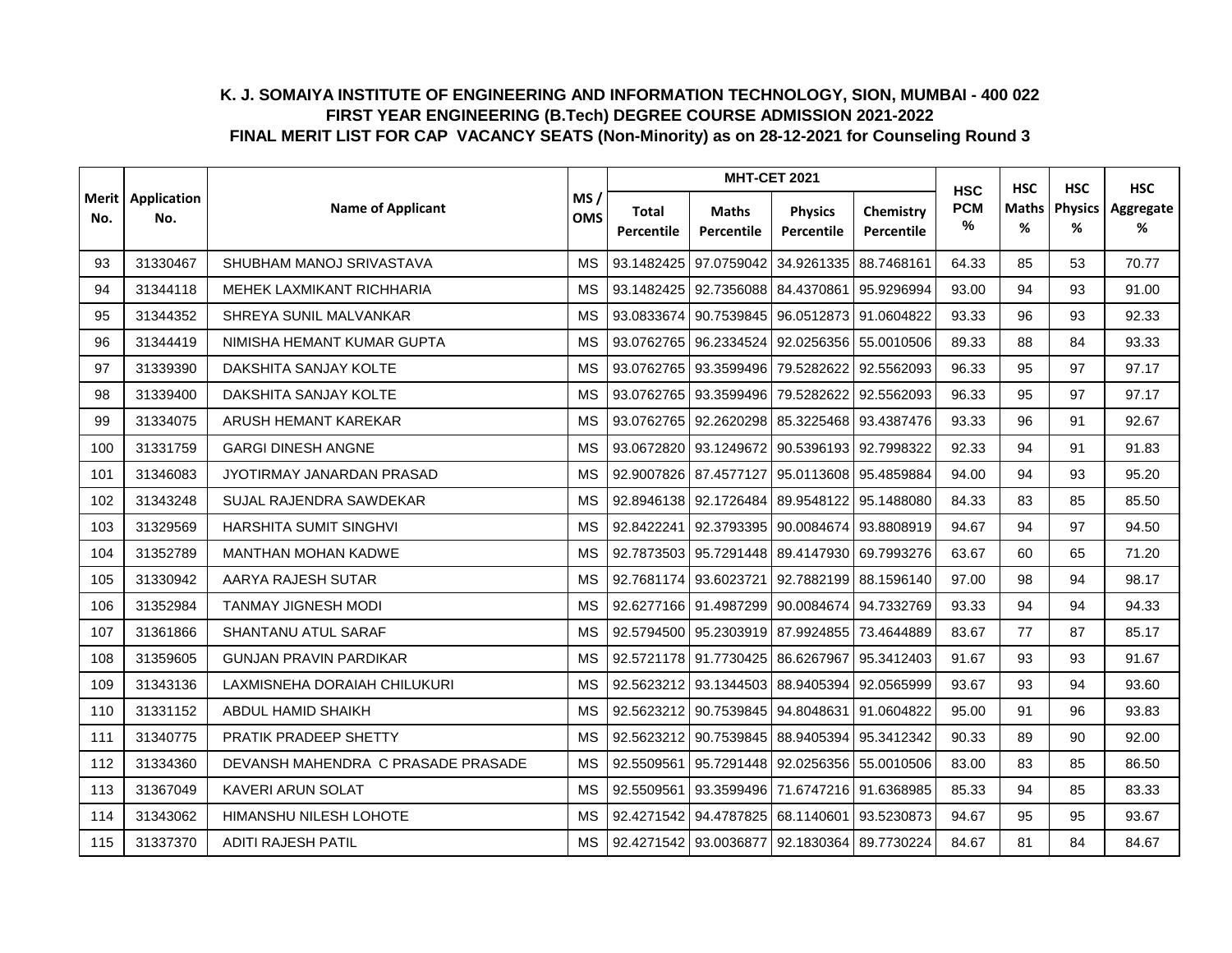|                |                    |                                 |                   |                     |                            | <b>MHT-CET 2021</b>                         |                         | <b>HSC</b>         | <b>HSC</b>        | <b>HSC</b>          | <b>HSC</b>     |
|----------------|--------------------|---------------------------------|-------------------|---------------------|----------------------------|---------------------------------------------|-------------------------|--------------------|-------------------|---------------------|----------------|
| Merit l<br>No. | Application<br>No. | <b>Name of Applicant</b>        | MS/<br><b>OMS</b> | Total<br>Percentile | <b>Maths</b><br>Percentile | <b>Physics</b><br>Percentile                | Chemistry<br>Percentile | <b>PCM</b><br>$\%$ | <b>Maths</b><br>% | <b>Physics</b><br>% | Aggregate<br>% |
| 116            | 31361915           | PRATHAMESH SHRIKANT GAWADE      | <b>MS</b>         | 92.4044829          | 91.7422313                 | 95.8481915 87.5241977                       |                         | 85.67              | 91                | 84                  | 85.50          |
| 117            | 31337557           | <b>MOHIT AJAY PATIL</b>         | <b>MS</b>         | 92.4044829          |                            | 91.7422313 92.7712685 92.1242995            |                         | 97.67              | 99                | 96                  | 96.83          |
| 118            | 31339117           | SWAPNIL SHANKAR UMALKAR         | <b>MS</b>         | 92.3383502          | 94.7768630                 | 85.3217264 87.0417956                       |                         | 89.00              | 87                | 91                  | 88.67          |
| 119            | 31331760           | AMEYA MAHESH ANGNE              | <b>MS</b>         |                     |                            | 92.3171230 93.1344503 83.8884348 93.0578259 |                         | 93.00              | 89                | 97                  | 94.00          |
| 120            | 31329960           | <b>MOIN HOSSAIN</b>             | <b>MS</b>         |                     |                            | 92.3171230 92.1025746 88.9405394 93.0578259 |                         | 84.33              | 82                | 85                  | 88.40          |
| 121            | 31345371           | <b>HRIDAY UDAY SHETTY</b>       | <b>MS</b>         | 92.2767834          | 96.9368053                 | 30.2562229                                  | 73.4644889              | 92.33              | 94                | 91                  | 94.60          |
| 122            | 31340827           | REHA BHALCHANDRA JAMBAVADEKAR   | <b>MS</b>         | 92.1888412          |                            | 96.1878314 37.1774804 87.3365312            |                         | 91.33              | 86                | 91                  | 92.60          |
| 123            | 31338036           | SAMARTH GAJENDRA VAISHNAV       | <b>MS</b>         | 92.1069644          | 92.1774904                 | 95.5568616 79.8413165                       |                         | 94.33              | 94                | 94                  | 94.83          |
| 124            | 31335817           | <b>SURAJ VITTHAL JAGTAP</b>     | <b>MS</b>         |                     | 92.0184593 84.4879123      | 96.5441292 93.7018197                       |                         | 68.67              | 70                | 78                  | 77.69          |
| 125            | 31348722           | <b>BHARGAV PRAVIN PARDIKAR</b>  | <b>MS</b>         | 91.9565766          | 91.9363797                 | 85.5793991 92.7644534                       |                         | 88.00              | 91                | 85                  | 89.67          |
| 126            | 31337014           | DHIMANT MORAKHIA                | <b>MS</b>         | 91.9100651          |                            | 93.3599496 71.6747216 89.0523219            |                         | 90.33              | 87                | 94                  | 91.17          |
| 127            | 31353048           | SHUBHAM NIKAT                   | <b>MS</b>         | 91.9100651          |                            | 92.2620298 92.0256356 85.5747006            |                         | 64.67              | 63                | 62                  | 75.00          |
| 128            | 31336239           | OM SANDEEP BOTHRE               | <b>MS</b>         | 91.9100651          | 90.8646775                 | 97.1317504 75.1681025                       |                         | 76.33              | 76                | 75                  | 81.40          |
| 129            | 31339419           | ADITYA JAIKUMAR SHARMA          | <b>MS</b>         | 91.8825854          |                            | 93.1018911 54.2252329 94.7332769            |                         | 90.00              | 93                | 89                  | 88.83          |
| 130            | 31340730           | ANIKET KHADATKAR                | <b>MS</b>         | 91.8825854          | 87.9819362                 | 92.8930285 95.5348575                       |                         | 72.00              | 83                | 70                  | 76.00          |
| 131            | 31333359           | VARUNA SHASHANK VANGALA         | <b>MS</b>         | 91.8484270          | 94.2557041                 | 86.6267967                                  | 83.1540858              | 98.33              | 98                | 99                  | 96.50          |
| 132            | 31331806           | KARAN SHAMKUMAR PANIKATTI       | <b>MS</b>         | 91.8484270          | 88.3003317                 |                                             | 98.0048246 73.4948236   | 80.33              | 82                | 80                  | 82.17          |
| 133            | 31333235           | OMKAR VILAS RANE                | <b>MS</b>         |                     |                            | 91.7778910 90.6265920 87.7228732 93.8818136 |                         | 85.67              | 93                | 78                  | 82.50          |
| 134            | 31361502           | MIHIR SURESH KALAL              | MS                | 91.7091644          |                            | 87.4577127 81.1310275 96.5412775            |                         | 93.33              | 95                | 92                  | 92.67          |
| 135            | 31333661           | <b>BHAVINI PREMKUMAR MISHRA</b> | <b>MS</b>         | 91.7091644          | 87.4577127                 | 81.1310275 96.5412775                       |                         | 90.00              | 93                | 91                  | 90.67          |
| 136            | 31343227           | AKSHAYA LAKSHMI CHANDRASEKAR    | MS                | 91.6567880          | 90.5108665                 | 95.5800169 87.1690658                       |                         | 95.00              | 98                | 94                  | 95.17          |
| 137            | 31360889           | MOHAMMAD JAAN ABDULRAUF MULANI  | <b>MS</b>         | 91.5971454          | 93.6023721                 | 91.7830938 73.4948236                       |                         | 84.00              | 86                | 84                  | 85.17          |
| 138            | 31329445           | BHUSHAN KISHOR WAKCHAURE        | <b>MS</b>         | 91.5305537          |                            | 93.4352659 78.1453843 86.6617962            |                         | 92.67              | 93                | 93                  | 90.83          |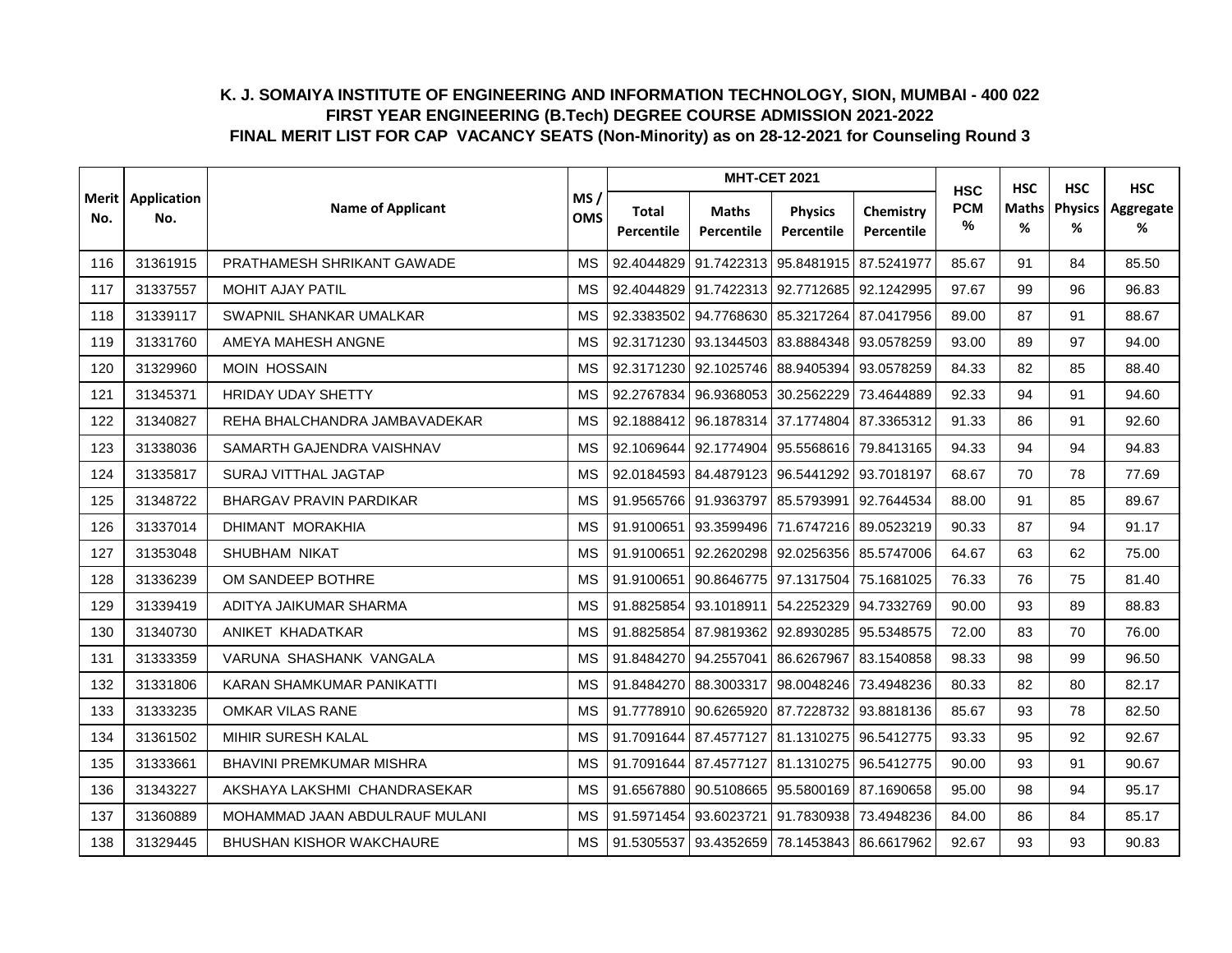|                |                    |                              |                   | <b>MHT-CET 2021</b> |                            |                                             |                         | <b>HSC</b>         | <b>HSC</b>        | <b>HSC</b>          | <b>HSC</b>     |
|----------------|--------------------|------------------------------|-------------------|---------------------|----------------------------|---------------------------------------------|-------------------------|--------------------|-------------------|---------------------|----------------|
| Merit l<br>No. | Application<br>No. | <b>Name of Applicant</b>     | MS/<br><b>OMS</b> | Total<br>Percentile | <b>Maths</b><br>Percentile | <b>Physics</b><br>Percentile                | Chemistry<br>Percentile | <b>PCM</b><br>$\%$ | <b>Maths</b><br>% | <b>Physics</b><br>% | Aggregate<br>% |
| 139            | 31341560           | <b>SAGAR SUNIL SALVI</b>     | <b>MS</b>         | 91.5305537          | 92.0002087                 | 87.9924855                                  | 86.6617962              | 89.00              | 88                | 92                  | 88.67          |
| 140            | 31351513           | APOORVA RAJENDRA NIKAM       | <b>MS</b>         | 91.5305537          | 89.9806920                 | 87.9924855 90.6121171                       |                         | 97.67              | 98                | 99                  | 97.67          |
| 141            | 31349378           | SARANG ROHIDAS GAJARE        | <b>MS</b>         | 91.5182050          | 88.6874773                 |                                             | 79.9407884 97.4185841   | 87.00              | 89                | 84                  | 85.50          |
| 142            | 31333635           | PRASHANT RAJENDRA PETKAR     | <b>MS</b>         | 91.4950620          |                            | 89.0365623 92.0256356 90.4234083            |                         | 83.33              | 81                | 89                  | 82.33          |
| 143            | 31355301           | MRUDULA SANTOSH GOTMARE      | MS                |                     |                            | 91.4467652 92.7356088 92.7712685 83.8818136 |                         | 79.00              | 78                | 82                  | 83.40          |
| 144            | 31344400           | <b>DISHA SAXENA</b>          | <b>MS</b>         | 91.4384961          | 89.3338782                 |                                             | 94.8048631 88.7362076   | 94.33              | 94                | 94                  | 94.50          |
| 145            | 31335014           | NIMISHA NITIN JOSHI          | <b>MS</b>         | 91.3786774          | 89.8526404                 | 85.3217264 94.5251455                       |                         | 95.67              | 98                | 95                  | 96.83          |
| 146            | 31330508           | ANMOL SHAVINDER MATHARU      | <b>MS</b>         | 91.3237369          | 91.4987299                 | 84.9280271                                  | 92.0575783              | 63.33              | 74                | 60                  | 71.85          |
| 147            | 31340218           | ASHUTOSH GUPTA               | <b>MS</b>         |                     | 91.1513859 90.8315565      | 96.2686567                                  | 49.3603412              | 52.33              | 67                | 53                  | 63.54          |
| 148            | 31335911           | ADITYA DHANANJAY KALE        | <b>MS</b>         | 91.1411105          | 93.6525726                 | 56.0213958 91.1003566                       |                         | 89.00              | 97                | 85                  | 90.80          |
| 149            | 31330258           | KUSHALRAJ DIWAKARRAJ PANDEY  | MS                |                     |                            | 91.0432864 95.7291448 39.3412482 75.1681025 |                         | 50.67              | 54                | 46                  | 65.69          |
| 150            | 31336100           | <b>DILIP KISHOR PARIHAR</b>  | <b>MS</b>         | 91.0325659          |                            | 88.2584299 90.5396193 93.7018197            |                         | 91.00              | 93                | 87                  | 90.33          |
| 151            | 31347781           | HARSH KAMALKISHOR SARDA      | <b>MS</b>         | 90.9737511          | 90.5108665                 | 87.8803274 92.0575783                       |                         | 92.67              | 91                | 95                  | 91.50          |
| 152            | 31362463           | RACHIT RAJESH BARAPATRE      | <b>MS</b>         | 90.7980702          |                            | 71.9218012 93.6325259 97.3364157            |                         | 91.67              | 91                | 94                  | 90.67          |
| 153            | 31363069           | KARTIKEY ONKARNATH MISHRA    | <b>MS</b>         | 90.7249467          |                            | 93.7100213 85.5543710 71.1620469            |                         | 58.00              | 68                | 54                  | 65.38          |
| 154            | 31346148           | AONJANEYA BANERJEE           | <b>MS</b>         | 90.7249467          | 90.0319829                 | 83.2622601 92.8038380                       |                         | 91.67              | 95                | 90                  | 89.50          |
| 155            | 31330318           | PRITI PREMPRAKASH PRASAD     | <b>MS</b>         | 90.6969427          | 91.1112276                 | 75.1743668 92.7998322                       |                         | 91.33              | 97                | 88                  | 94.00          |
| 156            | 31335061           | SANKALP SUNIL TURANKAR       | <b>MS</b>         |                     |                            | 90.6819716 92.1726484 86.3242092 88.7238352 |                         | 68.00              | 94                | 60                  | 76.77          |
| 157            | 31336723           | <b>ISHWAR SATISH KARWA</b>   | MS                | 90.6819716          |                            | 83.0831559 96.1304732 90.8533735            |                         | 58.00              | 60                | 56                  | 67.08          |
| 158            | 31332466           | ADITYA AMIT GOTHIWAREKAR     | <b>MS</b>         | 90.6286291          | 64.7260793                 | 97.1623327                                  | 92.7644534              | 92.67              | 93                | 92                  | 93.17          |
| 159            | 31333339           | PRATHAMESH RAVINDRA DOIFODE  | MS                | 90.5652448          | 90.8646775                 | 85.3225468 87.5604119                       |                         | 87.33              | 88                | 87                  | 86.00          |
| 160            | 31341923           | RAHUL LAXMAN CHOPADE         | <b>MS</b>         | 90.5652448          | 86.3101492                 | 62.1506619 94.7888212                       |                         | 80.67              | 80                | 82                  | 83.83          |
| 161            | 31344268           | CHIRAYU PRAKASHCHAND AGRAWAL | <b>MS</b>         |                     |                            | 90.5065836 91.7730425 90.4563273 78.9325560 |                         | 92.67              | 92                | 93                  | 91.83          |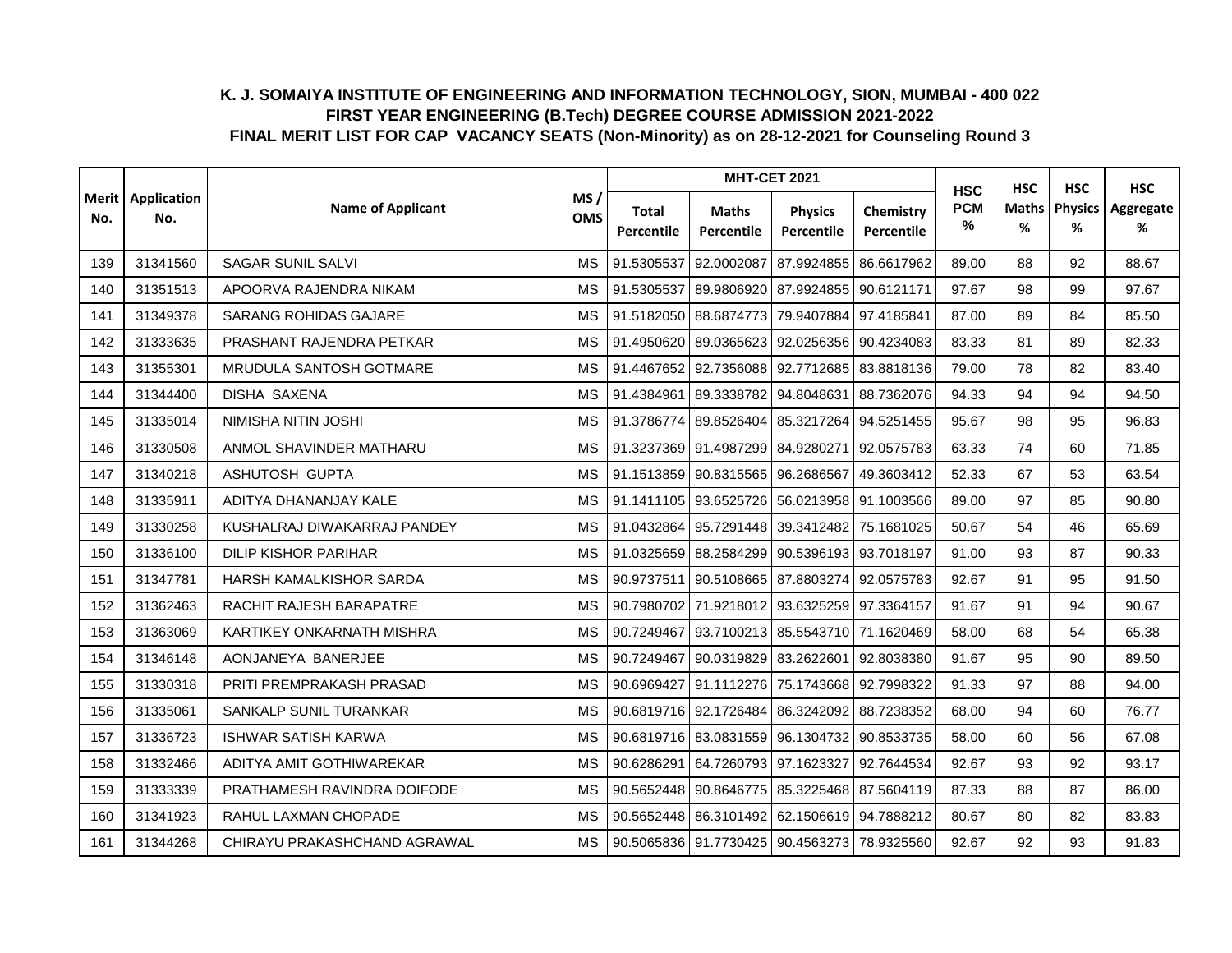|                | Application |                              |                   |                     |                            | <b>MHT-CET 2021</b>                         |                         | <b>HSC</b>         | <b>HSC</b>        | <b>HSC</b>          | <b>HSC</b>     |
|----------------|-------------|------------------------------|-------------------|---------------------|----------------------------|---------------------------------------------|-------------------------|--------------------|-------------------|---------------------|----------------|
| Merit l<br>No. | No.         | <b>Name of Applicant</b>     | MS/<br><b>OMS</b> | Total<br>Percentile | <b>Maths</b><br>Percentile | <b>Physics</b><br>Percentile                | Chemistry<br>Percentile | <b>PCM</b><br>$\%$ | <b>Maths</b><br>% | <b>Physics</b><br>% | Aggregate<br>% |
| 162            | 31353118    | AARADHYA PRAVIN BAHIRAT      | <b>MS</b>         | 90.4890474          | 89.3275599                 |                                             | 87.7228732 92.1242995   | 90.33              | 92                | 90                  | 91.00          |
| 163            | 31332975    | SHAUNAK YOGESHWAR RANANAWARE | <b>MS</b>         |                     |                            | 90.4672348 92.1774904 93.1060829 70.6376726 |                         | 87.00              | 75                | 93                  | 84.60          |
| 164            | 31360865    | LAKSHYA SREDHARAN            | <b>MS</b>         | 90.4672348          | 91.3546870                 | 90.9315310 85.2541875                       |                         | 76.33              | 76                | 79                  | 81.17          |
| 165            | 31339165    | <b>TANVI SHRIKANT SARAF</b>  | <b>MS</b>         |                     |                            | 90.4032723 88.2584299 90.5396193 91.8926006 |                         | 88.33              | 88                | 89                  | 90.50          |
| 166            | 31356045    | SAYALI SANTOSH KAWATKAR      | MS                |                     |                            | 90.3755259 73.3548018 92.1830364 98.2444294 |                         | 88.67              | 79                | 91                  | 90.80          |
| 167            | 31349655    | PARTH KISHOR PATIL           | <b>MS</b>         |                     |                            | 90.2852815 92.8704873 85.5793991 80.9139106 |                         | 86.00              | 89                | 83                  | 88.00          |
| 168            | 31329968    | SANIYA RAJESH NANDE          | <b>MS</b>         | 90.2037697          |                            | 91.7422313 87.7228732 85.8125318            |                         | 95.67              | 97                | 95                  | 95.00          |
| 169            | 31350245    | AJINKYA NILESH JADHAV        | <b>MS</b>         | 90.1502416          | 95.0777474                 |                                             | 50.9035512 69.7993276   | 98.33              | 97                | 99                  | 97.00          |
| 170            | 31340255    | SIMRAN JANGBAHADUR YADAV     | <b>MS</b>         |                     |                            | 90.1502416 94.2687539 50.9035512 79.5440219 |                         | 95.67              | 93                | 97                  | 96.83          |
| 171            | 31350106    | SHRUTI VIJAY KOPE            | <b>MS</b>         | 89.9083036          | 90.6265920                 | 79.6892511                                  | 89.9643403              | 88.00              | 86                | 88                  | 88.83          |
| 172            | 31330099    | YASHVARDHAN RAVINDRA PAWAR   | MS                |                     |                            | 89.9083036 82.0784513 93.8206826 93.8818136 |                         | 85.00              | 81                | 89                  | 86.67          |
| 173            | 31337611    | ADITYA KALAMBE               | <b>MS</b>         |                     |                            | 89.9015400 92.8704873 75.2739207 83.5496087 |                         | 87.33              | 90                | 86                  | 88.80          |
| 174            | 31350137    | AKASH KHOBRAGADE             | <b>MS</b>         | 89.9015400          | 71.8757889                 | 96.0111083 91.8555920                       |                         | 65.00              | 58                | 72                  | 70.80          |
| 175            | 31347524    | SAMMIT SACHIN DASHPUTE       | <b>MS</b>         | 89.7314704          | 88.6874773                 | 88.4849114 90.8533735                       |                         | 90.33              | 80                | 96                  | 90.33          |
| 176            | 31340894    | <b>KRITIKA NEGI</b>          | <b>MS</b>         | 89.6923511          | 92.3793395                 |                                             | 70.0874965 87.1690658   | 83.33              | 73                | 83                  | 88.67          |
| 177            | 31343216    | RAHUL ANAND PANDHARKAR       | <b>MS</b>         | 89.6923511          | 84.4256280                 | 90.0084674 94.7332769                       |                         | 93.67              | 95                | 94                  | 94.33          |
| 178            | 31348381    | <b>KSHITIJ VIJAY SAKPAL</b>  | <b>MS</b>         | 89.6855716          | 92.8474875                 | 64.8662944 82.9914781                       |                         | 81.67              | 81                | 79                  | 79.67          |
| 179            | 31331785    | SHREYAS DHAMANKAR            | <b>MS</b>         | 89.6389801          |                            | 77.5410250 96.0111083 88.8260540            |                         | 95.00              | 93                | 97                  | 96.17          |
| 180            | 31336956    | MADHURA DATTARAM SAWANT      | MS                | 89.6196680          |                            | 89.0365623 85.3225468 87.5604119            |                         | 49.00              | 43                | 49                  | 67.23          |
| 181            | 31334076    | SURAJ RAJKUMAR BHATIA        | <b>MS</b>         | 89.4044595          | 89.2351115                 | 81.3322043 91.0132656                       |                         | 92.00              | 91                | 92                  | 92.83          |
| 182            | 31336682    | PALLAV PRABHASH              | MS                | 89.3910139          | 89.9806920                 | 20.6230757                                  | 94.7033346              | 89.00              | 86                | 90                  | 88.67          |
| 183            | 31345284    | <b>HARDIK AJIT SONAWANE</b>  | <b>MS</b>         |                     | 89.3910139 87.2306006      | 95.2825758 66.3100767                       |                         | 90.67              | 90                | 90                  | 92.33          |
| 184            | 31360298    | <b>GAGAN SANJAY JAIN</b>     | <b>MS</b>         |                     |                            | 89.3910139 78.4010854 78.1453843 94.7033346 |                         | 89.67              | 92                | 87                  | 89.67          |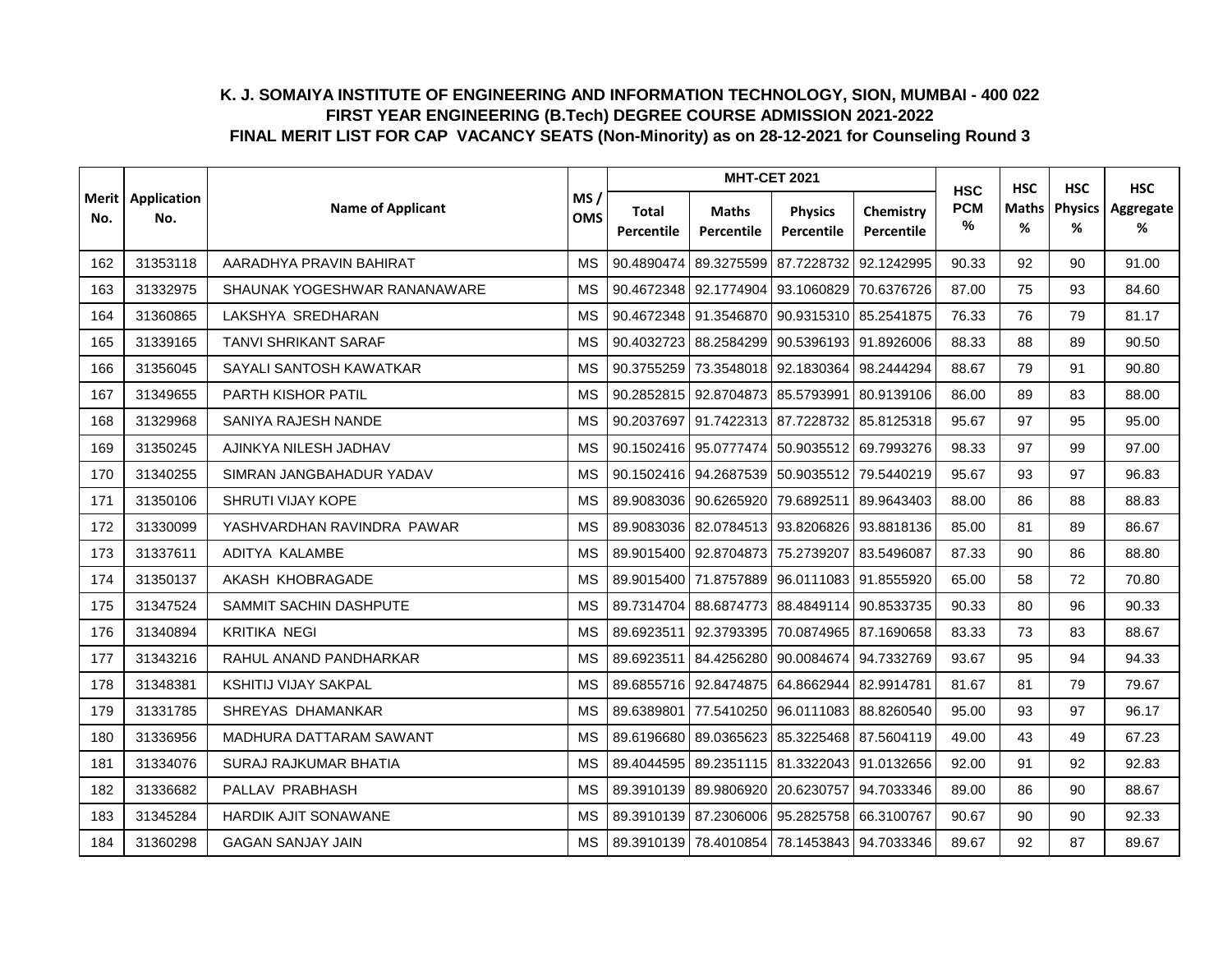|                | Application |                              |                                |                     |                            | <b>MHT-CET 2021</b>              |                         | <b>HSC</b>         | <b>HSC</b>        | <b>HSC</b>          | <b>HSC</b>     |
|----------------|-------------|------------------------------|--------------------------------|---------------------|----------------------------|----------------------------------|-------------------------|--------------------|-------------------|---------------------|----------------|
| Merit l<br>No. | No.         | <b>Name of Applicant</b>     | MS/<br><b>OMS</b><br><b>MS</b> | Total<br>Percentile | <b>Maths</b><br>Percentile | <b>Physics</b><br>Percentile     | Chemistry<br>Percentile | <b>PCM</b><br>$\%$ | <b>Maths</b><br>% | <b>Physics</b><br>% | Aggregate<br>% |
| 185            | 31341147    | TULSI BIDYA BHUSHAN          |                                | 89.3107801          | 87.4577127                 | 67.5788942                       | 92.7644534              | 94.67              | 97                | 90                  | 94.67          |
| 186            | 31352838    | ATHARV JAIRAJ RANE           | <b>MS</b>                      | 89.1696383          | 87.9164544                 | 93.8206826 83.8818136            |                         | 87.67              | 88                | 89                  | 86.67          |
| 187            | 31338413    | MOHD KAIF ZUBER SHAIKH       | <b>MS</b>                      | 89.1153604          | 93.3599496                 | 50.9035512                       | 79.5440219              | 90.33              | 97                | 81                  | 88.17          |
| 188            | 31340264    | ADVAIT YOGENDRA KHAIRE       | <b>MS</b>                      | 89.1153604          |                            | 90.8646775 93.8590040 63.0437067 |                         | 85.33              | 83                | 87                  | 89.00          |
| 189            | 31362506    | UTKARSH SAXENA               | MS                             | 89.1153604          |                            | 86.3101492 89.4147930 87.5604119 |                         | 90.00              | 94                | 85                  | 89.67          |
| 190            | 31332912    | SHIVAM SANTOSH SINGH         | <b>MS</b>                      | 89.0943813          |                            | 90.8433008 74.5451804 88.1596140 |                         | 92.33              | 93                | 90                  | 93.00          |
| 191            | 31339029    | <b>GEETA MEDTIYA</b>         | <b>MS</b>                      | 89.0943813          |                            | 86.3554126 83.7521359 93.0294502 |                         | 84.33              | 81                | 83                  | 80.33          |
| 192            | 31340317    | ANJALI SANJAY DUMBRE         | <b>MS</b>                      | 89.0939881          |                            | 84.4256280 97.1493085 81.5975162 |                         | 93.67              | 96                | 93                  | 95.33          |
| 193            | 31334983    | <b>KARTIK JIGNESH MISTRY</b> | <b>MS</b>                      | 89.0926089          | 80.5640679                 | 94.4943645 90.8533735            |                         | 96.33              | 97                | 96                  | 95.17          |
| 194            | 31337434    | <b>GAURI GANESH PADHYE</b>   | <b>MS</b>                      | 89.0039881          | 91.4987299                 | 90.0084674 75.7154953            |                         | 89.67              | 93                | 88                  | 91.17          |
| 195            | 31345390    | SHRAVANI AJIT SURVE          | MS                             | 88.9865141          |                            | 87.7094401 93.9313445 81.3291786 |                         | 97.67              | 97                | 97                  | 98.00          |
| 196            | 31344252    | JAY PRITAM SAMBERKAR         | <b>MS</b>                      | 88.9401647          |                            | 84.4879123 57.4020662 96.4025382 |                         | 87.00              | 79                | 94                  | 85.83          |
| 197            | 31353139    | ALOK KUMAR JAGMOHAN PRASAD   | <b>MS</b>                      | 88.8866448          | 91.9363797                 | 67.5788942 83.5496087            |                         | 80.67              | 79                | 81                  | 81.83          |
| 198            | 31337481    | UTTKARSH ASHOK WADGVE        | <b>MS</b>                      | 88.8866448          | 87.4577127                 | 92.3251704 83.5496087            |                         | 78.33              | 86                | 75                  | 79.83          |
| 199            | 31342348    | SHIVAM SHEKHAR SHETH         | <b>MS</b>                      | 88.8866448          | 85.0290331                 | 88.5331987 89.9924262            |                         | 85.33              | 91                | 83                  | 87.83          |
| 200            | 31340645    | <b>INDRAYANI SUDHIR NAIK</b> | <b>MS</b>                      | 88.7757752          | 88.6874773                 | 91.1857892 84.6725186            |                         | 97.33              | 97                | 97                  | 97.83          |
| 201            | 31341096    | ARYAN PRASHANT KOKATE        | <b>MS</b>                      | 88.7543704          |                            | 87.2306006 51.7038042 92.9186453 |                         | 90.00              | 89                | 91                  | 88.50          |
| 202            | 31344197    | PURVA BHASKAR PHARAT         | <b>MS</b>                      |                     | 88.7543704 71.8154777      | 78.1453843 95.3504149            |                         | 95.00              | 97                | 94                  | 94.83          |
| 203            | 31345261    | PIYUSH BHANUDAS MANE         | MS                             | 88.7526385          | 84.0838275                 | 93.6325259 86.1393105            |                         | 88.00              | 88                | 84                  | 89.50          |
| 204            | 31342032    | PIYUSH VIJAY PANDIT          | <b>MS</b>                      | 88.7496472          | 90.5108665                 | 84.9280271                       | 83.8272650              | 81.67              | 83                | 77                  | 83.17          |
| 205            | 31343475    | KARTIK SHRINIWAS POOJARY     | MS                             | 88.5585207          | 89.0365623                 |                                  | 39.3412482 91.6368985   | 80.00              | 81                | 80                  | 80.17          |
| 206            | 31347837    | SHREYASH SUDHIR PAWAR        | <b>MS</b>                      | 88.4617556          | 90.5108665                 | 70.0874965 87.1690658            |                         | 74.33              | 71                | 76                  | 79.80          |
| 207            | 31362013    | SRUJAL SHITAL SAKHALA        | <b>MS</b>                      |                     | 88.3254598 89.7778671      | 86.6267967 78.9325560            |                         | 76.33              | 79                | 73                  | 74.75          |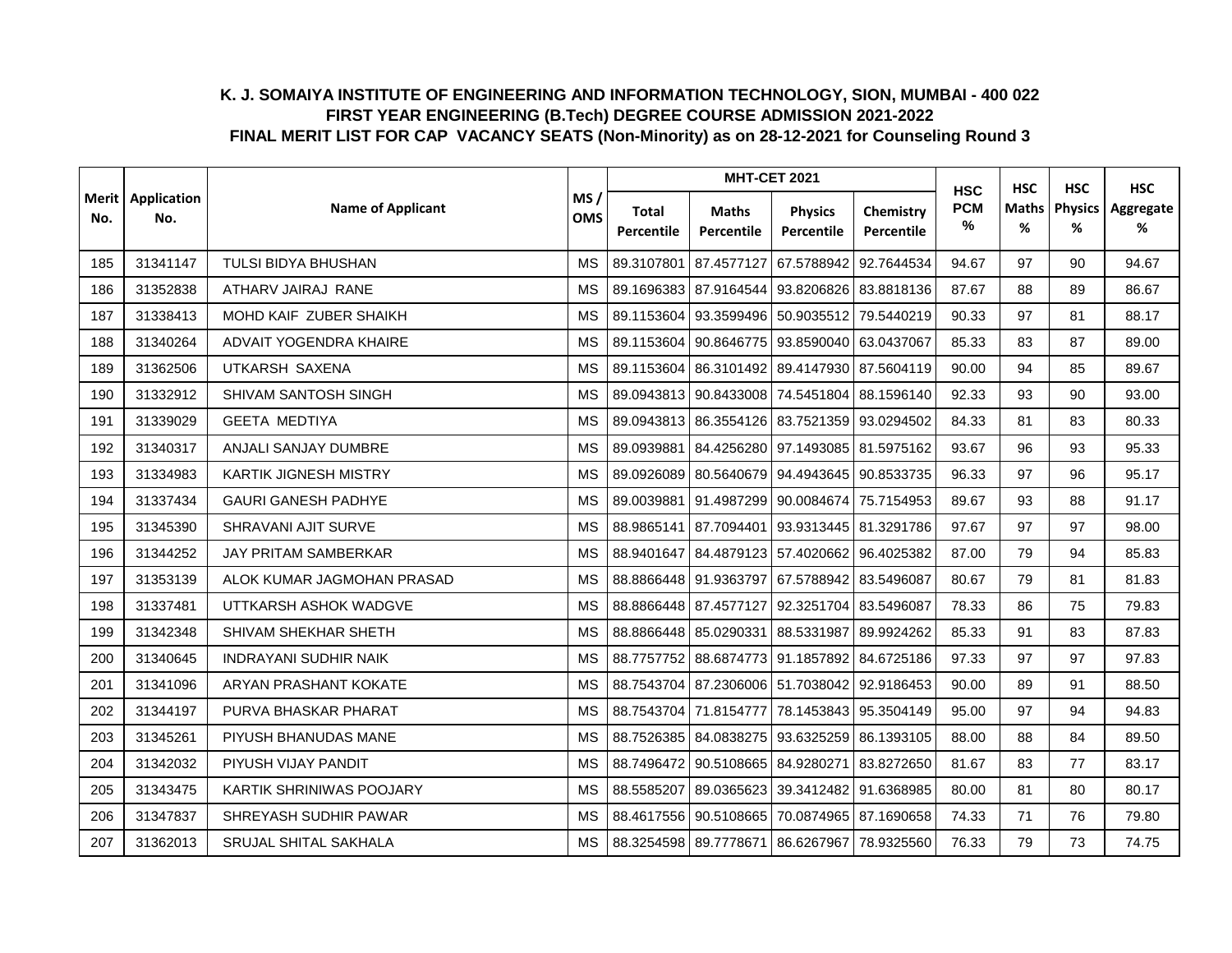|     |                            |                              |                                |                     |                            | <b>MHT-CET 2021</b>                         |                         | <b>HSC</b>         | <b>HSC</b> | <b>HSC</b>          | <b>HSC</b>     |
|-----|----------------------------|------------------------------|--------------------------------|---------------------|----------------------------|---------------------------------------------|-------------------------|--------------------|------------|---------------------|----------------|
| No. | Merit   Application<br>No. | <b>Name of Applicant</b>     | MS/<br><b>OMS</b><br><b>MS</b> | Total<br>Percentile | <b>Maths</b><br>Percentile | <b>Physics</b><br>Percentile                | Chemistry<br>Percentile | <b>PCM</b><br>$\%$ | Maths<br>% | <b>Physics</b><br>% | Aggregate<br>% |
| 208 | 31335246                   | <b>HARSH MANOJ MANTRI</b>    |                                | 88.2926829          | 89.2918014                 | 64.8662944                                  | 89.9735527              | 86.67              | 87         | 87                  | 87.83          |
| 209 | 31352012                   | BHARGAVI RAVINDRA JADHAV     | <b>MS</b>                      | 88.2794064          | 88.2584299                 | 88.3475798 85.1486706                       |                         | 63.33              | 52         | 70                  | 71.20          |
| 210 | 31332102                   | <b>GAURANG VIJAY PATYANE</b> | <b>MS</b>                      | 88.1896199          | 90.7539845                 | 86.9431957                                  | 78.4378831              | 94.67              | 100        | 89                  | 94.83          |
| 211 | 31342435                   | SHUBHAM RAVINDRA SHARMA      | <b>MS</b>                      |                     | 88.1896199 80.0776461      | 88.9405394 93.0578259                       |                         | 96.33              | 97         | 95                  | 94.33          |
| 212 | 31346786                   | PRANAV ANIL KAPLE            | <b>MS</b>                      | 88.1896199          |                            | 76.5273805 83.8884348 96.0461790            |                         | 91.67              | 91         | 91                  | 94.17          |
| 213 | 31362169                   | <b>ASTITAV KATOCH</b>        | <b>MS</b>                      | 88.0080788          |                            | 89.4824539 58.5205756 88.8260540            |                         | 80.67              | 76         | 83                  | 82.20          |
| 214 | 31332990                   | RIDDHI PRAVIN KULKARNI       | <b>MS</b>                      | 87.7812156          | 86.5908018 67.2242907      |                                             | 91.8926006              | 58.00              | 66         | 55                  | 68.46          |
| 215 | 31335980                   | RENU AJAY DHARAMKAR          | <b>MS</b>                      | 87.7043318          |                            | 89.3338782 93.9313445 54.0610952            |                         | 69.00              | 84         | 65                  | 78.00          |
| 216 | 31340693                   | HARSHIKA KAMAL AGARWAL       | <b>MS</b>                      | 87.7043318          | 83.0302411                 | 95.4025337                                  | 78.4378831              | 94.67              | 96         | 95                  | 95.00          |
| 217 | 31342382                   | PREMA SHANKAR                | <b>MS</b>                      | 87.6827547          | 71.8656506                 | 92.8930285 94.7332769                       |                         | 96.67              | 98         | 97                  | 95.50          |
| 218 | 31349527                   | ARIB FAIYAZ LOKHANDWALA      | <b>MS</b>                      |                     |                            | 87.6566480 87.9164544 73.4131431 88.7468161 |                         | 89.00              | 97         | 80                  | 89.17          |
| 219 | 31341825                   | ANNARAJ MAHESH BIRAJDAR      | <b>MS</b>                      | 87.6434841          |                            | 93.7827871 91.1857892 10.3048875            |                         | 92.33              | 97         | 87                  | 93.83          |
| 220 | 31348432                   | SHREYA SAHAY                 | <b>MS</b>                      | 87.5168969          | 83.5027917                 | 94.5636203 75.8154569                       |                         | 90.33              | 89         | 92                  | 92.33          |
| 221 | 31360936                   | KUNAL RANDHIR SHARMA         | <b>MS</b>                      | 87.3040013          | 84.4879123                 | 90.5396193 87.0417956                       |                         | 87.67              | 89         | 87                  | 89.50          |
| 222 | 31329469                   | OM SANTOSH UNDE              | <b>MS</b>                      |                     | 87.2241520 87.7094401      | 83.8884348 85.6814467                       |                         | 93.33              | 93         | 93                  | 92.00          |
| 223 | 31345160                   | KSHITIJ PRAKASH GAIKWAD      | <b>MS</b>                      | 87.2241520          |                            | 83.0302411 97.3641193 45.2850429            |                         | 55.00              | 50         | 64                  | 65.23          |
| 224 | 31350118                   | SAHIL MILIND DESHKAR         | <b>MS</b>                      | 87.2241520          | 76.5273805                 | 86.9431957                                  | 93.8700450              | 95.67              | 97         | 96                  | 96.00          |
| 225 | 31341203                   | SARVESH PRAKASH PATIL        | <b>MS</b>                      |                     |                            | 87.2236373 87.9164544 84.4370861 83.8818136 |                         | 87.33              | 88         | 84                  | 89.83          |
| 226 | 31333357                   | TANISHQ MANDAR PHADKE        | <b>MS</b>                      | 87.0638728          | 71.8757889 93.4814441      |                                             | 88.8260540              | 94.33              | 95         | 94                  | 93.50          |
| 227 | 31349280                   | SIDDHESH ULHAS PRADHAN       | <b>MS</b>                      | 86.8378732          | 84.0838275                 | 91.7830938 78.9325560                       |                         | 79.33              | 75         | 82                  | 81.50          |
| 228 | 31336750                   | ANWAYA HEMANT BELWALKAR      | MS                             | 86.8378732          | 84.0838275                 | 74.5451804 92.1449392                       |                         | 40.33              | 39         | 40                  | 47.85          |
| 229 | 31356161                   | <b>ESHAAN NITIN SONAVANE</b> | <b>MS</b>                      | 86.7286473          | 87.7094401                 | 91.9850838 68.8598284                       |                         | 82.33              | 77         | 82                  | 85.50          |
| 230 | 31344317                   | ADARSH RAVIKUMAR RAVIKUMAR   | <b>MS</b>                      |                     |                            | 86.7142129 89.3275599 56.0213958 85.8125318 |                         | 71.33              | 59         | 78                  | 73.00          |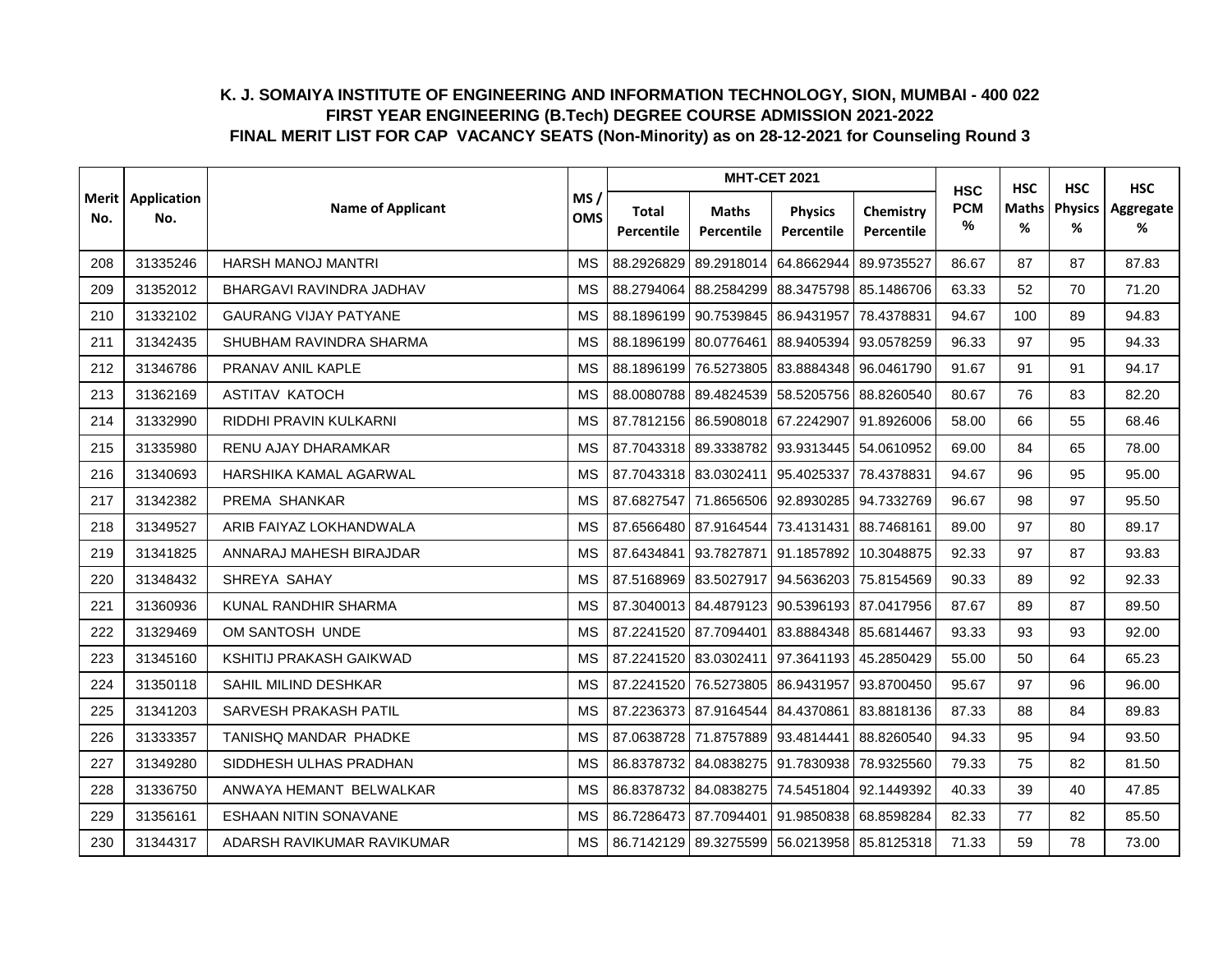|                | Application |                                     |                   |                     |                            | <b>MHT-CET 2021</b>                         |                         | <b>HSC</b>      | <b>HSC</b>        | <b>HSC</b>          | <b>HSC</b>     |
|----------------|-------------|-------------------------------------|-------------------|---------------------|----------------------------|---------------------------------------------|-------------------------|-----------------|-------------------|---------------------|----------------|
| Merit l<br>No. | No.         | <b>Name of Applicant</b>            | MS/<br><b>OMS</b> | Total<br>Percentile | <b>Maths</b><br>Percentile | <b>Physics</b><br>Percentile                | Chemistry<br>Percentile | <b>PCM</b><br>% | <b>Maths</b><br>% | <b>Physics</b><br>% | Aggregate<br>% |
| 231            | 31333379    | <b>KRIT PAWAN SINGH</b>             | <b>MS</b>         | 86.6529533          | 76.0975610                 | 95.5568616                                  | 75.8154569              | 82.67           | 85                | 82                  | 85.17          |
| 232            | 31347146    | MOHAMMAD NAFEES RUSTAGAR AHMAD KHAN | <b>MS</b>         | 86.5938222          | 90.8646775                 | 79.5282622                                  | 63.0437067              | 44.67           | 43                | 45                  | 56.77          |
| 233            | 31359716    | AARAV SINGH                         | <b>MS</b>         | 86.5034082          | 81.6359505                 | 85.5793991                                  | 87.3365312              | 93.67           | 92                | 94                  | 94.00          |
| 234            | 31336036    | YASH ABHIJIT KOHAD                  | <b>MS</b>         |                     |                            | 86.5034082 81.6359505 75.2739207 89.9924262 |                         | 91.33           | 86                | 95                  | 92.33          |
| 235            | 31329611    | <b>AADITI SUSHIL MALI</b>           | MS                |                     |                            | 86.4508996 86.3554126 88.8280229 73.4948236 |                         | 90.00           | 91                | 90                  | 89.17          |
| 236            | 31359706    | JEEVIKA JAIPRAKASH TIWARI           | <b>MS</b>         | 86.3539112          | 87.2306006                 | 92.8090591 48.0196211                       |                         | 95.00           | 91                | 96                  | 95.00          |
| 237            | 31340327    | SIDDHARTH MUNESHWAR                 | <b>MS</b>         | 86.3539112          | 83.5568544                 | 83.7186244 83.3429004                       |                         | 86.33           | 80                | 92                  | 85.40          |
| 238            | 31363141    | MANISH DEVDAS DUSA                  | <b>MS</b>         |                     | 86.2971315 79.8980544      | 95.4376213 85.1486706                       |                         | 73.67           | 85                | 73                  | 79.85          |
| 239            | 31366908    | AADARSH LALJEE PATEL                | <b>MS</b>         |                     | 86.2971315 71.2045729      | 94.8345482 89.7530023                       |                         | 91.00           | 91                | 92                  | 91.67          |
| 240            | 31343538    | NAMITHA PRAKASH                     | <b>MS</b>         | 86.2320068          | 90.5108665                 | 70.0874965 75.7154953                       |                         | 75.00           | 74                | 70                  | 79.00          |
| 241            | 31362877    | MITESH DINESH AUDICHYA              | <b>MS</b>         |                     |                            | 86.2320068 84.4256280 87.8803274 85.5376799 |                         | 86.67           | 86                | 88                  | 86.50          |
| 242            | 31336597    | SOHAM MAHESH RAUT                   | MS                | 86.2229260          |                            | 92.1025746 66.5151206 68.8598284            |                         | 93.33           | 96                | 91                  | 94.50          |
| 243            | 31335819    | PRANAV GOPAL SUKALI                 | <b>MS</b>         | 86.2229260          | 85.5792808                 | 83.8884348 85.6814467                       |                         | 94.67           | 95                | 94                  | 94.17          |
| 244            | 31363871    | RENUKA DILIP LAHARE                 | MS                | 86.1533941          | 80.2703497                 | 90.9315310 85.2541875                       |                         | 78.33           | 95                | 66                  | 77.08          |
| 245            | 31332507    | <b>HARSHIL JAPAL SANSI</b>          | <b>MS</b>         | 85.8629008          |                            | 86.3554126   50.3417429   91.0242235        |                         | 82.33           | 83                | 82                  | 83.50          |
| 246            | 31339916    | SIDDHANT NAMBIAR                    | <b>MS</b>         | 85.8356495          |                            | 86.5908018 75.1743668 85.1486706            |                         | 72.00           | 73                | 69                  | 72.17          |
| 247            | 31360835    | <b>VARSHITA NALLURI</b>             | MS                | 85.7972491          |                            | 90.6265920 24.8802853 83.8818136            |                         | 83.67           | 78                | 85                  | 85.83          |
| 248            | 31334909    | ALROY DENNIS PEREIRA                | MS                | 85.7972491          |                            | 87.9164544 87.7228732 70.8609272            |                         | 95.67           | 96                | 96                  | 95.17          |
| 249            | 31339389    | BUSHRA SUHAIL AHMED SHAIKH          | MS                | 85.7972491          |                            | 82.0784513 87.7228732 87.5241977            |                         | 95.33           | 94                | 96                  | 96.17          |
| 250            | 31342497    | <b>ADITI SHINDE</b>                 | <b>MS</b>         | 85.6712301          | 93.1344503                 | 47.5581346 62.2139354                       |                         | 87.33           | 90                | 85                  | 90.33          |
| 251            | 31348460    | APARN SHIVAJI GOILKAR               | MS                | 85.6712301          | 80.0776461                 | 90.6824683 85.6814467                       |                         | 92.67           | 93                | 92                  | 90.00          |
| 252            | 31338275    | VARSHA VIVEK KULKARNI               | <b>MS</b>         | 85.5868079          | 71.8154777                 |                                             | 30.2562229 95.9974952   | 91.67           | 91                | 95                  | 93.20          |
| 253            | 31342543    | NILESH GHANSHYAM BALOTIYA           | MS                |                     |                            | 85.4775879 87.1604425 83.5350335 80.5277100 |                         | 97.33           | 96                | 99                  | 96.33          |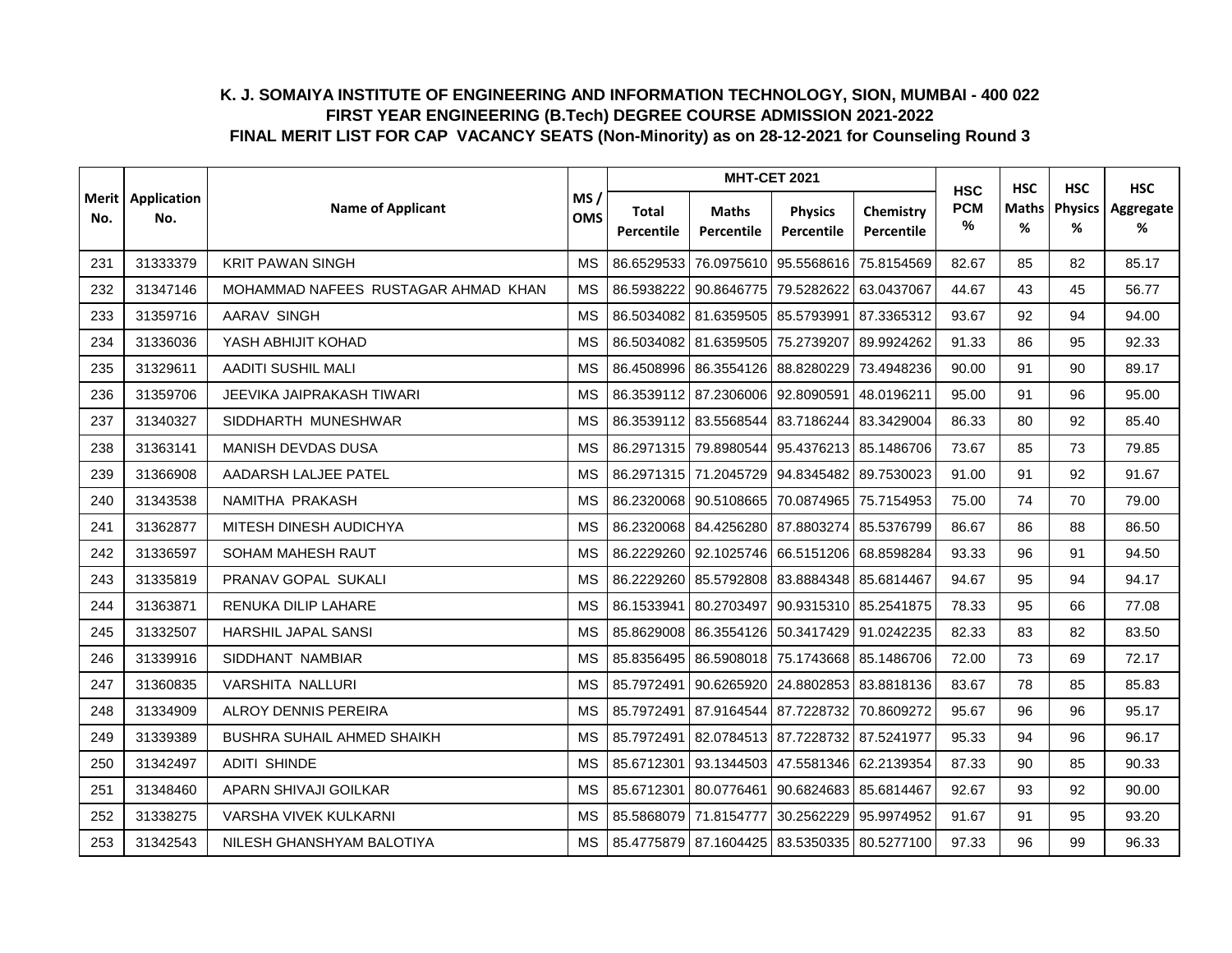|     | Merit   Application |                                    |                                |                     |                            | <b>MHT-CET 2021</b>                               |                         | <b>HSC</b>      | <b>HSC</b> | <b>HSC</b>          | <b>HSC</b>     |
|-----|---------------------|------------------------------------|--------------------------------|---------------------|----------------------------|---------------------------------------------------|-------------------------|-----------------|------------|---------------------|----------------|
| No. | No.                 | <b>Name of Applicant</b>           | MS/<br><b>OMS</b><br><b>MS</b> | Total<br>Percentile | <b>Maths</b><br>Percentile | <b>Physics</b><br>Percentile                      | Chemistry<br>Percentile | <b>PCM</b><br>% | Maths<br>% | <b>Physics</b><br>% | Aggregate<br>% |
| 254 | 31345819            | ADITYA ARVIND TRIPATHI             |                                | 85.4775879          | 83.0831559                 | 91.1857892                                        | 80.5277100              | 85.67           | 88         | 87                  | 85.00          |
| 255 | 31331210            | RIDDHI ROHIT VAZE                  | <b>MS</b>                      | 85.4775879          | 80.5640679                 | 88.4849114 87.4461123                             |                         | 87.67           | 89         | 88                  | 90.00          |
| 256 | 31332118            | SHIFA FAROOQUI                     | <b>MS</b>                      | 85.4531684          |                            | 89.4824539 81.1310275 59.9949508                  |                         | 85.67           | 92         | 80                  | 88.17          |
| 257 | 31341807            | PRANAV SUNIL KHEDEKAR              | <b>MS</b>                      |                     |                            | 85.4531684 87.4577127 75.2739207 77.4147942       |                         | 84.00           | 82         | 83                  | 84.33          |
| 258 | 31362907            | ISHA PRASAD SAVE                   | <b>MS</b>                      |                     |                            | 85.4531684 87.4577127 58.5205756 83.5496087       |                         | 90.00           | 89         | 90                  | 91.67          |
| 259 | 31360034            | HARSHAVARDHAN PRASHANT SURVE       | <b>MS</b>                      | 85.4531684          |                            | 77.5410250 85.5793991 87.3365312                  |                         | 91.33           | 93         | 91                  | 91.00          |
| 260 | 31339114            | PUNYA HAJELA                       | <b>MS</b>                      | 85.3944563          |                            | 87.8997868 62.1002132 84.9680171                  |                         | 90.67           | 91         | 94                  | 94.50          |
| 261 | 31362896            | HIMANSHU RAJESH BIND               | <b>MS</b>                      | 85.2554332          |                            | 79.8645216 76.5227209 92.0575783                  |                         | 89.67           | 97         | 88                  | 91.33          |
| 262 | 31342437            | ABHIRAM PRAKASH ACHARYA            | <b>MS</b>                      | 85.2554332          | 76.4493367                 | 87.8803274 91.0132656                             |                         | 93.33           | 92         | 94                  | 91.83          |
| 263 | 31332717            | KEVAL HIREN MAJITHIA               | <b>MS</b>                      |                     | 85.1794150 81.0533722      | 79.7215801                                        | 89.7276108              | 90.67           | 95         | 88                  | 91.17          |
| 264 | 31336178            | <b>ISHANA SANDEEP BAGAITKAR</b>    | <b>MS</b>                      |                     |                            | 85.0598865   93.3599496   28.0626182   55.0010506 |                         | 40.67           | 39         | 39                  | 61.08          |
| 265 | 31341614            | DEVANG ARUN MESTRY                 | <b>MS</b>                      | 85.0598865          |                            | 86.3101492 71.6747216 79.5440219                  |                         | 61.33           | 74         | 54                  | 75.85          |
| 266 | 31333417            | RITHVIKA SAPALYA                   | <b>MS</b>                      | 85.0598650          | 72.4627022                 | 79.5282622                                        | 90.4234083              | 90.33           | 89         | 87                  | 89.50          |
| 267 | 31362001            | SRUSHTI SUHAS PAWAR                | MS                             | 84.9685763          | 89.9600062                 | 79.9407884 64.7795149                             |                         | 85.67           | 90         | 85                  | 87.83          |
| 268 | 31341066            | YOGESH KRISHNA TIWARI              | <b>MS</b>                      |                     |                            | 84.7973150 79.6790603 57.4020662 92.7998322       |                         | 70.33           | 63         | 73                  | 75.40          |
| 269 | 31333310            | ATHARVA UDAY SAWANT                | <b>MS</b>                      |                     |                            | 84.6867040 84.2995415 87.7228732 78.9811513       |                         | 88.33           | 85         | 91                  | 90.17          |
| 270 | 31340825            | BHANUSHALI KRISHNAKANT KRISHNAKANT | MS                             | 84.6867040          | 82.0784513 84.4370861      |                                                   | 85.8125318              | 82.67           | 79         | 89                  | 85.00          |
| 271 | 31329527            | <b>GAURAV GURUNATH CHOUGHULE</b>   | <b>MS</b>                      |                     |                            | 84.6567494 77.1082521 88.8280229 86.1393105       |                         | 96.00           | 97         | 96                  | 96.50          |
| 272 | 31338575            | ANIMESH NARAYAN PARAB              | <b>MS</b>                      | 84.5627299          |                            | 92.1025746 47.5582346 62.2139354                  |                         | 77.00           | 80         | 73                  | 79.00          |
| 273 | 31364176            | ADITI ATUL KAKADE                  | <b>MS</b>                      | 84.5535668          | 94.4215415 20.6230757      |                                                   | 48.0196211              | 97.33           | 98         | 96                  | 97.67          |
| 274 | 31342319            | SWARANGI PARAG JOG                 | MS                             | 84.5535668          |                            | 83.5568544 90.8104159 57.8041017                  |                         | 91.67           | 91         | 92                  | 91.17          |
| 275 | 31333955            | ARSHAD AHMED ANISUL                | <b>MS</b>                      | 84.4335948          | 87.1604425                 | 92.1830364 40.7001506                             |                         | 74.00           | 87         | 74                  | 77.23          |
| 276 | 31342673            | ADITYA SACHIN SAMANT               | <b>MS</b>                      |                     |                            | 84.4335948 77.2866566 92.1830364 82.7974861       |                         | 83.67           | 85         | 83                  | 86.00          |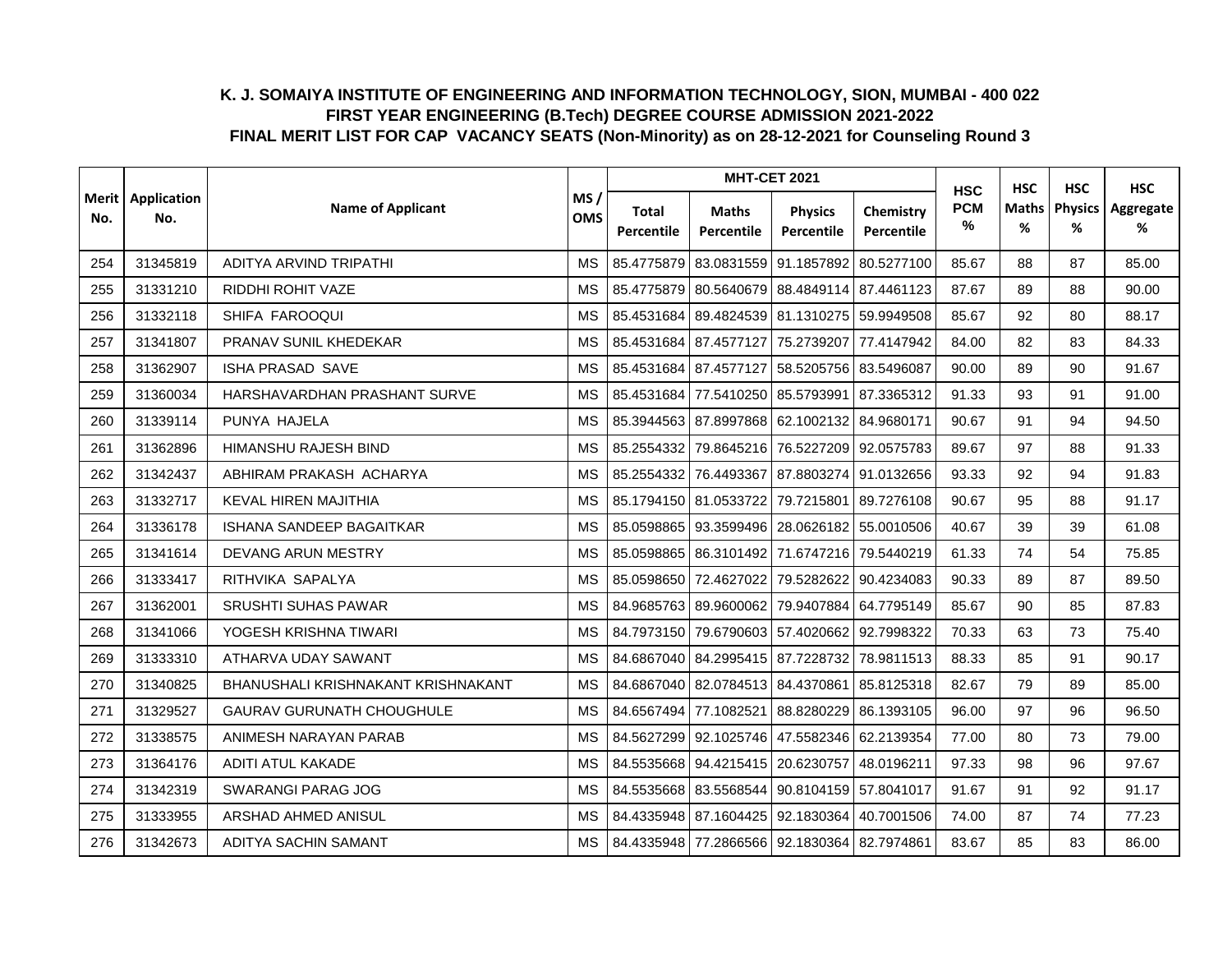|     |                            |                            |                   |                     |                            | <b>MHT-CET 2021</b>                         |                         | <b>HSC</b>         | <b>HSC</b> | <b>HSC</b>                | <b>HSC</b>     |
|-----|----------------------------|----------------------------|-------------------|---------------------|----------------------------|---------------------------------------------|-------------------------|--------------------|------------|---------------------------|----------------|
| No. | Merit   Application<br>No. | <b>Name of Applicant</b>   | MS/<br><b>OMS</b> | Total<br>Percentile | <b>Maths</b><br>Percentile | <b>Physics</b><br>Percentile                | Chemistry<br>Percentile | <b>PCM</b><br>$\%$ | Maths<br>% | <b>Physics</b><br>%<br>91 | Aggregate<br>% |
| 277 | 31343282                   | ADITYA PARAS MEHTA         | <b>MS</b>         | 84.4255069          | 87.9988246                 | 72.9591537                                  | 70.6376726              | 91.00              | 91         |                           | 91.00          |
| 278 | 31350193                   | AREEB KHUTHBUDDIN          | <b>MS</b>         | 84.4255069          | 87.9988246                 | 64.8662944                                  | 75.8154569              | 88.33              | 90         | 88                        | 91.17          |
| 279 | 31359718                   | PRAJAKTA PRAKASH BUGADE    | <b>MS</b>         | 84.4255069          | 83.5027917                 | 44.5606818 89.9735527                       |                         | 95.00              | 94         | 94                        | 94.33          |
| 280 | 31352818                   | AMIT LAXMAN RAWAT          | <b>MS</b>         | 84.2624154          |                            | 88.2584299 67.2242907 71.1259112            |                         | 80.33              | 74         | 83                        | 84.33          |
| 281 | 31335407                   | AKSHIT VENKATRAO DESHPANDE | <b>MS</b>         | 84.2624154          |                            | 65.3573863 92.1076092 90.8962190            |                         | 89.00              | 90         | 87                        | 88.67          |
| 282 | 31345892                   | <b>MANAS VIKAS PATIL</b>   | <b>MS</b>         | 84.0932969          | 78.1519227                 | 62.1506619 89.0523219                       |                         | 81.00              | 80         | 83                        | 82.17          |
| 283 | 31341526                   | <b>TANISHQ AJAY TIWARI</b> | <b>MS</b>         | 84.0448293          | 86.3168619 79.6892511      |                                             | 75.3948039              | 82.33              | 84         | 78                        | 80.00          |
| 284 | 31329457                   | <b>SHIVAM TIWARI</b>       | <b>MS</b>         |                     | 84.0141378 87.4577127      | 67.5788942                                  | 72.8654380              | 78.67              | 74         | 81                        | 81.00          |
| 285 | 31330367                   | SHRIKANT DEEPAK DESHMUKH   | <b>MS</b>         |                     |                            | 84.0141378 71.8757889 81.1310275 88.8260540 |                         | 90.67              | 85         | 94                        | 92.50          |
| 286 | 31335358                   | <b>GAURAV ARUN ISAME</b>   | <b>MS</b>         | 84.0141378          | 56.6725574                 | 88.5331987                                  | 90.9871245              | 78.67              | 73         | 81                        | 81.17          |
| 287 | 31331944                   | SHREYA KIRAN KHATU         | <b>MS</b>         |                     |                            | 84.0034174 88.3003317 86.6267967 26.5554327 |                         | 87.67              | 88         | 89                        | 85.83          |
| 288 | 31340905                   | TANISHKA AJIT SHIRWADKAR   | <b>MS</b>         | 83.9803841          | 87.7094401                 | 36.7746220 85.6814467                       |                         | 86.67              | 89         | 86                        | 89.83          |
| 289 | 31335787                   | CHINMAY SANJAY BADVE       | <b>MS</b>         | 83.9803841          | 83.0302411                 | 66.5151206 87.2599101                       |                         | 87.33              | 81         | 90                        | 89.67          |
| 290 | 31350458                   | SHIPRA SHAILESH SUVARNA    | <b>MS</b>         | 83.9765231          | 89.9600062                 | 59.9646808 70.2539864                       |                         | 89.67              | 93         | 93                        | 90.00          |
| 291 | 31362114                   | TEJESH AKULA               | <b>MS</b>         | 83.9765231          | 83.0831559                 | 88.4849114                                  | 77.8683841              | 98.00              | 98         | 97                        | 98.67          |
| 292 | 31339282                   | MANDAR VIJAY DHAGE         | <b>MS</b>         | 83.9765231          | 80.5640679                 | 86.3242092 84.6725186                       |                         | 88.00              | 87         | 89                        | 89.00          |
| 293 | 31346569                   | PRANESH SAMIR SHIRODKAR    | <b>MS</b>         | 83.6967382          | 85.9300617                 | 55.5627388 82.9914781                       |                         | 93.00              | 97         | 89                        | 90.83          |
| 294 | 31341692                   | KAVERI VINOD SHINDE        | <b>MS</b>         |                     |                            | 83.6917866 76.4493367 70.0874965 92.0575783 |                         | 86.67              | 87         | 90                        | 87.50          |
| 295 | 31340884                   | VANSH JAYRAJ BACHANI       | <b>MS</b>         |                     | 83.6917866 65.9554050      | 93.9260514 87.1690658                       |                         | 66.33              | 58         | 72                        | 68.00          |
| 296 | 31367121                   | PRANJAI DEVENDER GUSARIA   | <b>MS</b>         | 83.5151072          | 63.5443302                 |                                             | 78.1453843 91.9532432   | 83.67              | 82         | 84                        | 82.40          |
| 297 | 31338703                   | PRANAV MANISH PATIL        | MS                | 83.4488029          | 86.3168619 84.4370861      |                                             | 65.2063169              | 92.67              | 96         | 89                        | 90.33          |
| 298 | 31330249                   | ADHIRAJ KIRAN PATOLE       | <b>MS</b>         | 83.4488029          | 82.0784513 84.4370861      |                                             | 81.6505349              | 93.67              | 96         | 95                        | 94.50          |
| 299 | 31341424                   | <b>BHATI KIRAN NATHMAL</b> | <b>MS</b>         |                     |                            | 83.4488029 79.0320937 87.7228732 83.8818136 |                         | 70.00              | 75         | 67                        | 71.23          |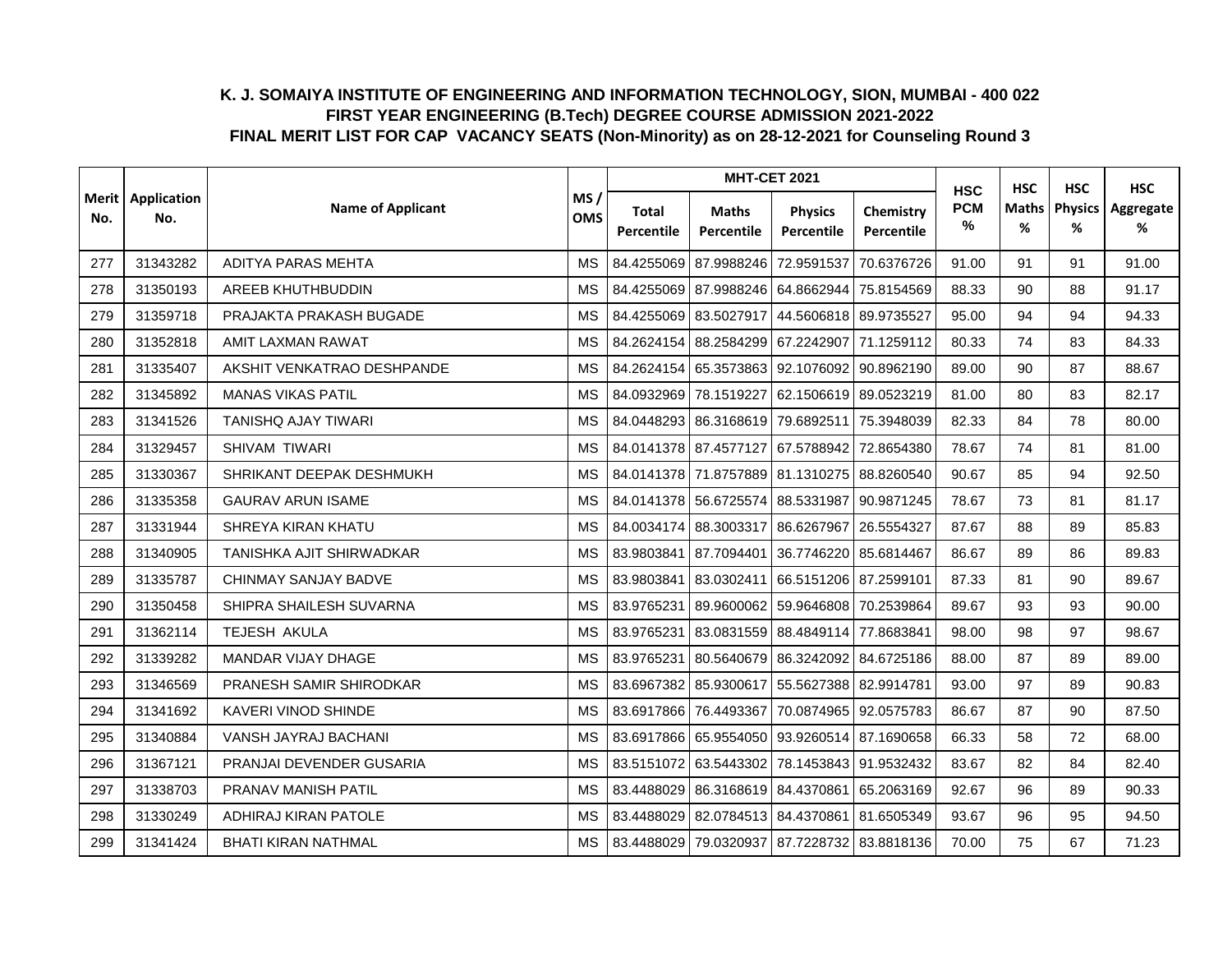|                |                    |                                |                   |                     |                            | <b>MHT-CET 2021</b>                         |                         | <b>HSC</b>         | <b>HSC</b>        | <b>HSC</b>          | <b>HSC</b>     |
|----------------|--------------------|--------------------------------|-------------------|---------------------|----------------------------|---------------------------------------------|-------------------------|--------------------|-------------------|---------------------|----------------|
| Merit l<br>No. | Application<br>No. | <b>Name of Applicant</b>       | MS/<br><b>OMS</b> | Total<br>Percentile | <b>Maths</b><br>Percentile | <b>Physics</b><br>Percentile                | Chemistry<br>Percentile | <b>PCM</b><br>$\%$ | <b>Maths</b><br>% | <b>Physics</b><br>% | Aggregate<br>% |
| 300            | 31330335           | HIAMSNHU DINESH MAHAJAN        | <b>MS</b>         | 83.4155716          | 87.1604425                 | 79.9407884                                  | 70.2539864              | 96.00              | 98.67             | 98.67               | 96.20          |
| 301            | 31342545           | PIYUSH ASHISH PINGALKAR        | <b>MS</b>         | 83.4155716          | 87.1604425                 | 68.1140601 77.8683841                       |                         | 70.67              | 61                | 74                  | 76.20          |
| 302            | 31345380           | AYAN IRFAN SHAIKH              | <b>MS</b>         | 83.2948035          | 88.3003317                 | 74.5451804 47.0399035                       |                         | 89.00              | 92                | 88                  | 89.00          |
| 303            | 31341559           | SHRAVANI ASHOK PATIL           | <b>MS</b>         |                     | 83.2948035 77.1082521      | 67.9213991                                  | 91.0242235              | 87.00              | 88                | 85                  | 87.00          |
| 304            | 31361010           | PRATIK UMESH ANDHARI           | MS                | 83.1897457          |                            | 86.3101492 71.6747216 69.7993276            |                         | 60.67              | 60                | 58                  | 69.83          |
| 305            | 31332527           | <b>SUSHANT ASHOK PHAD</b>      | <b>MS</b>         | 83.1897457          |                            | 82.8325278 71.6747216 79.5440219            |                         | 93.00              | 91                | 96                  | 94.17          |
| 306            | 31344105           | SURAJ DATTATRAYA SHINDE        | <b>MS</b>         | 83.1897457          | 78.1519227                 | 79.5282622 82.8062618                       |                         | 82.33              | 82                | 82                  | 83.00          |
| 307            | 31334972           | PRITESH PANDURANG CHAVAN       | <b>MS</b>         | 83.1254734          | 87.4577127                 |                                             | 75.2739207 59.9949508   | 88.00              | 89                | 90                  | 89.00          |
| 308            | 31340838           | <b>TEJAS KIRAN PATIL</b>       | <b>MS</b>         | 83.0877787          | 76.4493367                 | 87.8803274 85.5376799                       |                         | 89.00              | 88                | 89                  | 89.50          |
| 309            | 31351831           | SHRUTIKA NAMDEV GURAV          | <b>MS</b>         | 82.7767101          | 91.1286553                 | 88.4849114                                  | 3.3501273               | 96.00              | 97                | 95                  | 95.00          |
| 310            | 31331970           | ATHARVA SHIRISH GANGURDE       | MS                |                     |                            | 82.7356088 84.2995415 73.4131431            | 78.9811513              | 81.00              | 84                | 76                  | 84.17          |
| 311            | 31347021           | JASVEER HARPINDER SAINI        | <b>MS</b>         | 82.5258820          | 88.3003317                 | 79.7215801 26.5554327                       |                         | 91.67              | 91                | 92                  | 93.00          |
| 312            | 31344047           | YASH SINGH JAGDISH SINGH RAWAT | <b>MS</b>         | 82.4499012          | 71.8656506                 | 90.0084674 85.5376799                       |                         | 92.33              | 94                | 94                  | 95.00          |
| 313            | 31350196           | <b>ARPIT ASHOK TRIPATHI</b>    | <b>MS</b>         | 82.3220935          |                            | 79.6790603 90.5396193 71.1259112            |                         | 98.00              | 100               | 99                  | 97.67          |
| 314            | 31344364           | SOHAM MAYUR PATIL              | <b>MS</b>         | 82.2470386          | 89.9806920                 |                                             | 78.1453843 28.2523613   | 72.67              | 70                | 73                  | 72.33          |
| 315            | 31341833           | <b>TUSHAR GIRISH</b>           | <b>MS</b>         | 82.2470386          | 89.9806920                 | 40.8965193 66.3100767                       |                         | 81.33              | 83                | 79                  | 82.33          |
| 316            | 31361183           | SAAKSHI RAKESH JAGTAP          | <b>MS</b>         | 82.2470386          | 32.0304754                 | 78.1453843 95.9974952                       |                         | 95.33              | 96                | 94                  | 95.67          |
| 317            | 31360316           | <b>SAIF HAIDER SHAIKH</b>      | <b>MS</b>         |                     |                            | 82.1745519 85.9300617 55.5627388 75.8154569 |                         | 87.67              | 87                | 87                  | 88.33          |
| 318            | 31331169           | SALIL SANJAY GUJAR             | MS                | 82.1599592          |                            | 84.2995415 73.4131431 75.3948039            |                         | 82.33              | 82                | 82                  | 83.50          |
| 319            | 31329934           | <b>KIRAN KRISHNA LAD</b>       | <b>MS</b>         | 82.1599592          | 84.2995415                 |                                             | 45.5170657 83.8818136   | 92.00              | 91                | 91                  | 93.17          |
| 320            | 31329591           | ANIK SANTOSH BHOSLE            | MS                | 82.0962967          |                            | 89.9600062 21.3161585 74.4922869            |                         | 64.33              | 54                | 70                  | 71.40          |
| 321            | 31341903           | PRASAD PRASAD DODWADKAR        | <b>MS</b>         | 82.0962967          | 83.0831559                 | 83.5350335 74.4922869                       |                         | 90.67              | 91                | 91                  | 88.17          |
| 322            | 31331863           | SHREYA KARTHIKEYAN             | <b>MS</b>         |                     | 82.0130279 78.1519227      | 85.3225468 75.1681025                       |                         | 88.00              | 83                | 89                  | 86.17          |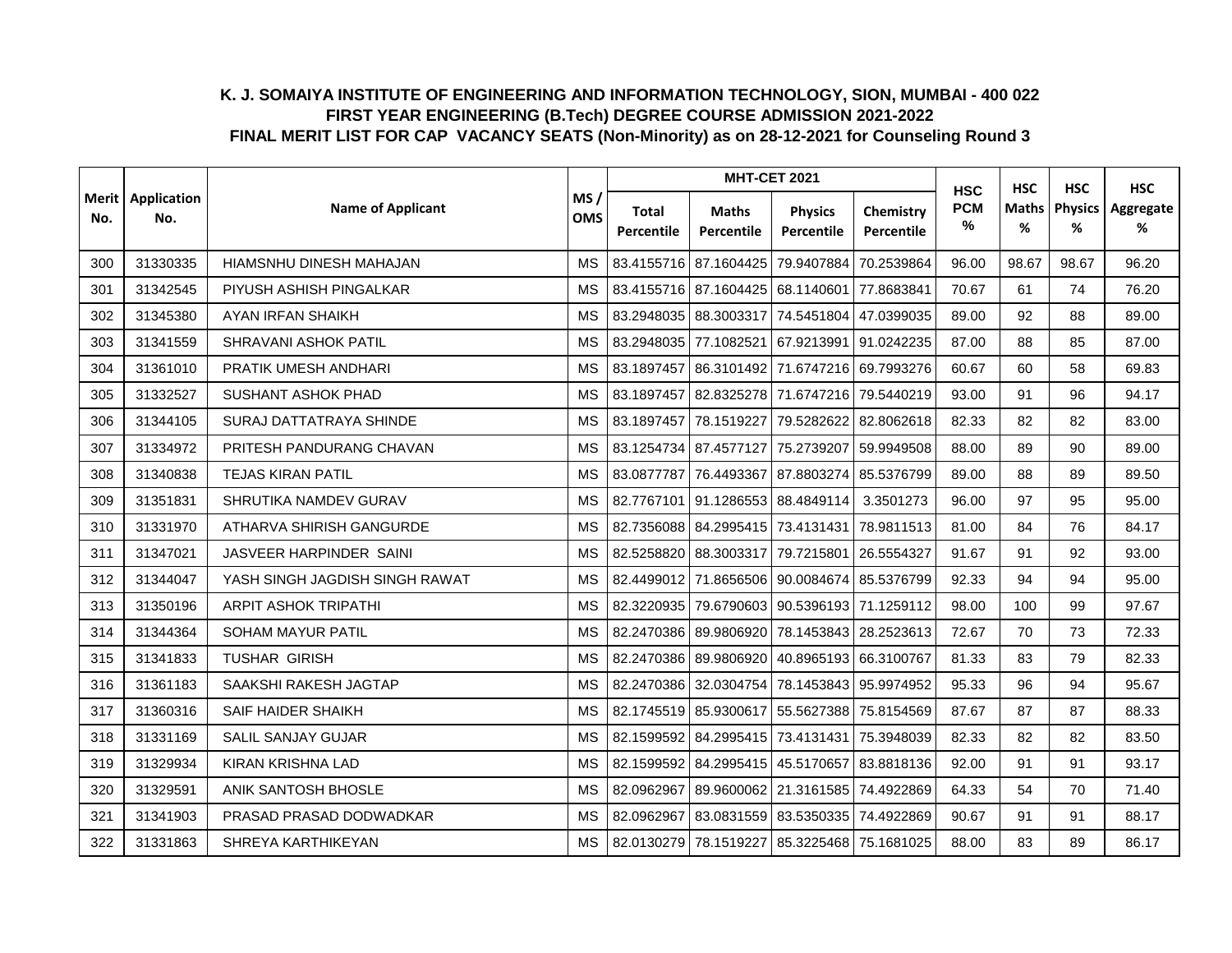|                | Application |                                 |                   |                     | <b>MHT-CET 2021</b>        |                                             |                         | <b>HSC</b>      | <b>HSC</b>        | <b>HSC</b>          | <b>HSC</b>     |
|----------------|-------------|---------------------------------|-------------------|---------------------|----------------------------|---------------------------------------------|-------------------------|-----------------|-------------------|---------------------|----------------|
| Merit l<br>No. | No.         | <b>Name of Applicant</b>        | MS/<br><b>OMS</b> | Total<br>Percentile | <b>Maths</b><br>Percentile | <b>Physics</b><br>Percentile                | Chemistry<br>Percentile | <b>PCM</b><br>% | <b>Maths</b><br>% | <b>Physics</b><br>% | Aggregate<br>% |
| 323            | 31333441    | SANAT SUSHANT PATIL             | <b>MS</b>         | 82.0130279          | 78.1519227                 |                                             | 50.9035512 87.5604119   | 92.67           | 91                | 94                  | 91.83          |
| 324            | 31326095    | AAVYA RAKESH UPADHYAY           | <b>MS</b>         | 81.9881488          | 83.0302411                 | 83.8884348 68.8598284                       |                         | 94.33           | 95                | 93                  | 95.67          |
| 325            | 31333478    | <b>GUNESH RAVINDRA SONAWANE</b> | <b>MS</b>         | 81.8966977          | 58.8540785                 | 92.8930285 87.1690658                       |                         | 64.67           | 62                | 67                  | 79.08          |
| 326            | 31335922    | SHULKA BANARASI YADAV           | <b>MS</b>         |                     | 81.6162428 88.3003317      | 4.4225550                                   | 88.1596140              | 91.00           | 89                | 91                  | 89.50          |
| 327            | 31338329    | RISHIKESH GIRIDHAR              | <b>MS</b>         |                     | 81.6162428 86.3554126      | 79.7215801 36.3704895                       |                         | 81.33           | 83                | 80                  | 83.17          |
| 328            | 31331611    | SANIKA SANDIP TULASKAR          | <b>MS</b>         | 81.6162428          | 84.0838275                 | 59.9658257                                  | 78.9325560              | 80.67           | 81                | 75                  | 83.33          |
| 329            | 31336621    | YASH PRASHANT TELANG            | <b>MS</b>         | 81.4574352          | 80.5640679                 | 68.1140601 84.6725186                       |                         | 92.67           | 91                | 93                  | 88.17          |
| 330            | 31334211    | KAUSHIK NARENDRA GAGE           | MS                | 81.4574352          |                            | 73.3548018 74.7000467 88.7238352            |                         | 74.33           | 60                | 82                  | 77.00          |
| 331            | 31345190    | ATHARVA MANOJKUMAR MORE         | <b>MS</b>         | 81.4518594          |                            | 75.6546103 34.9261335 92.1242995            |                         | 92.67           | 90                | 94                  | 93.17          |
| 332            | 31346132    | ADWAIT SACHIN PANADI            | <b>MS</b>         | 81.2701101          | 76.4493367                 |                                             | 70.0874965 87.1690658   | 89.00           | 92                | 88                  | 87.50          |
| 333            | 31331892    | JAYANT SUBODH CHAUDHARI         | <b>MS</b>         | 81.0839804          |                            | 87.7094401 26.7623621                       | 78.4378831              | 89.00           | 89                | 87                  | 90.33          |
| 334            | 31352972    | AYUSH MAHESH KANOJIA            | MS                | 81.0839804          | 85.5792808                 | 36.7746220 81.3291786                       |                         | 93.33           | 92                | 91                  | 93.17          |
| 335            | 31331796    | ATHARVA PRAFULL JIVTODE         | <b>MS</b>         | 80.9151082          | 65.3393570                 |                                             | 79.5282622 87.5604119   | 76.00           | 69                | 86                  | 77.60          |
| 336            | 31333330    | ARYAAN SANDEEP SAWANT           | MS                | 80.7641365          | 58.6958737                 | 79.6892511                                  | 92.1242995              | 95.33           | 95                | 96                  | 95.00          |
| 337            | 31336658    | ARYAAN SANDEEP SAWANT           | <b>MS</b>         |                     | 80.7641365 58.6958737      |                                             | 79.6892511 92.1242995   | 95.33           | 95                | 96                  | 95.00          |
| 338            | 31349255    | <b>VIVEK PANT</b>               | <b>MS</b>         | 80.1951082          | 72.4627022                 | 85.3225468 79.5440219                       |                         | 75.00           | 71                | 75                  | 78.25          |
| 339            | 31338231    | SAMIKSHA SANTOSH JADHAV         | МS                | 80.0862203          | 87.1604425                 | 83.5350335 23.4560848                       |                         | 87.67           | 87                | 86                  | 89.67          |
| 340            | 31339939    | MOHD UMAR AFFAF                 | <b>MS</b>         |                     |                            | 80.0862203 85.1503662 74.7000467 57.7052927 |                         | 59.67           | 53                | 60                  | 68.20          |
| 341            | 31334486    | SANIKA RAJESH AMBRE             | MS                | 80.0862203          | 68.4308939                 | 68.1140601                                  | 89.7730224              | 96.00           | 97                | 95                  | 94.17          |
| 342            | 31341680    | IQRA MOHAMMED ASLAM             | <b>MS</b>         | 79.9592461          |                            | 86.3168619 56.0213958 58.5328579            |                         | 89.00           | 85                | 90                  | 91.17          |
| 343            | 31336769    | TANAYA RAVINDRA KALE            | MS                | 79.9592461          | 82.0784513 79.6892511      |                                             | 65.2063169              | 83.33           | 84                | 82                  | 87.67          |
| 344            | 31340710    | ASHUTOSH AKHILESH RAI           | <b>MS</b>         | 79.9517542          | 71.2045729                 | 81.0058210 85.1486706                       |                         | 97.33           | 99                | 97                  | 96.33          |
| 345            | 31343653    | SHAIKH MARIA SARFRAZ            | MS                | 79.7854925          |                            | 82.4216765 76.5227209 66.5029636            |                         | 90.67           | 91                | 91                  | 90.83          |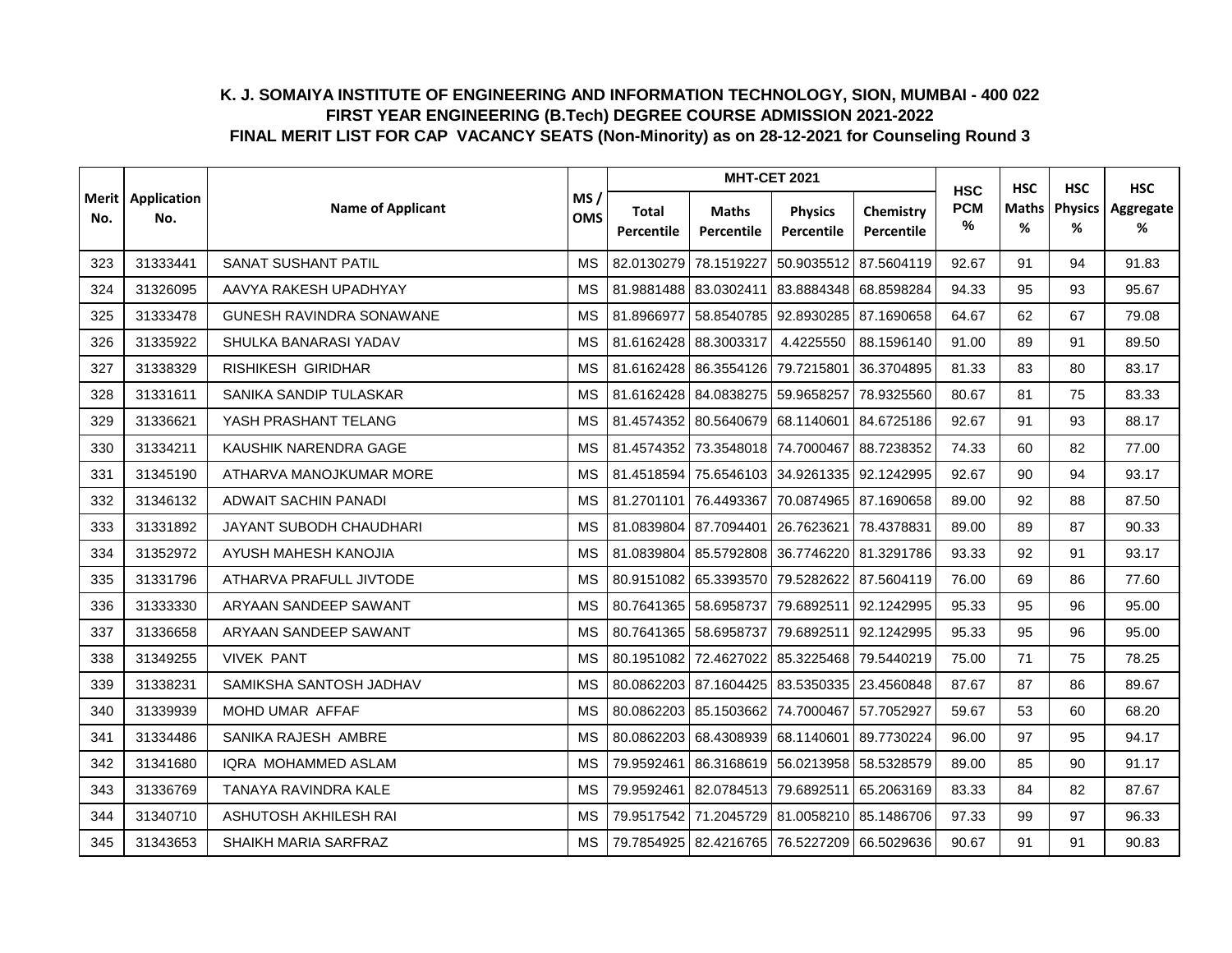|                | Application |                                    |                   |                     | <b>MHT-CET 2021</b>        |                                             |                         | <b>HSC</b>      | <b>HSC</b>        | <b>HSC</b>          | <b>HSC</b>     |
|----------------|-------------|------------------------------------|-------------------|---------------------|----------------------------|---------------------------------------------|-------------------------|-----------------|-------------------|---------------------|----------------|
| Merit l<br>No. | No.         | <b>Name of Applicant</b>           | MS/<br><b>OMS</b> | Total<br>Percentile | <b>Maths</b><br>Percentile | <b>Physics</b><br>Percentile                | Chemistry<br>Percentile | <b>PCM</b><br>% | <b>Maths</b><br>% | <b>Physics</b><br>% | Aggregate<br>% |
| 346            | 31340709    | PRATIK PRAVIN GUPTA                | <b>MS</b>         | 79.6562469          | 84.0838275                 | 83.7521359                                  | 26.5554327              | 85.67           | 85                | 86                  | 89.50          |
| 347            | 31362188    | RIFAT PERWEEN SHAMIM AHMAD         | <b>MS</b>         | 79.5702879          | 78.1519227                 |                                             | 18.6068502 89.0523219   | 91.33           | 88                | 89                  | 92.00          |
| 348            | 31341834    | PRADYUM VISHAL SAMAL               | <b>MS</b>         | 79.5702879          | 72.4627022                 | 92.0256356 63.0437067                       |                         | 94.00           | 95                | 92                  | 94.83          |
| 349            | 31361618    | SHREYAS SANJAY MAHADIK             | <b>MS</b>         |                     | 79.5415810 80.2703497      | 64.8662944 75.8154569                       |                         | 96.00           | 97                | 96                  | 90.00          |
| 350            | 31360815    | ATHARVA MAHESH KAHANE              | <b>MS</b>         | 79.3019270          |                            | 83.0831559 40.4456448 80.5277100            |                         | 85.67           | 89                | 78                  | 85.83          |
| 351            | 31361026    | KUSH RAJEEV AMBEKAR                | <b>MS</b>         | 79.3019270          | 80.5640679                 | 59.9646808 80.5277100                       |                         | 85.67           | 83                | 85                  | 86.50          |
| 352            | 31332328    | <b>STUTI SONI</b>                  | <b>MS</b>         | 79.2552105          | 72.0320801                 |                                             | 47.5582346 89.9775235   | 85.67           | 84                | 85                  | 87.67          |
| 353            | 31343636    | RIDDHESH SANTOSH SARODE            | <b>MS</b>         |                     |                            | 79.0779419 82.0784513 56.0213958 75.3948039 |                         | 76.00           | 79                | 74                  | 81.00          |
| 354            | 31332800    | <b>VIVEK SURESH WALSE</b>          | <b>MS</b>         | 79.0779419          |                            | 75.6546103 73.4131431 81.6505349            |                         | 90.33           | 95                | 90                  | 90.50          |
| 355            | 31342630    | <b>GAURAV PURUSHOTTAM PATIL</b>    | <b>MS</b>         |                     | 78.5807619 77.1082521      | 83.7521359 57.2369082                       |                         | 86.00           | 87                | 85                  | 89.00          |
| 356            | 31341817    | TANAYA MAKARAND KULKARNI           | MS                | 78.4397237          | 73.3548018                 | 8.4402431                                   | 92.6556900              | 93.33           | 95                | 90                  | 93.67          |
| 357            | 31362074    | ARYAN SUBHASHCHANDRA PAL           | <b>MS</b>         | 78.4397237          |                            | 68.4308939 74.7000467                       | 86.2099413              | 88.33           | 85                | 91                  | 85.83          |
| 358            | 31363976    | YASH DEEPAL MADAIYAR               | <b>MS</b>         | 78.0920124          | 58.8540785                 | 87.8803274 83.8272650                       |                         | 82.00           | 79                | 80                  | 85.83          |
| 359            | 31364070    | <b>VIGHNESH SHAILENDRA SHINDE</b>  | <b>MS</b>         | 78.0626182          | 46.5959235                 |                                             | 50.9035512 93.4387476   | 82.67           | 79                | 83                  | 83.60          |
| 360            | 31339570    | <b>VEDANT LALITKUMAR CHAWARDOL</b> | <b>MS</b>         | 77.8069117          | 75.8980544                 | 88.3475798 58.2201479                       |                         | 97.33           | 98                | 99                  | 96.00          |
| 361            | 31347120    | JHAANVI MUKESH BHANSALI            | <b>MS</b>         | 77.8069117          |                            | 75.8980544 81.0058210 71.1259112            |                         | 80.67           | 86                | 74                  | 84.83          |
| 362            | 31345867    | KRISH BHAVANI SINGH PUROHIT        | <b>MS</b>         | 77.7279132          |                            | 78.4010854 61.6291812 73.4644889            |                         | 93.67           | 94                | 94                  | 94.17          |
| 363            | 31350260    | <b>TEJAS RANGANATH POOJARI</b>     | MS                |                     |                            | 77.7279132 78.4010854 40.8965193 83.3429004 |                         | 79.67           | 78                | 82                  | 82.67          |
| 364            | 31337591    | JATIN MANOJ VASWANI                | <b>MS</b>         | 77.6138784          | 88.6874773                 | 8.4402431                                   | 64.7795149              | 72.33           | 73                | 76                  | 77.80          |
| 365            | 31339078    | PRIYANKA VIVEK ANGANE              | <b>MS</b>         | 77.5309265          | 64.7260793                 | 58.5205756 87.3365312                       |                         | 74.67           | 71                | 76                  | 83.20          |
| 366            | 31331120    | ABHISHEK RAJESH MESTRY             | MS                | 77.3804659          |                            | 83.0302411 26.7623621                       | 78.4378831              | 84.67           | 82                | 87                  | 87.00          |
| 367            | 31341904    | ASAWARI KASAR                      | <b>MS</b>         | 77.3804659          | 80.0776461                 |                                             | 79.6791990 54.0610952   | 82.33           | 87                | 64                  | 82.80          |
| 368            | 31333319    | SOHAM NARESH LAD                   | <b>MS</b>         |                     |                            | 77.3804659 72.0320801 83.8884348 74.2439722 |                         | 88.67           | 90                | 88                  | 88.33          |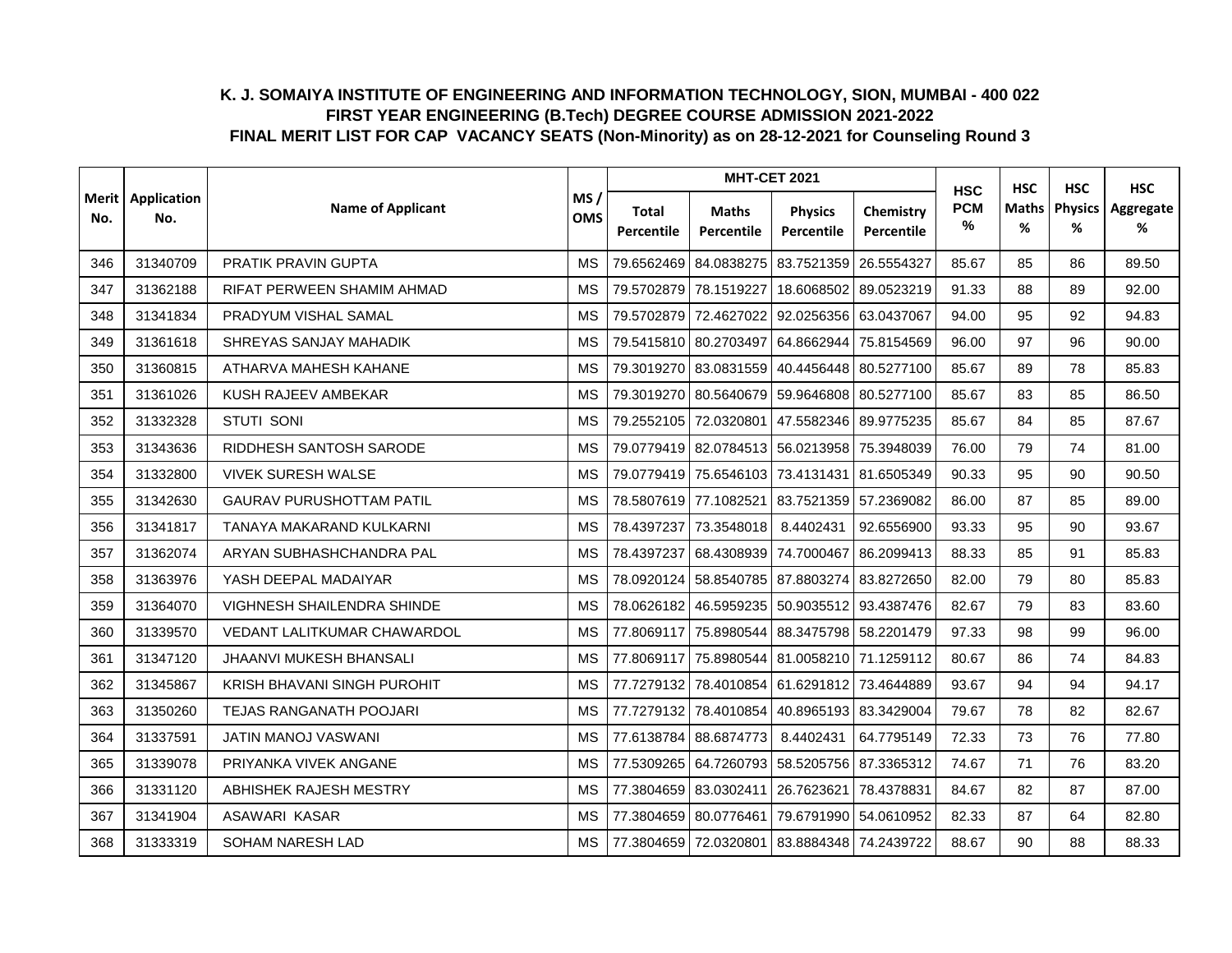|                |                    |                                  |                   |                     |                            | <b>MHT-CET 2021</b>                         |                         | <b>HSC</b>         | <b>HSC</b>        | <b>HSC</b>                | <b>HSC</b>     |
|----------------|--------------------|----------------------------------|-------------------|---------------------|----------------------------|---------------------------------------------|-------------------------|--------------------|-------------------|---------------------------|----------------|
| Merit l<br>No. | Application<br>No. | <b>Name of Applicant</b>         | MS/<br><b>OMS</b> | Total<br>Percentile | <b>Maths</b><br>Percentile | <b>Physics</b><br>Percentile                | Chemistry<br>Percentile | <b>PCM</b><br>$\%$ | <b>Maths</b><br>% | <b>Physics</b><br>%<br>92 | Aggregate<br>% |
| 369            | 31330119           | TEJAL VINAY NARVEKAR             | <b>MS</b>         | 77.3804659          | 72.0320801                 | 58.0046996                                  | 85.6814467              | 90.67              | 90                |                           | 92.50          |
| 370            | 31333644           | ABHIJEET SWARUPKUMAR BAUG        | <b>MS</b>         | 77.3804659          | 72.0320801                 | 47.5582346 87.2599101                       |                         | 83.67              | 83                | 82                        | 81.83          |
| 371            | 31334058           | PRATIK RAJENDRA MHATRE           | <b>MS</b>         | 77.3552748          | 70.5671466                 | 64.8662944 82.9914781                       |                         | 89.33              | 86                | 91                        | 89.33          |
| 372            | 31333590           | SHIVANI SANTOSH ZAGADE           | <b>MS</b>         | 76.7568691          |                            | 77.2866566 74.7000467 70.2539864            |                         | 93.00              | 94                | 90                        | 93.33          |
| 373            | 31340335           | RONIT RAVINDRA NAIK              | MS                |                     |                            | 76.6846715 71.2045729 88.3475798 65.1948188 |                         | 86.67              | 86                | 86                        | 88.33          |
| 374            | 31345176           | KHUSHI LOKESH PUROHIT            | <b>MS</b>         |                     | 76.6846715 50.7367979      | 57.4020662 92.7998322                       |                         | 86.67              | 82                | 86                        | 90.00          |
| 375            | 31335416           | YASH SANJAY RAHANE               | <b>MS</b>         | 76.4866569          | 72.4627022                 | 92.0256356 46.0285774                       |                         | 87.67              | 89                | 89                        | 86.50          |
| 376            | 31332758           | SHRUTI RAGHAVENDRA PRASAD VEMURI | <b>MS</b>         | 76.2362076          | 36.1003269                 | 83.8884348 92.0565999                       |                         | 89.33              | 91                | 87                        | 91.33          |
| 377            | 31332039           | NIKUNJ YOGESH GAIKWAD            | <b>MS</b>         |                     | 76.2200713 79.0320937      | 65.6444218 65.2063169                       |                         | 93.33              | 91                | 92                        | 94.17          |
| 378            | 31342455           | ADITYA PRAKASH MAHANWAR          | <b>MS</b>         |                     | 76.2200713 71.4212973      | 91.4824249 50.6877229                       |                         | 88.00              | 89                | 85                        | 89.17          |
| 379            | 31345711           | <b>ISHAAN PRAVIN PARSONE</b>     | <b>MS</b>         |                     |                            | 75.9153688 76.0975610 55.5627388 75.8154569 |                         | 93.00              | 92                | 93                        | 94.50          |
| 380            | 31348399           | MUSTAQEEM ARIF MOMIN             | <b>MS</b>         |                     | 75.7188332 71.8154777      | 20.6230757 90.6121171                       |                         | 95.33              | 96                | 95                        | 93.33          |
| 381            | 31335263           | ANJALI RAMESH GUPTA              | <b>MS</b>         | 75.4365724          | 82.3850228                 | 67.2242907 40.3115003                       |                         | 85.00              | 82                | 90                        | 89.00          |
| 382            | 31349559           | OM SHYAMKANT YEOLE               | <b>MS</b>         | 75.1095262          |                            | 75.6546103 24.8802853 83.8818136            |                         | 94.33              | 91                | 96                        | 94.83          |
| 383            | 31335937           | ANISHK AVINASH KHAIRE            | <b>MS</b>         | 74.9846751          | 80.0776461                 | 66.5151206 54.0610952                       |                         | 92.22              | 91.33             | 96                        | 90.60          |
| 384            | 31363906           | KHUSHBOO NAGORAO MAKESHWAR       | <b>MS</b>         | 74.6585417          | 65.3393570                 | 62.1506619 82.8062618                       |                         | 87.33              | 82                | 89                        | 91.67          |
| 385            | 31334059           | YASH ANANT NAGARE                | <b>MS</b>         | 74.5853855          | 84.0838275                 | 86.6267967                                  | 1.7388682               | 69.67              | 56                | 83                        | 78.40          |
| 386            | 31332658           | SHLOK RAKESHKUMAR VARMA          | <b>MS</b>         |                     |                            | 74.2881116 71.2045729 75.1743668 71.1259112 |                         | 87.00              | 86                | 85                        | 88.83          |
| 387            | 31347827           | JAYESH DILIP KAKADE              | MS                | 74.2590255          | 81.6359505                 | 81.1310275 22.9033072                       |                         | 80.00              | 78                | 81                        | 83.83          |
| 388            | 31339349           | DEEP SHASHIKANT SURVE            | <b>MS</b>         | 74.2590255          | 64.7260793                 | 88.5331987 59.9949508                       |                         | 84.00              | 93                | 80                        | 84.40          |
| 389            | 31348451           | SIDDHESH SANTOSH PATIL           | MS                | 73.6463016          | 83.0302411                 |                                             | 36.7746220 54.0610952   | 88.33              | 86                | 87                        | 90.83          |
| 390            | 31332789           | SUNNY RAMBABU KEWAT              | <b>MS</b>         | 73.4175234          | 78.4010854                 | 61.6291812 57.8041017                       |                         | 55.00              | 55                | 58                        | 56.46          |
| 391            | 31339338           | VINOD SUDARSHAN BHABAL           | <b>MS</b>         |                     |                            | 73.4175234 63.5443302 61.6291812 83.3429004 |                         | 71.00              | 67                | 71                        | 78.20          |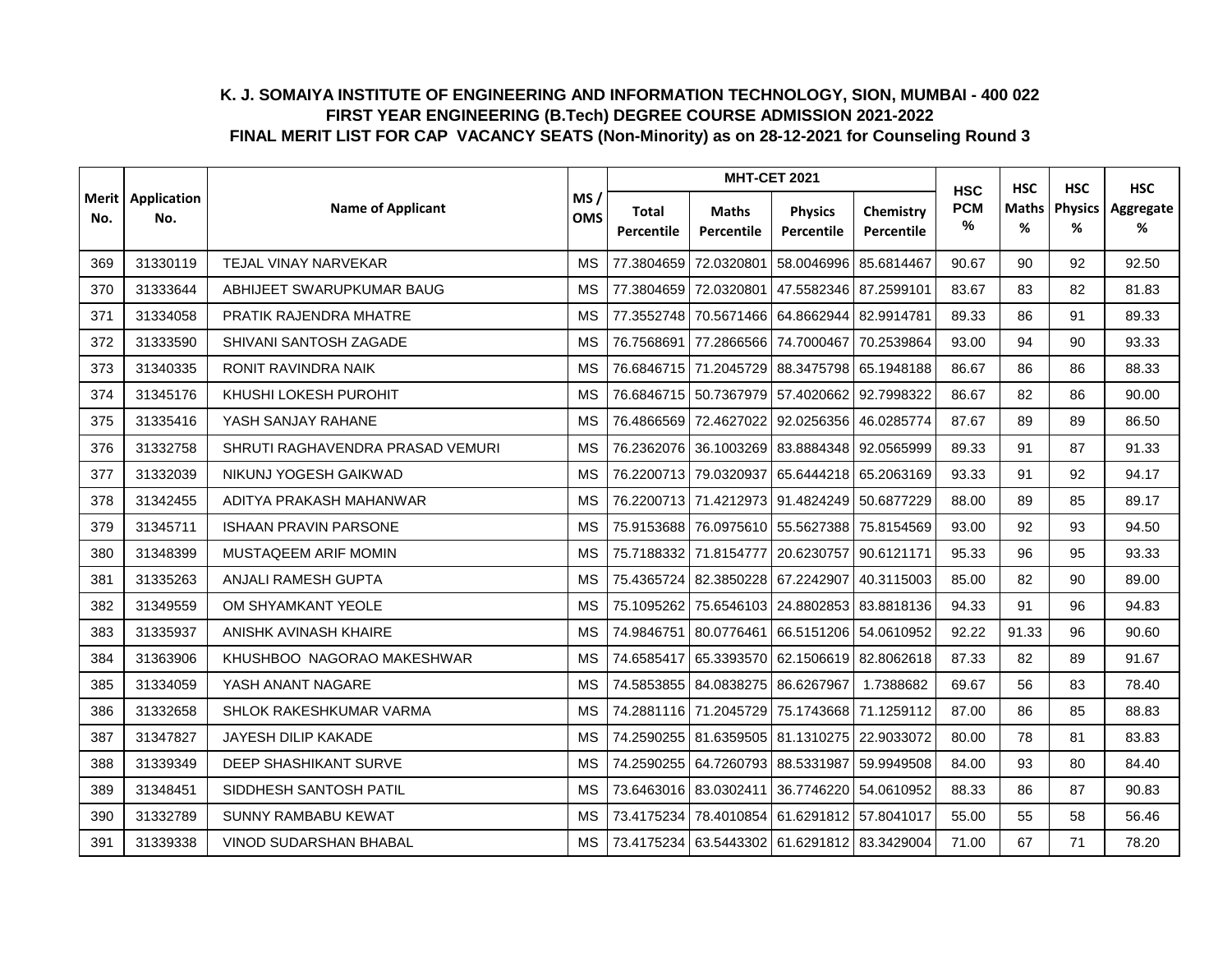|     | Merit   Application |                            |                   |                     |                            | <b>MHT-CET 2021</b>                         |                         | <b>HSC</b>      | <b>HSC</b> | <b>HSC</b>                | <b>HSC</b>     |
|-----|---------------------|----------------------------|-------------------|---------------------|----------------------------|---------------------------------------------|-------------------------|-----------------|------------|---------------------------|----------------|
| No. | No.                 | <b>Name of Applicant</b>   | MS/<br><b>OMS</b> | Total<br>Percentile | <b>Maths</b><br>Percentile | <b>Physics</b><br>Percentile                | Chemistry<br>Percentile | <b>PCM</b><br>% | Maths<br>% | <b>Physics</b><br>%<br>73 | Aggregate<br>% |
| 392 | 31362695            | SHIVANI DHARMENDRA SINGH   | <b>MS</b>         | 73.3755778          | 77.2866566                 | 68.1140601                                  | 57.7052927              | 73.33           | 67         |                           | 74.00          |
| 393 | 31349341            | <b>HITESH NITIN PATIL</b>  | <b>MS</b>         | 72.9671324          | 81.0533722                 | 50.3417429 47.0399035                       |                         | 78.00           | 73         | 80                        | 79.50          |
| 394 | 31341987            | SHUBHANGE DUBEY            | <b>MS</b>         | 72.9671324          | 77.1082521                 |                                             | 40.4311991 73.4948236   | 91.67           | 93         | 94                        | 93.00          |
| 395 | 31355458            | SHREYA JAYANT BARAI        | <b>MS</b>         | 72.9671324          | 65.2678661                 | 74.5451804 73.4948236                       |                         | 78.67           | 74         | 77                        | 79.33          |
| 396 | 31348754            | <b>GAURI KURMUDE</b>       | <b>MS</b>         |                     |                            | 72.8984215 58.4823536 85.3217264 75.9190309 |                         | 78.00           | 76         | 77                        | 84.83          |
| 397 | 31331662            | ABHIJEET BHAJAN MAHALIK    | <b>MS</b>         | 72.6591951          |                            | 82.0784513 45.5170657 41.6658176            |                         | 89.00           | 91         | 88                        | 90.00          |
| 398 | 31364122            | <b>ARYAN AJI</b>           | <b>MS</b>         | 72.6591951          |                            | 75.6546103 65.6444218 58.5328579            |                         | 84.33           | 86         | 84                        | 82.83          |
| 399 | 31342336            | SHREYAS AVINASH JADHAV     | <b>MS</b>         | 72.6591951          |                            | 71.4212939 73.4131431                       | 65.2063169              | 85.33           | 86         | 85                        | 87.67          |
| 400 | 31347468            | <b>RAGHAV MAHESH JOSHI</b> | <b>MS</b>         | 72.5940324          |                            | 56.4982139 28.0626182 90.4234083            |                         | 86.33           | 83         | 86                        | 90.33          |
| 401 | 31335977            | PRATHAM RAKESH JAIN        | <b>MS</b>         | 72.5725827          |                            | 71.8757889 81.1310275 51.4970967            |                         | 84.33           | 89         | 81                        | 86.50          |
| 402 | 31338289            | <b>OMKAR ASHOK BINAGE</b>  | <b>MS</b>         |                     |                            | 72.4696585 71.8656506 54.2252329 75.7154953 |                         | 90.00           | 91         | 89                        | 91.33          |
| 403 | 31343581            | YASH RAMDAS KHANDAGALE     | MS                |                     |                            | 71.1205193 65.9554050 76.5227209 66.5029636 |                         | 79.00           | 82         | 71                        | 76.50          |
| 404 | 31362310            | SAMYAK SANJAY RANDIVE      | <b>MS</b>         | 70.8970412          | 63.5443302                 | 61.6291812 79.0690393                       |                         | 87.00           | 89         | 86                        | 87.17          |
| 405 | 31332299            | AKSHAY SANJAY SARODE       | <b>MS</b>         | 70.8255491          |                            | 77.5410250 58.5205756 51.4970967            |                         | 88.33           | 83         | 92                        | 91.17          |
| 406 | 31349277            | <b>KARTHIK KUMAR SINGH</b> | <b>MS</b>         | 70.8255491          |                            | 77.5410250 37.1774804 67.1699066            |                         | 37.00           | 35         | 38                        | 52.92          |
| 407 | 31339431            | ROHAN JITENDRA NEHETE      | <b>MS</b>         | 70.8255491          | 71.8757889 85.5793991      |                                             | 32.0121182              | 75.00           | 77         | 74                        | 81.40          |
| 408 | 31348372            | <b>HARMEET KAUR SAINI</b>  | <b>MS</b>         | 70.7243564          | 80.0776461                 | 58.0046996 36.0492440                       |                         | 94.33           | 97         | 92                        | 95.50          |
| 409 | 31345121            | SHRESHHTH ARUN SINGH       | <b>MS</b>         |                     | 70.3981929 78.1519227      | 62.1506619 46.0285774                       |                         | 58.00           | 52         | 64                        | 68.00          |
| 410 | 31352315            | AAYUSH SURESH CHAURASIA    | <b>MS</b>         | 69.7147224          |                            | 75.6546103 24.8802853 70.8609272            |                         | 86.33           | 89         | 83                        | 85.17          |
| 411 | 31345905            | NINAD MANOJ NAGARE         | <b>MS</b>         | 69.6680476          | 75.8980544                 | 81.0058210 22.2665058                       |                         | 91.67           | 91         | 92                        | 92.67          |
| 412 | 31332157            | NIDHI SURAJ KUMAR NANDIKOL | MS                | 69.6680476          | 75.8980544 47.0029891      |                                             | 58.2201479              | 97.00           | 97         | 98                        | 96.50          |
| 413 | 31343139            | AJAY BABU NADAR            | <b>MS</b>         | 69.3138732          | 46.7511557                 | 74.7000467                                  | 82.7974861              | 82.00           | 79         | 86                        | 84.67          |
| 414 | 31362711            | <b>VIVEK SHINGNE</b>       | <b>MS</b>         |                     |                            | 68.9918585 65.2678661 59.9658257 73.4948236 |                         | 79.67           | 75         | 81                        | 83.33          |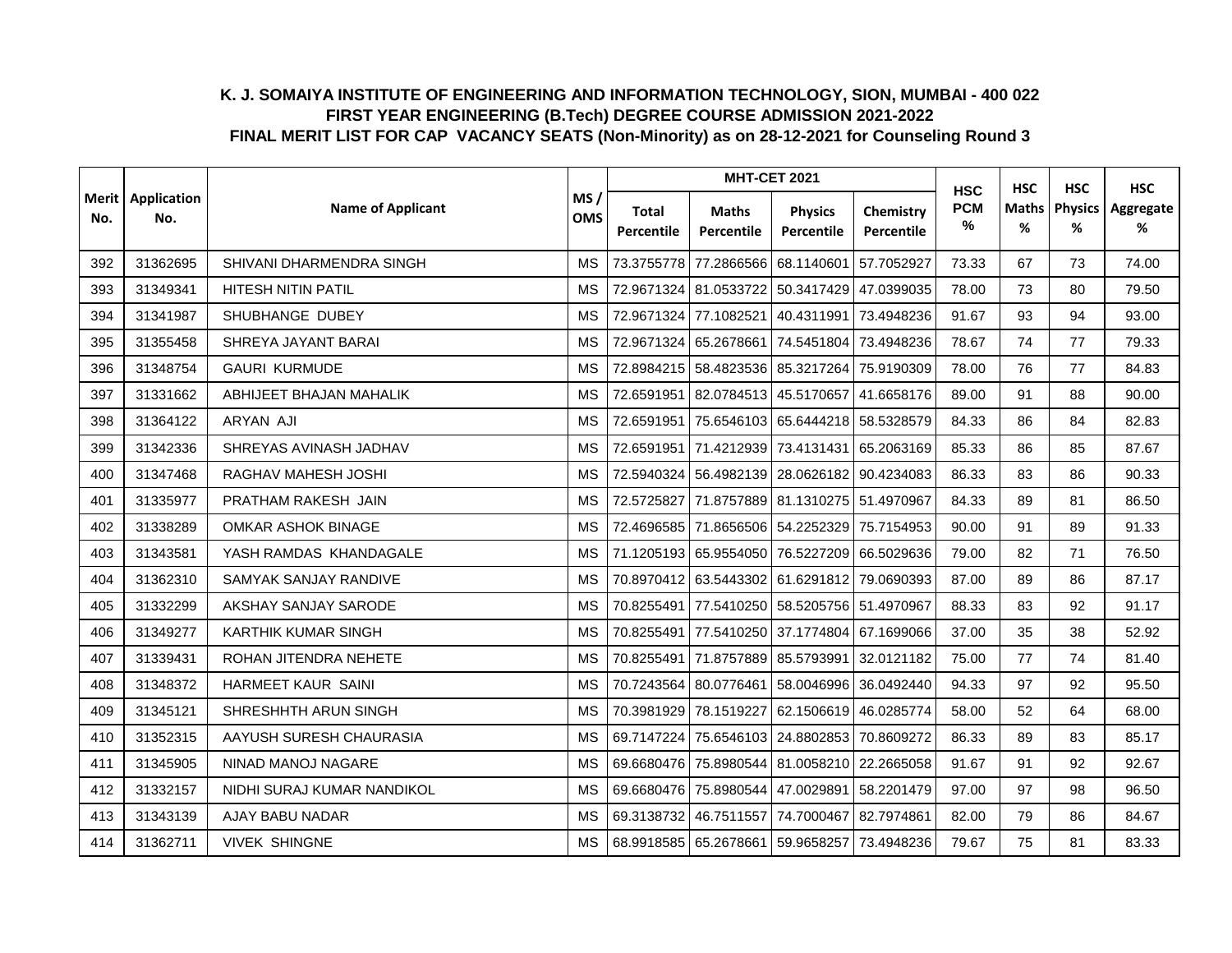|                |                    |                                |                   |                     |                            | <b>MHT-CET 2021</b>                         |                         | <b>HSC</b>         | <b>HSC</b>        | <b>HSC</b>          | <b>HSC</b>     |
|----------------|--------------------|--------------------------------|-------------------|---------------------|----------------------------|---------------------------------------------|-------------------------|--------------------|-------------------|---------------------|----------------|
| Merit l<br>No. | Application<br>No. | <b>Name of Applicant</b>       | MS/<br><b>OMS</b> | Total<br>Percentile | <b>Maths</b><br>Percentile | <b>Physics</b><br>Percentile                | Chemistry<br>Percentile | <b>PCM</b><br>$\%$ | <b>Maths</b><br>% | <b>Physics</b><br>% | Aggregate<br>% |
| 415            | 31332727           | <b>VEDANG RUPESH NIJAP</b>     | <b>MS</b>         | 68.5685433          | 77.5401250                 |                                             | 37.1774804 59.9949508   | 80.67              | 82                | 80                  | 82.83          |
| 416            | 31334110           | <b>DISHAN DINESH SHETTIGAR</b> | <b>MS</b>         |                     | 68.5685433 71.8757889      | 67.5788942 51.4970967                       |                         | 83.33              | 84                | 84                  | 88.83          |
| 417            | 31348295           | MANDAR MURLIDHAR JAWALKAR      | <b>MS</b>         | 68.3243751          | 53.6450451                 | 78.1453843 73.4644889                       |                         | 88.67              | 92                | 86                  | 88.83          |
| 418            | 31341651           | SAAHIL SANTOSH BARVE           | <b>MS</b>         | 68.1025426          | 72.4627022                 | 62.1506619 55.0010506                       |                         | 93.67              | 95                | 93                  | 92.83          |
| 419            | 31345779           | NIKITA SUDHIR SAINDANE         | MS                |                     |                            | 68.1025426 56.4982139 79.5282622 69.7993276 |                         | 89.00              | 90                | 88                  | 89.00          |
| 420            | 31337912           | MRUNAL KISHOR SUPLEKAR         | <b>MS</b>         | 67.9011717          | 75.6546103                 | 16.1996943 70.8609272                       |                         | 93.67              | 94                | 94                  | 93.83          |
| 421            | 31341753           | AASTHA KAILAS KEDAR            | <b>MS</b>         | 67.8408129          | 50.0987863                 |                                             | 76.5227209 75.7154953   | 79.33              | 80                | 78                  | 78.17          |
| 422            | 31332810           | KUSHAGRA DIWAKER MISHRA        | <b>MS</b>         | 67.7556744          | 83.0831559                 | 8.4402431                                   | 49.5818833              | 84.33              | 81                | 87                  | 86.83          |
| 423            | 31343301           | MANOHAR MODARAM CHOUDHARY      | <b>MS</b>         |                     | 67.2915815 76.5273805      | 58.0046996                                  | 36.0492440              | 62.33              | 70                | 67                  | 66.62          |
| 424            | 31338278           | ARYAN YATIN SHAH               | <b>MS</b>         | 67.2915815          | 66.5610952                 | 66.5151206 62.2139354                       |                         | 87.33              | 86                | 89                  | 89.33          |
| 425            | 31335100           | OM SUDESH KOKATE               | MS                |                     | 66.7554528 65.2678661      | 67.9213991                                  | 57.2369082              | 88.00              | 87                | 90                  | 89.67          |
| 426            | 31334109           | PRATIK SUDHIR SONKUL           | <b>MS</b>         | 66.1416397          |                            | 76.0975610 55.5627388 37.4493094            |                         | 92.67              | 94                | 98                  | 88.62          |
| 427            | 31363199           | YASH RAJU AGARWAL              | <b>MS</b>         | 66.1416397          |                            | 76.0975610 55.5627388 37.4493094            |                         | 79.00              | 75                | 85                  | 81.33          |
| 428            | 31349558           | SAMRUDDHI DAYANAND VISHWASRAO  | <b>MS</b>         | 65.8390900          |                            | 68.4308939 59.9646808 57.7052927            |                         | 98.00              | 98                | 98                  | 97.67          |
| 429            | 31333391           | ROHAN PRAVIN JADHAV            | <b>MS</b>         | 65.8390900          |                            | 37.5941412 74.7000467 82.7974861            |                         | 92.67              | 93                | 93                  | 93.00          |
| 430            | 31360175           | KRISHNA MANGESH WALZADE        | <b>MS</b>         | 65.8083801          | 71.2045729                 | 16.4770046 75.9190309                       |                         | 80.33              | 82                | 79                  | 82.00          |
| 431            | 31350237           | PALASH GIRISHKUMAR SHAH        | <b>MS</b>         | 65.8083801          |                            | 58.4823536 81.0058210 58.2201479            |                         | 81.33              | 77                | 84                  | 84.50          |
| 432            | 31366233           | <b>MANISH BHARAT MOURYA</b>    | <b>MS</b>         |                     |                            | 65.3394562 63.5443302 70.5839378 57.8041017 |                         | 73.67              | 71                | 75                  | 76.83          |
| 433            | 31366921           | MANAV ARVIND JADHAV            | <b>MS</b>         | 64.167253           | 84.0838275                 | 8.015881                                    | 36.3704895              | 37.67              | 35                | 36                  | 55.23          |
| 434            | 31332682           | <b>GAYATRI SHRIKANT SARANG</b> | <b>MS</b>         | 64.1672530          | 71.9218012                 | 8.0158810                                   | 83.1540858              | 39.67              | 40                | 35                  | 52.46          |
| 435            | 31350916           | SAHIL ABHIJAY BHELKAR          | MS                | 64.1672530          | 57.3776259                 | 59.9658250                                  | 73.4948236              | 82.33              | 82                | 83                  | 82.00          |
| 436            | 31335851           | HARSHAL ANANT PATIL            | <b>MS</b>         | 63.9429445          | 71.4212939                 | 45.5170657 50.6877229                       |                         | 83.00              | 91                | 70                  | 84.17          |
| 437            | 31329888           | SOORAJ SUBRAMANIAN             | <b>MS</b>         |                     |                            | 63.9429445 65.8481915 34.9261335 70.8609272 |                         | 88.33              | 87                | 87                  | 88.50          |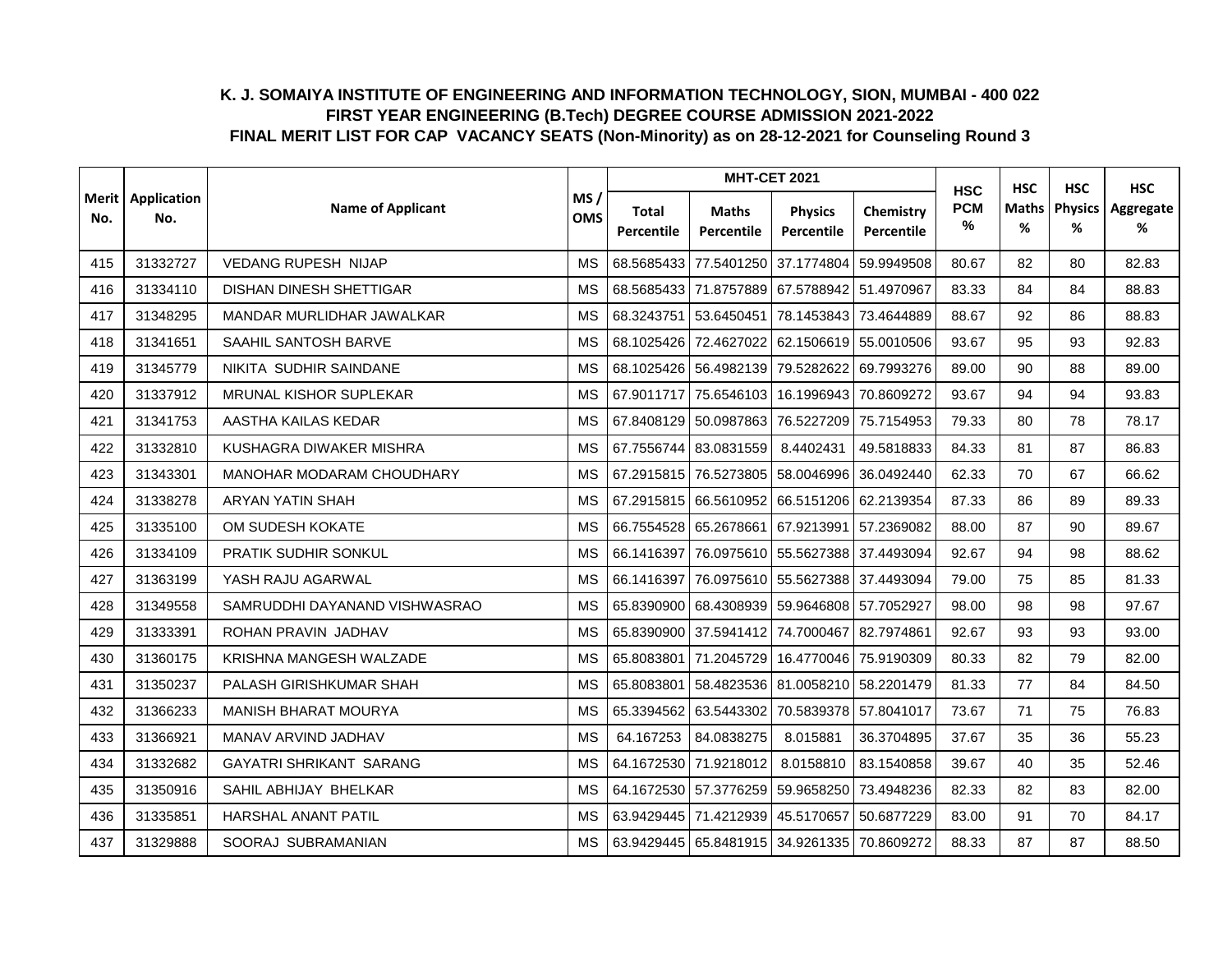|                |                    |                              |                   |                     |                            | <b>MHT-CET 2021</b>                               |                         | <b>HSC</b>         | <b>HSC</b>        | <b>HSC</b>                | <b>HSC</b>     |
|----------------|--------------------|------------------------------|-------------------|---------------------|----------------------------|---------------------------------------------------|-------------------------|--------------------|-------------------|---------------------------|----------------|
| Merit l<br>No. | Application<br>No. | <b>Name of Applicant</b>     | MS/<br><b>OMS</b> | Total<br>Percentile | <b>Maths</b><br>Percentile | <b>Physics</b><br>Percentile                      | Chemistry<br>Percentile | <b>PCM</b><br>$\%$ | <b>Maths</b><br>% | <b>Physics</b><br>%<br>82 | Aggregate<br>% |
| 438            | 31334997           | DIVYESH NARENDRA BODDU       | <b>MS</b>         | 63.7162333          | 64.7260793                 | 58.5205756                                        | 59.9949508              | 81.00              | 82                |                           | 85.00          |
| 439            | 31362028           | <b>MADHUR MUKUL MAWALE</b>   | <b>MS</b>         |                     | 63.6974316 58.8540785      | 62.6305391 66.5029636                             |                         | 95.33              | 95                | 92                        | 95.83          |
| 440            | 31367037           | VAIBHAVI SUDHIR MAHAJAN      | <b>MS</b>         | 63.6530495          | 75.8980544                 | 67.2242907                                        | 14.6782736              | 81.66              | 82                | 77                        | 81.17          |
| 441            | 31340739           | SARANGGH ERANDE              | <b>MS</b>         |                     |                            | 63.6530495   23.8607163   85.3217264   85.1486706 |                         | 82.67              | 77                | 87                        | 88.40          |
| 442            | 31330077           | SAHIL GANESH GURAV           | MS                |                     |                            | 63.5909492 55.3805466 55.5627388 75.8154569       |                         | 77.67              | 81                | 72                        | 76.00          |
| 443            | 31350299           | ADITYA NITIN NALAWADE        | <b>MS</b>         | 63.5625255          |                            | 66.5610952 73.8812832 36.0492440                  |                         | 78.00              | 77                | 82                        | 82.00          |
| 444            | 31366931           | KAUSTUBH KISHOR JADHAV       | <b>MS</b>         | 63.5625255          | 60.1706171                 | 66.5151206 62.2139354                             |                         | 81.00              | 80                | 82                        | 82.33          |
| 445            | 31339038           | SHRIRAM SUNIL PHASE          | <b>MS</b>         | 63.5625255          | 60.1706171                 | 58.0046996 68.8598284                             |                         | 83.67              | 76                | 92                        | 88.20          |
| 446            | 31341629           | SUMIT SUBHASH SINGH          | <b>MS</b>         |                     | 62.3075719 32.0304754      | 83.7186244                                        | 79.0690393              | 64.00              | 75                | 59                        | 63.50          |
| 447            | 31337647           | SHRAVANI PRABHAKAR PINGLE    | <b>MS</b>         | 61.8916532          | 73.3548018                 | 59.9646808 23.4560848                             |                         | 80.33              | 82                | 84                        | 82.33          |
| 448            | 31331991           | <b>TEJAS MAHADEO NIKAM</b>   | MS                |                     | 61.8916532 68.4308939      |                                                   | 13.8160287 74.4922869   | 63.78              | 58                | 68.67                     | 70.77          |
| 449            | 31330006           | BHUSHAN ASHOK NAIKWADE       | <b>MS</b>         |                     | 61.7065716 75.6546103      | 5.1808456                                         | 65.2063169              | 87.33              | 87                | 88                        | 89.33          |
| 450            | 31334254           | PALAK ASHISH TIWARI          | <b>MS</b>         |                     | 61.7065716 71.4212939      |                                                   | 65.6444218 23.5354050   | 89.00              | 85                | 91                        | 90.50          |
| 451            | 31332518           | DANISH SIKANDER KHAN         | <b>MS</b>         | 61.3942986          |                            | 58.8540785 54.2252329 66.5029636                  |                         | 62.67              | 58                | 67                        | 65.80          |
| 452            | 31335224           | PRACHITI RAJESH PALANDE      | <b>MS</b>         | 60.8583691          |                            | 28.1797526 37.1774804 89.9924262                  |                         | 93.00              | 91                | 94                        | 93.83          |
| 453            | 31338305           | TEJAS SANJAY GUPTA (NON CAP) | <b>MS</b>         | 60.8583691          |                            | 19.7273416 47.7556173 90.9871245                  |                         | 91.00              | 90                | 89                        | 91.67          |
| 454            | 31344350           | SWARAJ ROHIDAS UPARKAR       | <b>MS</b>         | 59.7867199          |                            | 65.3393570 71.6747216 36.3574280                  |                         | 89.00              | 88                | 90                        | 89.83          |
| 455            | 31331903           | SUHANI SHUKLA                | <b>MS</b>         |                     |                            | 59.7867199 65.3393570 71.6747216 36.3574280       |                         | 86.00              | 86                | 90                        | 90.60          |
| 456            | 31341754           | DEVRAJ SURESH GHODAKE        | MS                | 59.7867199          |                            | 18.1971002 89.4147930 82.8062618                  |                         | 84.67              | 87                | 85                        | 82.33          |
| 457            | 31340959           | AISHWARY PURUSHOTTAM PANDORE | <b>MS</b>         | 59.7361450          | 46.7511557                 | 88.4849114 31.7612840                             |                         | 81.33              | 79                | 79                        | 85.17          |
| 458            | 31350128           | KAUSTUBH VIJAY RAYMANE       | MS                | 59.3581253          |                            | 50.7845135 34.9261335 78.9811513                  |                         | 81.67              | 82                | 78                        | 83.67          |
| 459            | 31339880           | ASHISH BALASAHEB WAGHULE     | <b>MS</b>         | 59.0147680          | 63.5443302                 | 30.2562229                                        | 73.4644889              | 86.67              | 86                | 88                        | 90.50          |
| 460            | 31355208           | <b>VISHAL SINGH</b>          | <b>MS</b>         | 58.9803841          |                            | 72.0320801 66.5151206 11.7746220                  |                         | 71.67              | 58                | 81                        | 77.00          |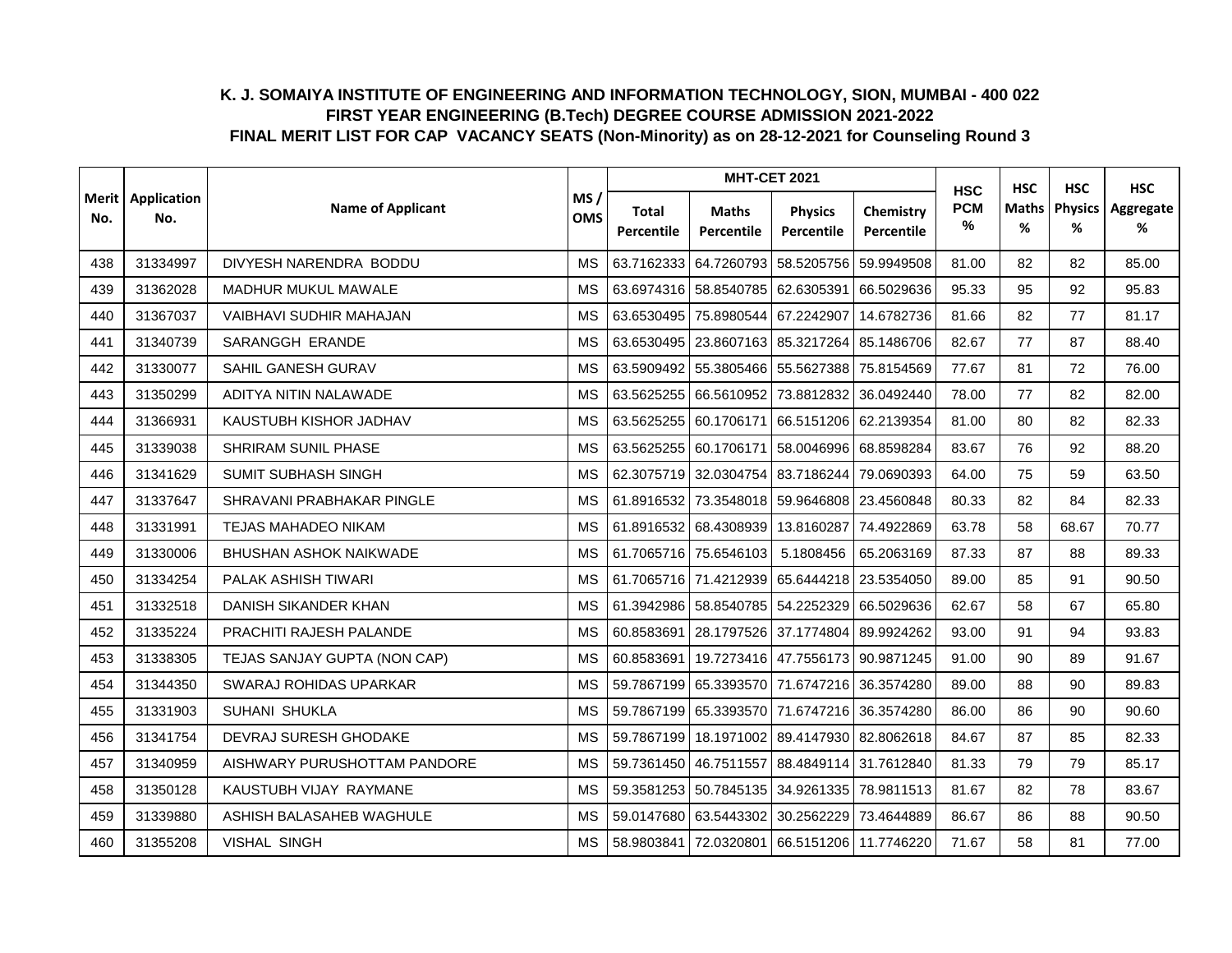|                |                    |                                |                   |                     |                            | <b>MHT-CET 2021</b>                         |                         | <b>HSC</b>         | <b>HSC</b>        | <b>HSC</b>                | <b>HSC</b>     |
|----------------|--------------------|--------------------------------|-------------------|---------------------|----------------------------|---------------------------------------------|-------------------------|--------------------|-------------------|---------------------------|----------------|
| Merit l<br>No. | Application<br>No. | <b>Name of Applicant</b>       | MS/<br><b>OMS</b> | Total<br>Percentile | <b>Maths</b><br>Percentile | <b>Physics</b><br>Percentile                | Chemistry<br>Percentile | <b>PCM</b><br>$\%$ | <b>Maths</b><br>% | <b>Physics</b><br>%<br>79 | Aggregate<br>% |
| 461            | 31326202           | <b>QAIS JAVID KHATRI</b>       | <b>MS</b>         | 58.9803841          | 52.8657540                 | 36.7746220                                  | 78.4378831              | 76.00              | 72                |                           | 78.17          |
| 462            | 31352317           | SAMBHRAM SANTOSH SHETTY        | <b>MS</b>         | 58.8127327          | 50.7367979                 | 47.0029891                                  | 75.9190309              | 97.33              | 98                | 99                        | 96.67          |
| 463            | 31331702           | <b>MANAS NARAYAN DHANAWADE</b> | <b>MS</b>         | 58.7073102          | 31.5551792                 | 91.6285634                                  | 43.7708157              | 78.00              | 77                | 78                        | 81.17          |
| 464            | 31337528           | SIDDHI PRAMOD KADAM            | <b>MS</b>         |                     |                            | 58.7073102 31.5551792 81.3322043 71.5777590 |                         | 73.67              | 74                | 74                        | 80.17          |
| 465            | 31366954           | PRAGNYA SRINIVAS GOVINDULA     | MS                |                     | 58.2603585 80.2703497      | 15.2336174 28.1516309                       |                         | 89.33              | 89                | 90                        | 89.67          |
| 466            | 31335156           | ADITYA KAMLAKAR KAMBLE         | <b>MS</b>         | 58.0509972          | 77.5410250                 | 6.3822267                                   | 59.9949508              | 87.00              | 82                | 89                        | 84.67          |
| 467            | 31362257           | KAVYA SUDARSHAN AMBALLA        | <b>MS</b>         | 57.2430271          | 55.3835766                 | 74.7000467                                  | 40.7001506              | 79.33              | 81                | 77                        | 80.50          |
| 468            | 31332820           | SHIVAM VIBHUTE VIBHUTE         | <b>MS</b>         | 57.2430271          | 55.3835766                 | 50.6051005 64.7795149                       |                         | 84.33              | 81                | 83                        | 86.50          |
| 469            | 31334396           | VIDHI SUDAM NAGARE             | <b>MS</b>         | 57.2430271          |                            | 55.3835766 21.3161585 77.8683841            |                         | 87.67              | 91                | 86                        | 88.50          |
| 470            | 31332410           | ATHARVA MAHENDRA SHIRSAT       | <b>MS</b>         | 57.2430271          | 46.7511557                 | 30.4523970 80.5277100                       |                         | 79.67              | 80                | 76                        | 84.50          |
| 471            | 31332369           | ALFRED ANTO VEMBIL             | MS                | 56.6347972          |                            | 56.4982139 62.1506619 55.0010506            |                         | 88.33              | 89                | 86                        | 91.33          |
| 472            | 31356315           | YASH YASHWANT GHOLAP           | <b>MS</b>         | 56.2588494          |                            | 65.3573863 16.4770046 65.1948188            |                         | 72.33              | 59                | 79                        | 71.67          |
| 473            | 31335245           | AMEYA SHIVHARE                 | <b>MS</b>         | 55.3100206          | 25.6068175                 | 23.8142815 89.9735527                       |                         | 61.33              | 53                | 66                        | 71.00          |
| 474            | 31364068           | AASTHA MAHAPATRA               | <b>MS</b>         | 55.0214592          | 56.6725574                 | 26.7457713 72.8654380                       |                         | 71.33              | 73                | 70                        | 80.40          |
| 475            | 31361076           | ATHARVA PRAKASH GAJAKOS        | <b>MS</b>         | 54.6564177          | 37.5941412                 | 50.6051005 77.8683841                       |                         | 79.33              | 78                | 82                        | 79.33          |
| 476            | 31345766           | PRATHAMESH SANTOSH NAGVEKAR    | <b>MS</b>         | 54.6564172          |                            | 77.2866566 21.3161585 16.1065808            |                         | 85.33              | 83                | 88                        | 85.50          |
| 477            | 31339917           | HARSHAL SHRINIVAS KARNAM       | <b>MS</b>         | 54.6564172          | 28.8266764                 | 79.9407884 70.2539864                       |                         | 83.67              | 84                | 82                        | 84.00          |
| 478            | 31332791           | ADITYA SHYAMKUMAR SHRIVASTAV   | <b>MS</b>         |                     | 54.0906775 58.6958737      | 34.9261335 58.5328579                       |                         | 79.67              | 78                | 82                        | 75.00          |
| 479            | 31337693           | NIVEDITA RAJENDRA PALAN        | MS                | 54.0906775          | 50.7845135                 | 5.1808456                                   | 83.8818136              | 93.00              | 93                | 91                        | 93.50          |
| 480            | 31344348           | VEDANT RAVINDRA KOKAMKAR       | <b>MS</b>         | 53.5196161          | 65.9554050                 | 54.2252329 25.7296077                       |                         | 89.33              | 93                | 89                        | 92.00          |
| 481            | 31338240           | SHRAVANI SHRIPAD KALE          | MS                | 53.2569868          | 72.4627022                 | 28.0626182                                  | 36.3574280              | 82.00              | 84                | 79                        | 87.67          |
| 482            | 31335744           | HIMANSHU GANESH SONAWANE       | <b>MS</b>         | 53.2569868          | 46.5959235                 | 92.0256356                                  | 18.9693213              | 77.33              | 81                | 71                        | 72.17          |
| 483            | 31335820           | YASH VIJAY PATEL               | <b>MS</b>         | 51.8984054          |                            | 73.3548018 30.4523970 16.1065808            |                         | 83.33              | 85                | 80                        | 82.50          |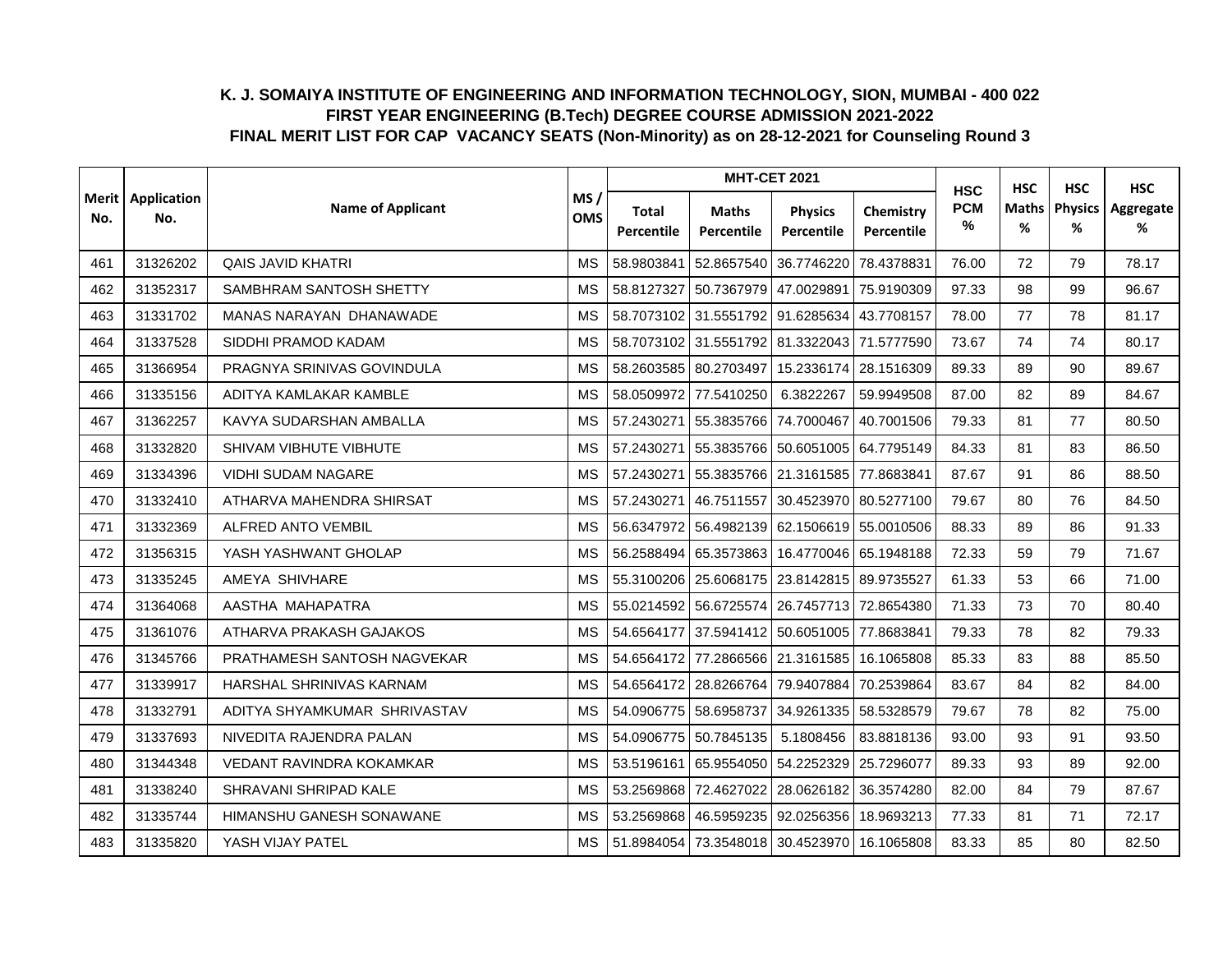|     | <b>Merit</b> Application |                               |                   |                            |                                  | <b>MHT-CET 2021</b>                         |                         | <b>HSC</b>      | <b>HSC</b>        | <b>HSC</b>          | <b>HSC</b>     |
|-----|--------------------------|-------------------------------|-------------------|----------------------------|----------------------------------|---------------------------------------------|-------------------------|-----------------|-------------------|---------------------|----------------|
| No. | No.                      | <b>Name of Applicant</b>      | MS/<br><b>OMS</b> | <b>Total</b><br>Percentile | <b>Maths</b><br>Percentile       | <b>Physics</b><br>Percentile                | Chemistry<br>Percentile | <b>PCM</b><br>% | <b>Maths</b><br>% | <b>Physics</b><br>% | Aggregate<br>% |
| 484 | 31341874                 | YASH SUBHASH AGRE             | <b>MS</b>         | 51.1462048                 | 65.8481915                       | 56.0213958                                  | 15.9347937              | 77.00           | 79                | 71                  | 77.50          |
| 485 | 31361394                 | DIYA BIDDUT DALUI             | <b>MS</b>         | 50.7987581                 | 71.8656506                       | 35.3542196 17.7420265                       |                         | 89.33           | 85                | 89                  | 90.50          |
| 486 | 31331609                 | TISHA SURAJNARAYAN CHAURASIYA | <b>MS</b>         | 50.7987581                 | 41.0160881                       | 54.2252329                                  | 66.5029636              | 87.00           | 84                | 91                  | 89.67          |
| 487 | 31330247                 | ADITYA VIDYADHARAN NAIR       | <b>MS</b>         |                            | 50.6109392 41.7955845 47.0029891 |                                             | 71.1259112              | 87.00           | 91                | 85                  | 89.00          |
| 488 | 31348369                 | <b>VIVEK BABULAL VARMA</b>    | <b>MS</b>         |                            |                                  | 48.8491306 57.3776259 67.9213991 18.3335009 |                         | 82.00           | 83                | 89                  | 84.17          |
| 489 | 31341641                 | PRATHMESH MADHUSUDAN DEOKAR   | <b>MS</b>         | 47.7789098                 |                                  | 50.7845135 45.5170657 50.6877229            |                         | 46.00           | 46                | 45                  | 57.85          |
| 490 | 31333634                 | <b>SUYOG UMESH RANE</b>       | <b>MS</b>         | 47.7789098                 |                                  | 50.7845135 34.9261335 58.5328579            |                         | 75.33           | 74                | 77                  | 80.50          |
| 491 | 31340804                 | PRASAD DIVAKAR SAKHA          | <b>MS</b>         | 45.4668811                 |                                  | 71.9218012 50.3417429                       | 3.2465574               | 79.33           | 75                | 78                  | 81.17          |
| 492 | 31361975                 | SANIKA ATUL SHELKE            | <b>MS</b>         | 45.1726604                 |                                  | 44.6516142 79.6791990                       | 18.5993053              | 80.00           | 79                | 84                  | 82.00          |
| 493 | 31340857                 | PRAGATI RAMUJAGIR PANDEY      | <b>MS</b>         | 44.5236882                 | 58.6958737                       |                                             | 16.1996943 50.6877229   | 71.00           | 67                | 69                  | 76.33          |
| 494 | 31344453                 | DHAWAL GHANSHYAM MALVIYA      | MS                |                            |                                  | 44.3547118 23.8607163 88.3475798 40.3115003 |                         | 83.00           | 81                | 87                  | 83.83          |
| 495 | 31332377                 | RISHABH RAJ                   | <b>MS</b>         | 42.4406388                 | 56.4982139                       | 6.5244799                                   | 69.7993276              | 92.33           | 92                | 93                  | 92.83          |
| 496 | 31341866                 | KASTURI SACHINDRA PEDNEKAR    | <b>MS</b>         | 41.6222736                 | 28.9375817                       | 67.9213991                                  | 57.2369082              | 79.67           | 81                | 82                  | 84.20          |
| 497 | 31361463                 | <b>ADITYA VIVEK WARE</b>      | <b>MS</b>         | 41.5574493                 | 70.5671466                       |                                             | 15.2336174 19.8119306   | 90.00           | 86                | 91                  | 89.50          |
| 498 | 31362329                 | ASHUTOSH AJAYKUMAR JAJU       | <b>MS</b>         | 41.0748854                 |                                  | 23.6678553 73.4131431 58.5328579            |                         | 83.00           | 83                | 83                  | 85.83          |
| 499 | 31330779                 | SAHIL MEHMOOD PINJARI         | <b>MS</b>         | 40.7677382                 | 32.3037391                       |                                             | 16.4770046 79.7786984   | 85.33           | 87                | 84                  | 86.17          |
| 500 | 31350184                 | ARPITA ASHOK KATKAM           | <b>MS</b>         | 39.7860074                 | 68.4308939                       |                                             | 13.8160287 16.1065808   | 87.00           | 85                | 88                  | 89.33          |
| 501 | 31331697                 | SHARYU DINESH SONAVANE        | <b>MS</b>         | 39.7860074                 |                                  | 46.7511557 40.4456448 40.7001506            |                         | 76.33           | 76                | 76                  | 74.67          |
| 502 | 31341130                 | KAPIL ASOPA                   | <b>MS</b>         | 37.8436353                 | 50.0987863                       |                                             | 11.6454982 60.2032176   | 79.33           | 77                | 76                  | 82.50          |
| 503 | 31341569                 | <b>IPSHIKA ANAND</b>          | <b>MS</b>         | 37.5662711                 | 56.6725574                       |                                             | 10.8154506 51.4970967   | 88.33           | 91                | 82                  | 87.60          |
| 504 | 31352360                 | YASH RAJESH AMIN              | <b>MS</b>         | 36.4202981                 | 28.8266764                       | 8.4402431                                   | 80.5277100              | 91.00           | 88                | 93                  | 92.83          |
| 505 | 31332040                 | PRATHAM PANDURANG KALEKAR     | <b>MS</b>         | 36.4202981                 | 20.0799875                       |                                             | 59.9646808 64.7795149   | 92.00           | 93                | 94                  | 92.00          |
| 506 | 31338623                 | PIYUSH JAIN                   | <b>MS</b>         |                            |                                  | 34.9390628 26.7177979 39.3412482 69.7993276 |                         | 88.33           | 84                | 88                  | 89.17          |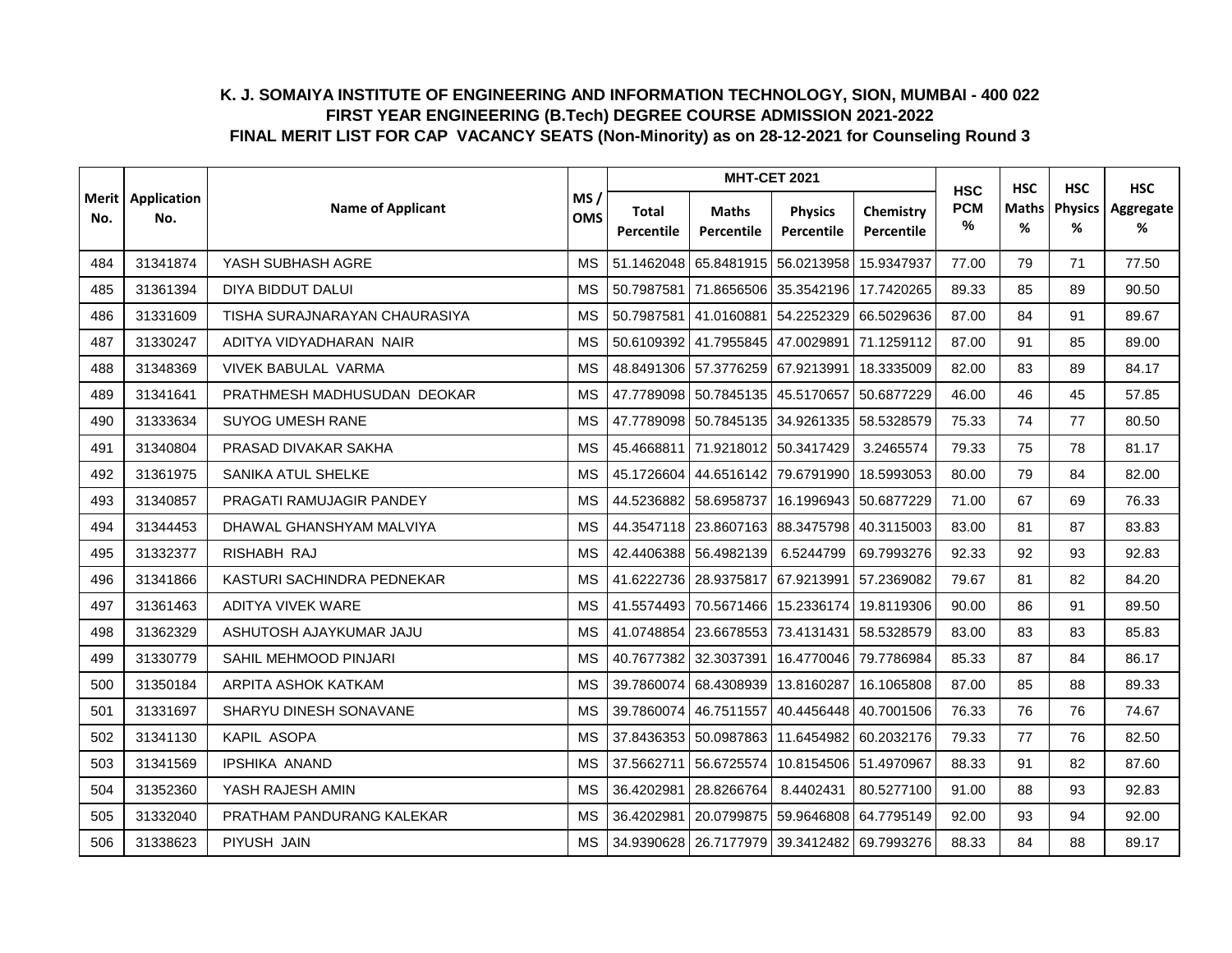|                |                    |                               |                   |                     |                            | <b>MHT-CET 2021</b>                         |                         | <b>HSC</b>      | <b>HSC</b> | <b>HSC</b>          | <b>HSC</b>     |
|----------------|--------------------|-------------------------------|-------------------|---------------------|----------------------------|---------------------------------------------|-------------------------|-----------------|------------|---------------------|----------------|
| Merit l<br>No. | Application<br>No. | <b>Name of Applicant</b>      | MS/<br><b>OMS</b> | Total<br>Percentile | <b>Maths</b><br>Percentile | <b>Physics</b><br>Percentile                | Chemistry<br>Percentile | <b>PCM</b><br>% | Maths<br>% | <b>Physics</b><br>% | Aggregate<br>% |
| 507            | 31340217           | KAUSTUBH SATISH RAWOOL        | <b>MS</b>         | 34.2396221          | 47.8892351                 |                                             | 13.4938185 57.2369082   | 72.67           | 70         | 74                  | 78.33          |
| 508            | 31332889           | PRANAV MANOHAR WARULE         | <b>MS</b>         | 33.9863671          | 19.7273416                 | 47.7556173 72.8654380                       |                         | 78.33           | 74         | 83                  | 78.00          |
| 509            | 31339312           | PRANAV VIJAY KADAM            | <b>MS</b>         | 33.8348516          | 10.6670585                 | 78.9714957                                  | 64.1845431              | 71.00           | 69         | 72                  | 70.67          |
| 510            | 31334553           | SAMRUDDHI SHRINIDHI GINDI     | <b>MS</b>         | 33.8297761          | 58.4823536                 |                                             | 16.4770046 22.2665058   | 84.33           | 90         | 80                  | 84.83          |
| 511            | 31333800           | <b>BHAGYESH PRASANNA AHER</b> | <b>MS</b>         | 33.7901172          | 50.7845135                 | 9.3937850                                   | 50.6877229              | 78.00           | 86         | 76                  | 84.60          |
| 512            | 31335385           | ARYA SANDEEP SHINDE           | <b>MS</b>         | 32.7140844          | 32.0304754                 | 20.6230757 73.4644889                       |                         | 94.67           | 92         | 96                  | 94.40          |
| 513            | 31340810           | DANISH ANWARALI SHAIKH        | <b>MS</b>         | 32.7140844          | 8.1876533                  | 78.1453843                                  | 73.4644889              | 67.33           | 72         | 64                  | 66.00          |
| 514            | 31333399           | PRACHETA PRAVIN GHOSALKAR     | <b>MS</b>         | 32.7140844          | 0.8401607                  |                                             | 90.8104159 86.6617962   | 94.67           | 93         | 96                  | 95.00          |
| 515            | 31350236           | MANAV NARAYAN SAWANT          | <b>MS</b>         | 32.2078055          | 52.8657540                 |                                             | 11.1360850 36.0492440   | 77.33           | 75         | 79                  | 78.33          |
| 516            | 31340326           | DHISHAN ANIL DESHPANDE        | <b>MS</b>         |                     | 30.6714243 28.9375817      | 40.4311991 57.2369082                       |                         | 82.33           | 79         | 83                  | 84.67          |
| 517            | 31337507           | MOHAMMED AYAAN KHAN           | <b>MS</b>         |                     | 30.6714243 28.9375817      | 13.4938185 78.9325560                       |                         | 81.33           | 84         | 80                  | 84.00          |
| 518            | 31362924           | MITALI TARESH PATEL           | MS                |                     |                            | 30.6350550 41.0160881 44.7981936 25.7296077 |                         | 74.00           | 75         | 72                  | 79.00          |
| 519            | 31329580           | ABHISHEK BHANUDAS BHALERAO    | <b>MS</b>         | 30.3311258          | 15.7361182                 | 87.7228732 23.5354050                       |                         | 70.33           | 67         | 68                  | 69.33          |
| 520            | 31348529           | SWARA SANDESH WAIRKAR         | <b>MS</b>         | 30.3004877          | 32.3037391                 |                                             | 16.4770046 65.1948188   | 78.67           | 71         | 82                  | 84.17          |
| 521            | 31337766           | SHAZIL SHIRAJ KATCHHI         | <b>MS</b>         | 30.1705757          | 27.3454158                 | 79.5309168                                  | 13.5394456              | 88.33           | 87         | 89                  | 89.17          |
| 522            | 31333289           | <b>VEDANTI SANJAY AWATE</b>   | <b>MS</b>         | 29.8758635          | 37.5941412                 |                                             | 30.4523970 40.7001506   | 84.33           | 82         | 87                  | 87.50          |
| 523            | 31332516           | JAGJEEVAN SINGH BISHT         | <b>MS</b>         | 29.8758635          |                            | 28.8266764 50.6051005 40.7001506            |                         | 91.00           | 90         | 92                  | 90.83          |
| 524            | 31338685           | ADEEBA ASIF SHAIKH            | <b>MS</b>         | 29.8758635          |                            | 20.0799875 21.3161585 74.4922869            |                         | 91.00           | 92         | 92                  | 89.00          |
| 525            | 31333280           | NAVYA PADMAKUMAR NAIR         | MS                | 23.8512481          | 71.4212939                 | 5.1808456                                   | 1.4773306               | 89.33           | 88         | 90                  | 91.33          |
| 526            | 31352961           | SWANANDI GAJANAN AMBEKAR      | <b>MS</b>         | 23.6981488          | 23.8607163                 |                                             | 47.0029891 40.3115003   | 93.67           | 92         | 93                  | 93.83          |
| 527            | 31345219           | PRATHAMESH SANTOSH BORUDE     | <b>MS</b>         | 23.6859379          | 47.4425650                 | 26.7457713                                  | 15.3294632              | 72.00           | 71         | 67                  | 72.00          |
| 528            | 31350302           | SAHIL BHIBHUTI JOSHI          | <b>MS</b>         | 23.3734940          | 35.3864237                 | 44.5606818                                  | 19.8119306              | 64.00           | 62         | 64                  | 64.00          |
| 529            | 31350337           | BHAVIKA RAJENDRA MOHITE       | <b>MS</b>         | 20.4100897          |                            | 41.7955845 35.9798626                       | 9.1457339               | 74.67           | 63         | 83                  | 78.40          |